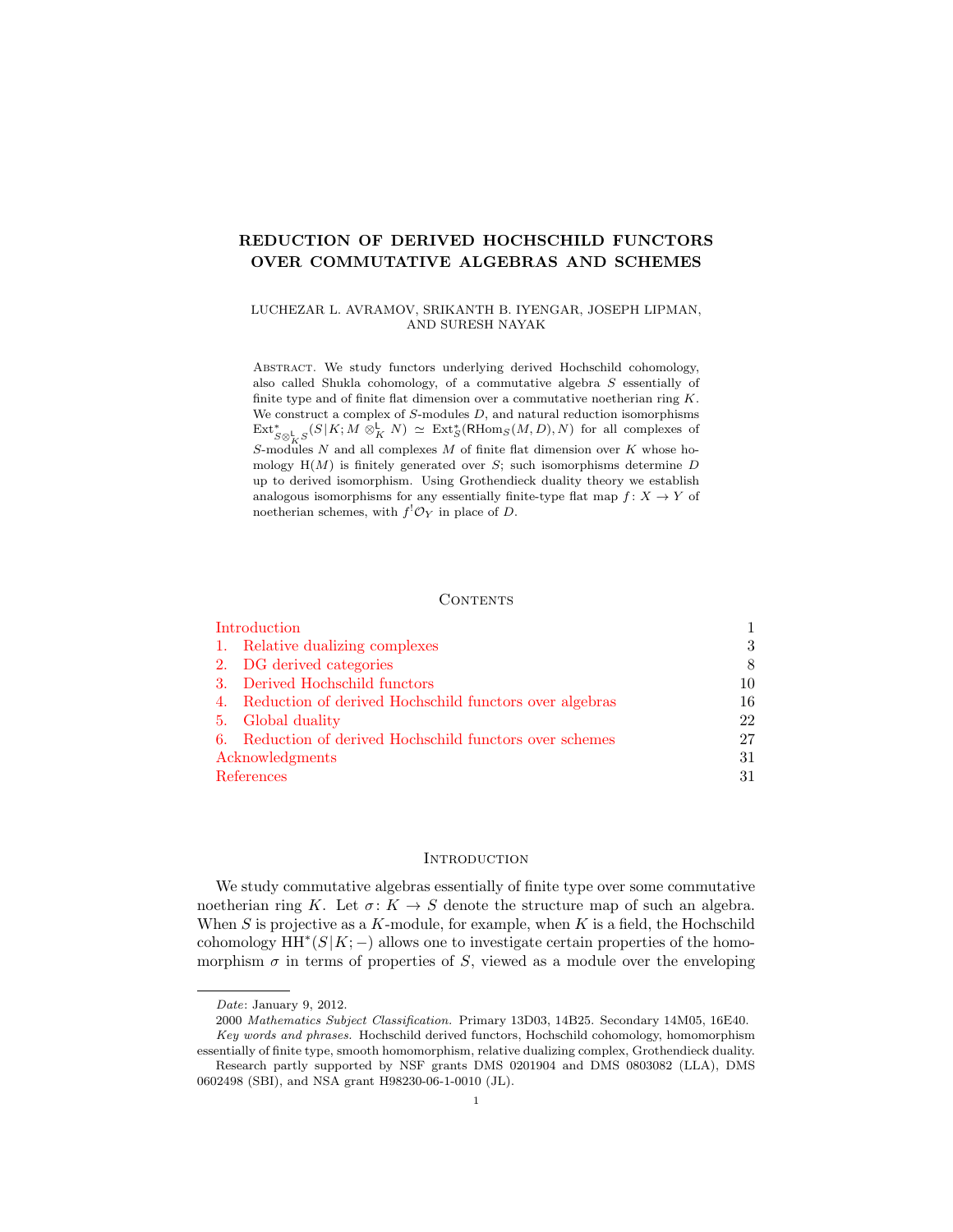algebra  $S^{\mathsf{e}} = S \otimes_K S$ . This comes about via isomorphisms

$$
\operatorname{HH}^n(S|K;L) = \operatorname{Ext}^n_{S^e}(S,L),
$$

established by Cartan and Eilenberg [\[10\]](#page-30-2) for an arbitrary S-bimodule L.

In the absence of projectivity, one can turn to a cohomology theory introduced by MacLane [\[21\]](#page-31-0) for  $K = \mathbb{Z}$ , extended by Shukla [\[28\]](#page-31-1) to all rings K, and recognized by Quillen [\[26\]](#page-31-2) as a derived version of Hochschild cohomology; see Section [3.](#page-9-0)

A central result of this article is a reduction of the computation of derived Hochschild cohomology with coefficients in  $M \otimes_K^{\mathsf{L}} N$  to a computation of iterated derived functors over the ring  $S$  itself; this is new even in the classical situation.

We write  $D(S)$  for the derived category of S-modules, and  $P(\sigma)$  for its full subcategory consisting of complexes with finite homology that are isomorphic in  $D(K)$ to bounded complexes of flat K-modules. As part of Theorem [4.1](#page-15-1) we prove:

<span id="page-1-0"></span>**Theorem 1.** When S has finite flat dimension as a K-module there exists a unique up to isomorphism complex  $D^{\sigma} \in P(\sigma)$ , such that for each  $M \in P(\sigma)$  and every  $N \in D(S)$  there is an isomorphism that is natural in M and N:

$$
\text{RHom}_{S\otimes^{\mathbf{L}}_KS}(S, M\otimes^{\mathbf{L}}_K N)\simeq \text{RHom}_S(\text{RHom}_S(M, D^{\sigma}), N)\,.
$$

The complex  $D^{\sigma}$  is an algebraic version of a *relative dualizing complex* used in algebraic geometry, see  $(6.2.1)$ . A direct, explicit construction of  $D^{\sigma}$  is given in Section [1.](#page-2-0) When S is flat as a K-module, M and N are S-modules, and M is flat over  $K$  and finite over  $S$ , the theorem yields isomorphisms of  $S$ -modules

$$
\operatorname{Ext}^n_{S^e}(S,M\otimes_K N)\cong \operatorname{Ext}^n_S({\mathsf{RHom}}_S(M,D^\sigma),N)
$$

for all  $n \in \mathbb{Z}$ ; they were originally proved in the first preprint version of [\[5\]](#page-30-3).

Our second main result is a global version of part of Theorem [1.](#page-1-0) For a map of schemes  $f: X \to Y$ ,  $f_0^{-1} \mathcal{O}_Y$  is a sheaf of commutative rings on X, whose stalk at any point  $x \in X$  is  $\mathcal{O}_{Y, f(x)}$  (see Section [6\)](#page-26-0). The derived category of (sheaves of)  $f_0^{-1} \mathcal{O}_Y$ -modules is denoted by  $\mathsf{D}(f_0^{-1} \mathcal{O}_Y)$ . Corollary [6.5](#page-28-0) of Theorem [6.1](#page-27-1) gives:

<span id="page-1-1"></span>**Theorem 2.** Let  $f: X \to Y$  be an essentially finite-type, flat map of noetherian schemes; let  $X \xleftarrow{\pi_1} X \times_Y X \xrightarrow{\pi_2} X$  be the canonical projections; let  $\delta: X \to X \times_Y X$ be the diagonal morphism; and let M and N be complexes of  $\mathcal{O}_X$ -modules.

If M has coherent cohomology and is isomorphic in  $D(f_0^{-1}\mathcal{O}_Y)$  to a bounded complex of  $f_0^{-1} \mathcal{O}_Y$ -modules that are flat over Y, and if N has bounded-above quasicoherent homology, then one has an isomorphism

$$
\delta^!(\pi_1^*M \otimes^{\mathbf{L}}_{X \times_Y X} \pi_2^*N) \xrightarrow{\sim} \mathsf{R}\mathcal{H}om_X(\mathsf{R}\mathcal{H}om_X(M, f^!\mathcal{O}_Y), N).
$$

When both schemes  $X$  and  $Y$  are affine, and  $f$  corresponds to an essentially finite-type ring homomorphism, Theorem [2](#page-1-1) reduces to a special case of Theorem [1,](#page-1-0) namely, where the  $K$ -algebra  $S$  is flat and  $N$  is homologically bounded above. In Section [6](#page-26-0) we also obtain global analogs of other results proved earlier in the paper for complexes over rings. A pattern emerging from these series of parallel results is that neither version of a theorem implies the other one in full generality. This intriguing discrepancy suggests the existence of stronger global results.

The proofs of Theorems [1](#page-1-0) and [2](#page-1-1) follow very different routes. The first one is based on isomorphisms in derived categories of differential graded algebras; background material on the topic is collected in Section [2.](#page-7-0) The second one involves fundamental results of Grothendieck duality theory, systematically developed in [\[15,](#page-30-4) [11,](#page-30-5) [19\]](#page-31-3); the relevant notions and theorems are reviewed in Section [5.](#page-21-0)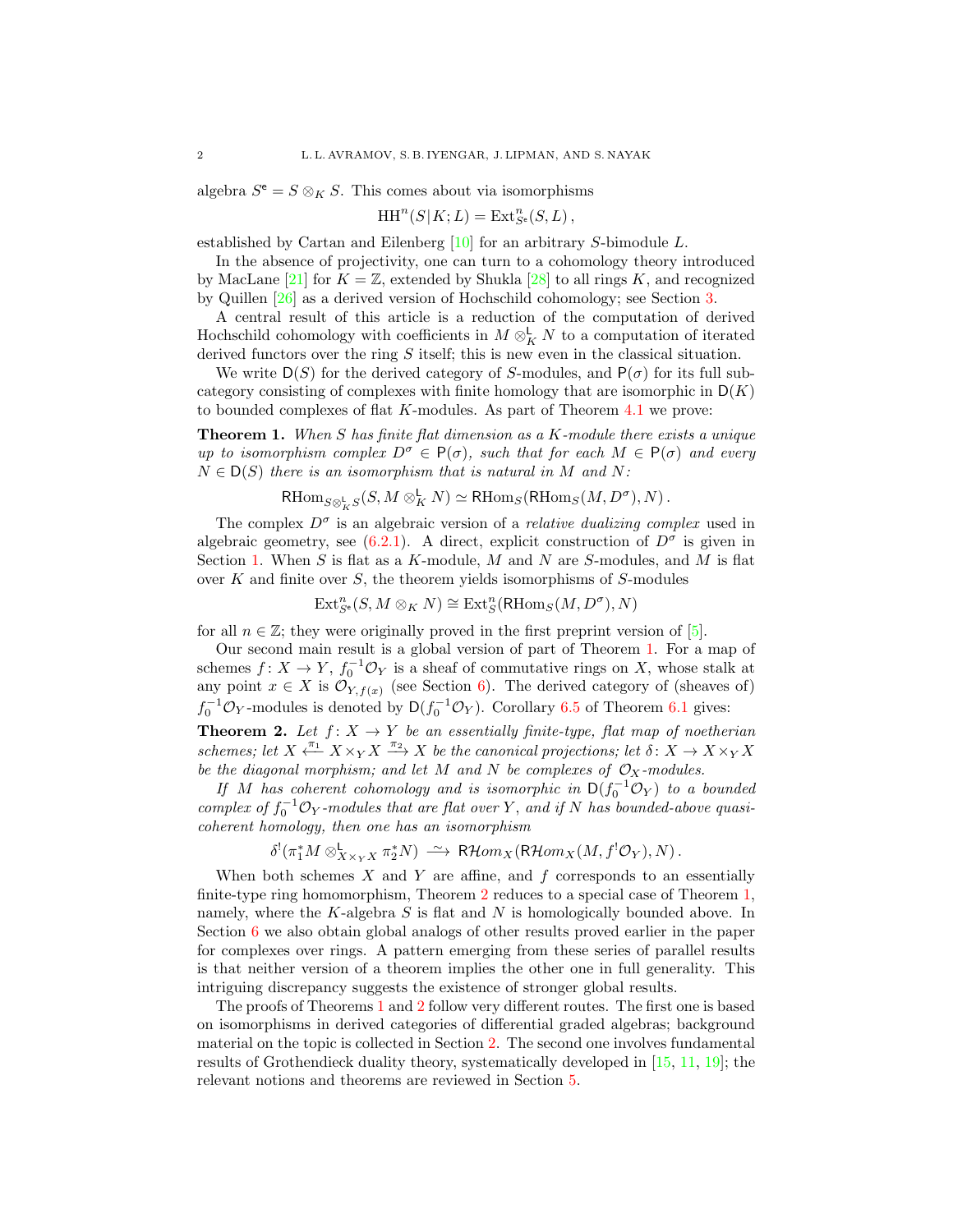#### 1. Relative dualizing complexes

<span id="page-2-0"></span>In this section  $\sigma: K \to S$  denotes a homomorphism of commutative rings.

For any K-algebra P and each  $n \in \mathbb{Z}$  we write  $\Omega_{P|K}$  for the P-module of Kähler differentials of P over K, and set  $\Omega_{P|K}^n = \bigwedge_{P}^n \Omega_{P|K}$  for each  $n \in \mathbb{N}$ .

<span id="page-2-3"></span>Recall that  $\sigma$  is said to be *essentially of finite type* if it can be factored as

(1.0.1) 
$$
K \hookrightarrow K[x_1, ..., x_e] \to V^{-1}K[x_1, ..., x_e] = Q \to S,
$$

where  $x_1, \ldots, x_e$  are indeterminates, V is a multiplicatively closed set, the first two maps are canonical, the equality defines  $Q$ , and the last arrow is a surjective ring homomorphism. We fix such a factorization and set

(1.0.2) 
$$
D^{\sigma} = \Sigma^{e} \operatorname{RHom}_{P}(S, \Omega_{Q|K}^{e}) \quad \text{in} \quad \mathsf{D}(S),
$$

where  $D(S)$  denotes the derived category of S-modules. Any complex isomorphic to  $D^{\sigma}$  in  $D(S)$  is called a *relative dualizing complex* of  $\sigma$ . To obtain such complexes we factor  $\sigma$  through essentially smooth maps, see [1.3.](#page-2-1)

<span id="page-2-2"></span>**Theorem 1.1.** If  $K \to P \to S$  is a factorization of  $\sigma$ , with  $K \to P$  essentially smooth of relative dimension d and  $P \rightarrow S$  finite, then there exists an isomorphism

<span id="page-2-5"></span>
$$
D^{\sigma} \simeq \Sigma^{d} \operatorname{RHom}_{P}(S, \Omega^{d}_{P|K}) \quad in \quad \mathsf{D}(S).
$$

The isomorphism in the theorem can be chosen in a coherent way for all Kalgebras essentially of finite type. To prove this statement, or even to make it precise, we need to appeal to the theory of the pseudofunctor ! of Grothendieck duality theory; see [\[19,](#page-31-3) Ch. 4]. Canonicity is not used in this paper.

We write  $P(\sigma)$  for the full subcategory of  $D(S)$  consisting of complexes  $M \in D(S)$ such that  $H(M)$  is finite over S and M is isomorphic in  $D(K)$  to some bounded complex of flat K-modules.

The name given to the complex  $D^{\sigma}$  is explained by the next result.

<span id="page-2-4"></span>**Theorem 1.2.** When  $\text{fd}_K S$  is finite the complex  $D^{\sigma}$  has the following properties.

(1) For each M in  $P(\sigma)$  the complex  $RHom_S(M, D^{\sigma})$  is in  $P(\sigma)$ , and the biduality morphism gives a canonical isomorphism

 $\delta^M$ :  $M \simeq \text{RHom}_S(\text{RHom}_S(M, D^{\sigma}), D^{\sigma})$  in  $D(S)$ .

(2) One has  $D^{\sigma} \in P(\sigma)$ , and the homothety map gives a canonical isomorphism

$$
\chi^{D^{\sigma}} : S \simeq \text{RHom}_S(D^{\sigma}, D^{\sigma}) \quad in \quad \mathsf{D}(S) \, .
$$

The theorems are proved at the end of the section. The arguments use various properties of (essentially) smooth homomorphisms, which we record next.

<span id="page-2-1"></span>**1.3.** Let  $\varkappa: K \to P$  be a homomorphism of commutative noetherian rings.

One says that  $x: K \to P$  is (essentially) smooth if it is (essentially) of finite type, flat, and the ring  $k \otimes_K P$  is regular for each homomorphism of rings  $K \to k$  when k is a field; see  $[14, 17.5.1]$  for a proof that this notion of smoothness is equivalent to that defined in terms of lifting of homomorphisms.

When  $\varkappa$  is essentially smooth  $\Omega^1_{P|K}$  is finite projective, so for each prime ideal p of P the  $P_{\mathfrak{p}}$ -module  $(\Omega^1_{P|K})_{\mathfrak{p}}$  is free of finite rank. If this rank is equal to a fixed integer d for all **p**, then  $K \to P$  is said to be of *relative dimension d*; (essentially) smooth homomorphism of relative dimension zero are called (*essentially*)  $\acute{e}tale$ .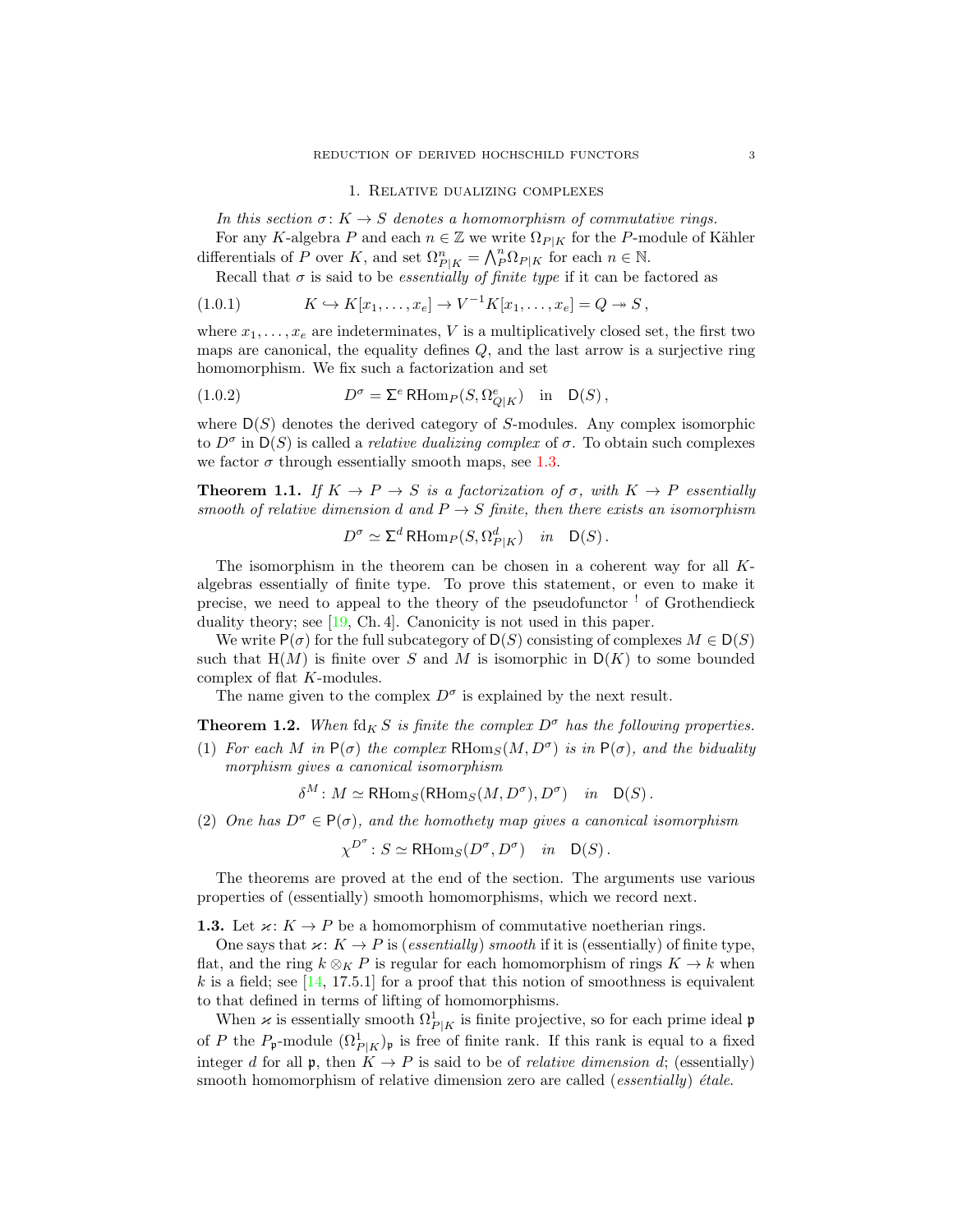<span id="page-3-0"></span>**1.3.1.** Set  $P^e = P \otimes_K P$  and  $I = \text{Ker}(\mu : P^e \to P)$ , where  $\mu$  is the multiplication. There exist canonical isomorphisms of P-modules

$$
\Omega^1_{P|K}\cong I/I^2\cong \mathrm{Tor}_1^{P^{\mathbf{e}}}(P,P)\,.
$$

As  $\mu$  is a homomorphism of commutative rings,  $\text{Tor}^{P^e}(P, P)$  has a natural structure of a strictly graded-commutative P-algebra, so the composed isomorphism above extends to a homomorphism of graded P-algebras

$$
\lambda^{P|K} \colon {\textstyle\bigwedge}_P\Omega^1_{P|K} \longrightarrow \text{Tor}^{P^e}(P,P)\,.
$$

- <span id="page-3-2"></span>**1.3.2.** Let  $X \xrightarrow{\simeq} P$  be a projective resolution over  $P^e$ . The morphism of complexes
	- $\delta: X \otimes_{P^e} P \to \text{Hom}_{P^e}(\text{Hom}_{P^e}(X, P^e), P)$

$$
\delta(x \otimes p)(\chi) = (-1)^{(|x|+|p|)|\chi|} \chi(x)p
$$

yields the first map in the composition below, where  $\kappa$  is a Künneth homomorphism:

$$
H(X \otimes_{P^e} P) \xrightarrow{H(\delta)} H(\text{Hom}_{P^e}(\text{Hom}_{P^e}(X, P^e), P))
$$

$$
\xrightarrow{\kappa} \text{Hom}_{P^e}(\text{H}(\text{Hom}_{P^e}(X, P^e)), P)
$$

$$
\xrightarrow{\text{Hom}_P(\text{H}(\text{Hom}_{P^e}(X, P^e)), P)}.
$$

Thus, one gets a homomorphism of graded P-modules

$$
\tau^{P|K} \colon \operatorname{Tor}^{P^e}(P,P) \longrightarrow \operatorname{Hom}_P(\operatorname{Ext}_{P^e}(P,P^e), P) .
$$

<span id="page-3-3"></span>1.3.3. The composition below, where the first arrow is a biduality map,

$$
\operatorname{Ext}_{P^e}(P, P^e) \longrightarrow \operatorname{Hom}_P(\operatorname{Hom}_P(\operatorname{Ext}_{P^e}(P, P^e), P), P)
$$
  

$$
\xrightarrow{\operatorname{Hom}_P(\tau^{P|K}, P)} \operatorname{Hom}_P(\operatorname{Tor}^{P^e}(P, P), P).
$$

is a homomorphism of graded P-modules

$$
\epsilon_{P|K} \colon \operatorname{Ext}_{P^e}(P, P^e) \longrightarrow \operatorname{Hom}_P(\operatorname{Tor}^{P^e}(P, P^e), P).
$$

The maps above appear in homological characterizations of smoothness:

<span id="page-3-1"></span>**1.3.4.** Let  $K \to P$  be a flat and essentially of finite type homomorphism of rings, and set  $I = \text{Ker}(\mu : P^e \to P)$ . The following conditions are equivalent.

- (i) The homomorphism  $K \to P$  is essentially smooth.
- (ii) The ideal  $I_{\mathfrak{m}}$  is generated by a regular sequence for each prime ideal  $\mathfrak{m} \supseteq I$ .
- (iii) The P-module  $\Omega^1_{P|K}$  is projective and the map  $\lambda^{P|K}$  from [1.3.1](#page-3-0) is bijective.
- (iv) The projective dimension pd<sub> $P$ </sub> e is finite.

The equivalence of the first three conditions is due to Hochschild, Kostant, and Rosenberg when K is a perfect field, and to André  $[1,$  Prop. C in general. The implication (ii)  $\implies$  (iv) is clear, and the converse is proved by Rodicio [\[27,](#page-31-4) Cor. 2].

In the next lemma we use homological dimensions for complexes, as introduced in [\[3\]](#page-30-7). They are based on notions of semiprojective and semiflat resolutions, recalled in [2.3.1.](#page-8-0) The projective dimension of  $M \in D(P)$  in defined by the formula

$$
\text{pd}_P M = \inf \left\{ n \in \mathbb{Z} \middle| \begin{array}{l} n \geq \sup \text{H}(M) \text{ and } F \simeq M \text{ in } \mathsf{D}(P) \text{ with } F \\ \text{semiprojective and Coker}(\partial_{n+1}^F) \text{ projective} \end{array} \right\}.
$$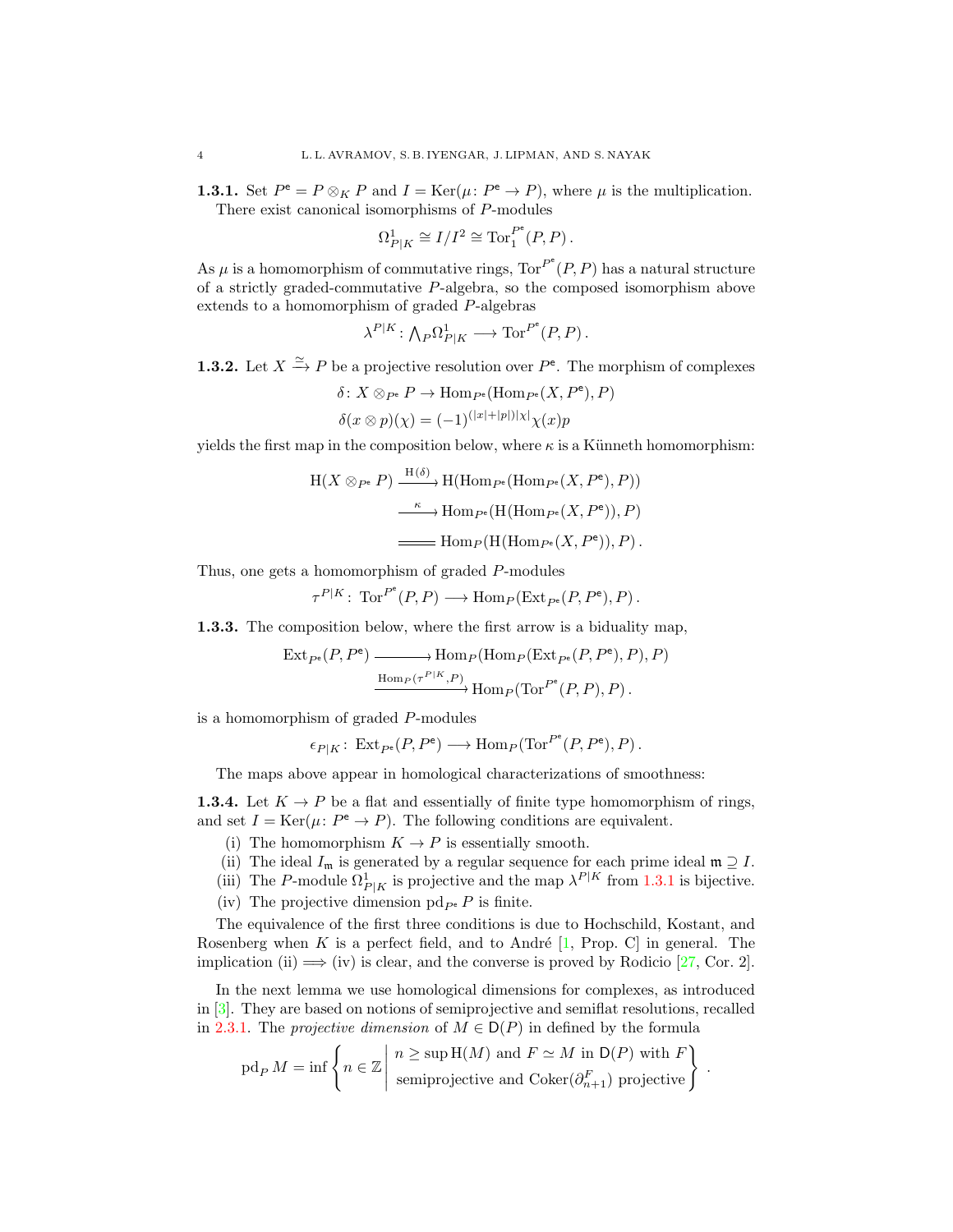The number obtained by replacing 'semiprojective' with 'semiflat' and 'projective' with 'flat' is the *flat dimension* of M, denoted  $\text{fd}_{P} M$ .

For the rest of this section we fix a factorization  $K \to P \to S$  of  $\sigma$ , with  $K \to P$ essentially smooth of relative dimension d and  $P \rightarrow S$  finite.

<span id="page-4-3"></span>Lemma 1.4. For every complex M of P-modules the following inequalities hold:

 $\operatorname{fd}_{K} M \leq \operatorname{fd}_{P} M \leq \operatorname{fd}_{K} M + \operatorname{pd}_{P^e} P$ .

In particular,  $\operatorname{fd}_{P} M$  and  $\operatorname{fd}_{K} M$  are finite simultaneously. When the S-module  $H(M)$  is finite one can replace  $\text{fd}_{P} M$  with  $\text{pd}_{P} M$ .

*Proof.* The inequality on the left is a consequence of  $[3, 4.2(F)]$ .

For the one on the right we may assume  $\text{fd}_K M = q < \infty$ . Thus, if  $F \to M$  is a semiflat resolution over P, then  $G = \text{Coker}(\partial_{q+1}^F)$  is flat as a K-module. For each  $n \in \mathbb{Z}$  there is a canonical isomorphism of functors of P-modules

$$
\operatorname{Tor}^P_n(G, -) \cong \operatorname{Tor}^{P^e}_n(P, G \otimes_K -),
$$

see [\[10,](#page-30-2) X.2.8], so the desired inequality holds. Since  $K \to P$  is essentially smooth one has  $pd_{P^e}P < \infty$ , see [1.3.4,](#page-3-1) so they imply that  $fdP M$  is finite if only if so is  $fd_K M$ . In case  $H(M)$  is finite over P one has  $fd_P M = pd_P M$ ; see [\[3,](#page-30-7) 2.10(F)].  $\Box$ 

**Lemma 1.5.** The canonical homomorphisms  $\lambda_d^{P|K}$  $\frac{P|K}{d}, \tau_d^{P|K}$  $d_d^{P|K}$ , and  $\epsilon_{P|K}^d$  defined in [1.3.1](#page-3-0), [1.3.2](#page-3-2), and [1.3.3](#page-3-3), respectively, provide isomorphisms of P-modules

<span id="page-4-0"></span>(1.5.1) 
$$
\operatorname{Ext}_{P^e}^n(P, P^e) = 0 \quad \text{for} \quad n \neq d;
$$

<span id="page-4-1"></span>(1.5.2) 
$$
\operatorname{Hom}_S(\lambda_d^{P|K}, P) \circ \epsilon_{P|K}^d \colon \operatorname{Ext}_{P^e}^d(P, P^e) \cong \operatorname{Hom}_P(\Omega_{P|K}^d, P);
$$

<span id="page-4-2"></span>(1.5.3) 
$$
\tau_d^{P|K} \circ \lambda_d^{P|K} \colon \Omega_{P|K}^d \cong \text{Hom}_P(\text{Ext}_{P^e}^d(P, P^e), P).
$$

*Proof.* Set  $I = \text{Ker}(\mu)$ . It suffices to prove that the maps above induce isomorphisms after localization at every  $\mathfrak{n} \in \text{Spec } P$ . Fix one, then set  $T = P_{\mathfrak{m}}, R = P_{\mathfrak{n} \cap P_{\mathfrak{n}}}^{\mathfrak{e}}$ and  $J = I_{n \cap P^e}$ . The ideal J is generated by a regular sequence, see [1.3.4.](#page-3-1) Any such sequence consists of  $d$  elements: This follows from the isomorphisms of  $T$ -modules

$$
J/J^2\cong (I/I^2)_\mathfrak{n}\cong (\Omega^1_{P|K})_\mathfrak{n}\cong T^d
$$

.

The Koszul complex  $Y$  on such a sequence is a free resolution of  $T$  over  $R$ . A well known isomorphism  $\text{Hom}_R(Y, R) \cong \Sigma^{-d}Y$  of complexes of R-modules yields  $\text{Ext}^n_R(T,R) = 0$  for  $n \neq d$  and  $\text{Ext}^d_R(T,R) \cong T$ . This establishes [\(1.5.1\)](#page-4-0) and shows that  $\text{Ext}_{P^e}^d(P, P^e)$  is invertible; as a consequence, [\(1.5.2\)](#page-4-1) follows from [\(1.5.3\)](#page-4-2).

We analyze the maps in [\(1.5.3\)](#page-4-2). From [1.3.4](#page-3-1) we know that  $\lambda_d^{P|K}$  $\frac{d}{d}$  is bijective. By [1.3.2](#page-3-2) one has  $\tau_d^{P|K} = \kappa_d \circ H_d(\delta)$ . The map  $H_d(\delta)$  is bijective, as it can be computed from a resolution X of P by finite projective  $P^e$ -modules, and then  $\delta$ itself is an isomorphism. To establish the isomorphism in [\(1.5.3\)](#page-4-2) it remains to show that  $(\kappa_d)_{\mathfrak{m}}$  is bijective. This is a Künneth map, which can be computed using the Koszul complex  $Y$  above. Thus, we need to show that the natural  $T$ -linear map

$$
H_d(\text{Hom}_R(\text{Hom}_R(Y,R),T)) \longrightarrow \text{Hom}_R(H_{-d}(\text{Hom}_R(Y,R)),T)
$$

is bijective. It has been noted above that both modules involved are isomorphic to T, and an easy calculation shows that the map itself is an isomorphism.  $\Box$ 

To continue we need a lemma from general homological algebra.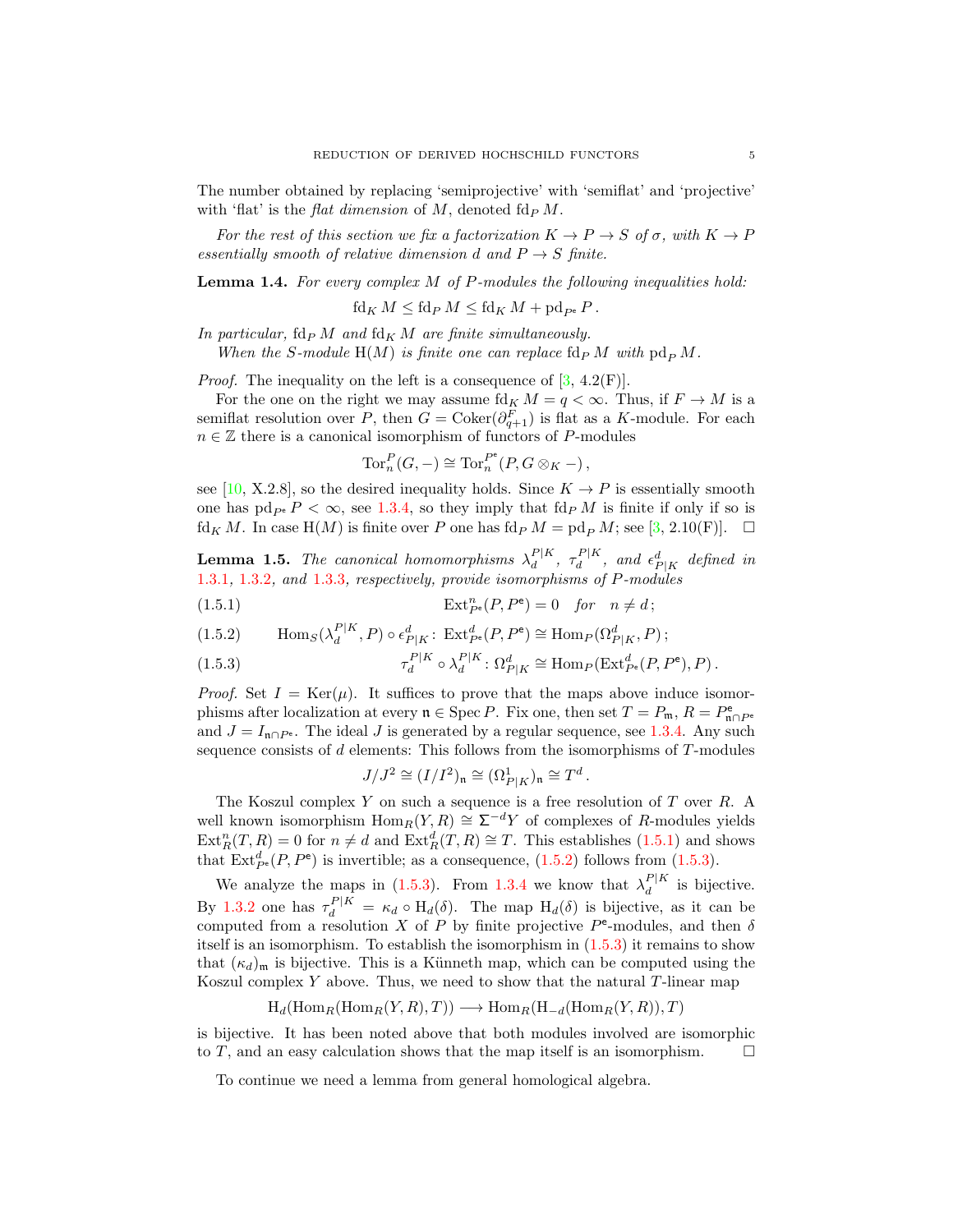<span id="page-5-1"></span>**Lemma 1.6.** Let  $R$  be an associative ring and  $M$  a complex of  $R$ -modules.

If the graded R-module  $H(M)$  is projective, then there exists a unique up to homotopy morphism of complexes  $H(M) \to M$  inducing id  $H^{(M)}$ , and a unique isomorphism  $\alpha$ : H(M)  $\rightarrow$  M in D(R) with H( $\alpha$ ) = id<sup>H(M)</sup>.

*Proof.* One has  $H(M) \cong \coprod_{i \in \mathbb{Z}} \Sigma^i H_i(M)$  as complexes with zero differentials. The projectivity of the R-modules  $H_i(M)$  provides the second link in the chain

$$
H(\text{Hom}_R(H(M), M)) \cong H(\prod_{i \in \mathbb{Z}} \Sigma^{-i} \text{Hom}_R(H_i(M), M))
$$

$$
\cong \prod_{i \in \mathbb{Z}} \Sigma^{-i} \text{Hom}_R(H_i(M), H(M))
$$

$$
\cong \text{Hom}_R(\coprod_{i \in \mathbb{Z}} \Sigma^i H_i(M), H(M))
$$

$$
\cong \text{Hom}_R(H(M), H(M))
$$

of isomorphisms of graded modules. The composite map is given by  ${\rm cls}(\alpha) \mapsto {\rm H}(\alpha)$ . The first assertion follows because  $H_0(Hom_R(H(M), M))$  is the set of homotopy classes of morphisms  $H(M) \to M$ . For the second, note that one has

$$
Mor_{D(R)}(H(M), M) \cong H_0(Hom_R(H(M), M))
$$

because each complex  $\Sigma^i$  H<sub>i</sub> $(M)$  is semiprojective, and hence so is H $(M)$ .

**Lemma 1.7.** In  $D(P)$  there exist canonical isomorphisms

<span id="page-5-0"></span>(1.7.1) 
$$
\text{RHom}_{P^e}(P, P^e) \simeq \Sigma^{-d} \text{Hom}_P(\Omega_{P|K}^d, P).
$$

<span id="page-5-2"></span>(1.7.2) RHom<sub>P</sub>(RHom<sub>P<sup>e</sup></sub> $(P, P^e), P$ )  $\simeq \Sigma^d \Omega_{P|K}^d$ .

*Proof.* Since  $K \to P$  is essentially smooth of relative dimension d, the P-module  $\Omega_{P|K}^d$  is projective of rank one, and hence so is  $\text{Hom}_P(\Omega_{P|K}^d, P)$ . The isomorphisms  $(1.5.1)$  and  $(1.5.2)$  imply that  $H(RHom_{P^e}(P, P^e))$  is an invertible graded P-module. In particular, it is projective. Now choose  $(1.7.1)$  to be the canonical isomorphism provided by Lemma [1.6,](#page-5-1) and [\(1.7.2\)](#page-5-2) the isomorphism induced by it.  $\Box$ 

<span id="page-5-3"></span>**Lemma 1.8.** When  $\sigma$  is finite there is a canonical isomorphism

$$
\Sigma^{d} \operatorname{RHom}_{P}(S, \Omega^{d}_{P|K}) \cong \operatorname{RHom}_{K}(S, K) \quad in \quad \mathsf{D}(S).
$$

Proof. One has a chain of canonical isomorphisms:

$$
\Sigma^{d} \text{RHom}_{P}(S, \Omega_{P|K}^{d}) \simeq \Sigma^{d} \text{RHom}_{P^{e}}(P, \text{RHom}_{K}(S, \Omega_{P|K}^{d}))
$$
  
\n
$$
\simeq \Sigma^{d} \text{RHom}_{P^{e}}(P, P^{e}) \otimes_{P^{e}}^{1} \text{RHom}_{K}(S, \Omega_{P|K}^{d})
$$
  
\n
$$
\simeq \text{RHom}_{P}(\Omega_{P|K}^{d}, P) \otimes_{P^{e}}^{1} \text{RHom}_{K}(S, \Omega_{P|K}^{d})
$$
  
\n
$$
\simeq \text{RHom}_{P}(\Omega_{P|K}^{d}, P) \otimes_{P^{e}}^{1} (\Omega_{P|K}^{d} \otimes_{K}^{1} \text{RHom}_{K}(S, K))
$$
  
\n
$$
\simeq \text{RHom}_{P}(\Omega_{P|K}^{d}, P) \otimes_{P}^{1} (P \otimes_{P^{e}}^{1} (\Omega_{P|K}^{d} \otimes_{K}^{1} \text{RHom}_{K}(S, K)))
$$
  
\n
$$
\simeq \text{RHom}_{P}(\Omega_{P|K}^{d}, \Omega_{P|K}^{d}) \otimes_{P}^{1} \text{RHom}_{K}(S, K)
$$
  
\n
$$
\simeq \text{RHom}_{F}(\Omega_{P|K}^{d}, \Omega_{P|K}^{d}) \otimes_{P}^{1} \text{RHom}_{K}(S, K)
$$
  
\n
$$
\simeq \text{RHom}_{K}(S, K).
$$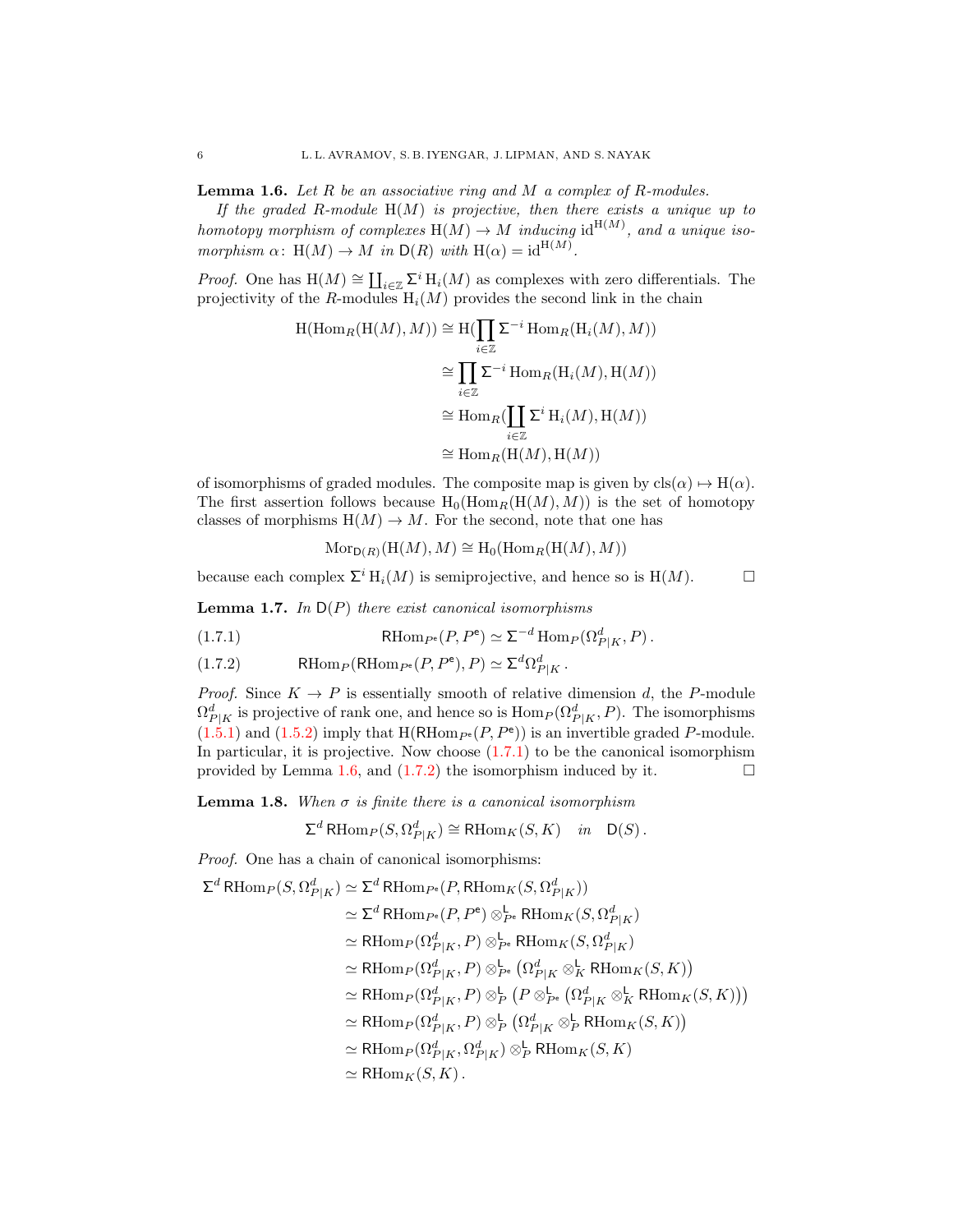The first one holds by a classical associativity formula, see  $(2.1.1)$ , the second one because pd<sub>P</sub> P is finite, see [1.3.4,](#page-3-1) the third one by [\(1.7.1\)](#page-5-0). The last one is induced by the homothety  $P \to \text{RHom}_P(\Omega^d_{P|K}, \Omega^d_{P|K})$ , which is bijective as  $(\Omega^d_{P|K})_{\mathfrak{p}} \cong P_{\mathfrak{p}}$ holds as  $P_p$ -modules for each  $\mathfrak{p} \in \text{Spec } P$ . The other isomorphisms are standard.  $\Box$ 

*Proof of Theorem* [1.1](#page-2-2). Let  $K \to Q \to S$  be the factorization of  $\sigma$  given by [\(1.0.1\)](#page-2-3), with  $Q = V^{-1}K[x_1,\ldots,x_e]$ . The isomorphism

$$
\Omega^1_{(P\otimes_K Q)|K}\cong (\Omega^1_{P|K}\otimes_K Q)\oplus (P\otimes_K\Omega^1_{Q|K})
$$

induces the first isomorphism of  $(P \otimes_K Q)$ -modules below:

$$
\Omega_{(P \otimes_K Q)|K}^{d+e} \cong \bigoplus_{i+j=d+e} (\Omega_{P|K}^i \otimes_K Q) \otimes_{P \otimes_K Q} (P \otimes_K \Omega_{Q|K}^j)
$$
  

$$
\cong \Omega_{P|K}^d \otimes_K \Omega_{Q|K}^e.
$$

The second one holds because for each  $\mathfrak{p} \in \text{Spec } P$  one has  $(\Omega^i_{P|K})_{\mathfrak{p}} \cong \wedge^i_{P\mathfrak{p}}(P^d_{\mathfrak{p}}) = 0$ for  $i > d$ , and similarly  $(\Omega^i_{Q|K})_{\mathfrak{p}} = 0$  for  $j > e$ . One also has

 $(1.9.1)$  ${}_{(P\otimes_KQ)|Q}^n \cong \Omega_{P|K}^n \otimes_KQ$  for every  $n \in \mathbb{N}$ .

<span id="page-6-0"></span>The isomorphisms above explain the first and third links in the chain

$$
\begin{aligned} \mathrm{RHom}_{P\otimes_KQ}(S, \Sigma^{d+e}\Omega_{(P\otimes_KQ)|K}^{d+e}) &\simeq \mathrm{RHom}_{P\otimes_KQ}(S, \Sigma^d\Omega_{P|K}^d\otimes_K\Sigma^e\Omega_{Q|K}^e)\\ &\simeq \mathrm{RHom}_{P\otimes_KQ}(S, \Sigma^d\Omega_{P|K}^d\otimes_KQ)\otimes_Q\Sigma^e\Omega_{Q|K}^e\\ &\simeq \mathrm{RHom}_{P\otimes_KQ}(S, \Sigma^d\Omega_{(P\otimes_KQ)|Q}^d)\otimes_Q\Sigma^e\Omega_{Q|K}^e\\ &\simeq \mathrm{RHom}_Q(S, Q)\otimes_Q\Sigma^e\Omega_{Q|K}^e\\ &\simeq \mathrm{RHom}_Q(S, \Sigma^e\Omega_{Q|K}^e) \end{aligned}
$$

For the fourth isomorphism, apply Lemma [1.8](#page-5-3) to the factorization  $Q \to P \otimes_K Q \to S$ of the finite homomorphism  $Q \to S$ , where the first map is essentially smooth by  $[14, 17.7.4(v)]$  $[14, 17.7.4(v)]$  and has relative dimension d by  $(1.9.1)$ . The other isomorphisms are standard. By symmetry one also obtains an isomorphism

$$
\text{RHom}_{P\otimes_K Q}(S, \Sigma^{d+e}\Omega_{(P\otimes_K Q)|K}^{d+e}) \simeq \text{RHom}_P(S, \Sigma^d \Omega_{P|K}^d).
$$

*Proof of Theorem* [1.2](#page-2-4). Recall that  $K \to P \to S$  is a factorization of  $\sigma$  with  $K \to P$ essentially smooth of relative dimension d and  $P \to S$  finite. Set  $L = \sum^{d} \Omega^{d}_{P|K}$ , and note that one has  $D^{\sigma} = \text{RHom}_{P}(S, L)$ ; see Theorem [1.1.](#page-2-2)

(1) Standard adjunctions give isomorphisms of functors

$$
\text{RHom}_S(-, D^{\sigma}) \cong \text{RHom}_S(-, \text{RHom}_P(S, L)) \cong \text{RHom}_P(-, L),
$$

For  $M \in \mathsf{P}(\sigma)$  Lemma [1.4](#page-4-3) yields  $\mathrm{pd}_P M < \infty$ , so M is represented in  $\mathsf{D}(P)$  by a bounded complex  $F$  of finite projective  $P$ -modules. As  $L$  is a shift of a finite projective P-module,  $\text{Hom}_P(F, L)$  is a bounded complex of finite projective P-modules. It represents RHom $_P(M, L)$ , so one sees that H(RHom $_P(M, L)$ ) is finite over P. As P acts on it through S, it is finite over S as well; furthermore,  $\mathrm{fd}_K \mathrm{RHom}_P (M, L)$ is finite by Lemma [1.4.](#page-4-3)

The map  $\delta^M$  in  $D(S)$  is represented in  $D(P)$  by the canonical biduality map

$$
F \to \text{Hom}_P(\text{Hom}_P(F, L), L).
$$

This is a quasiisomorphism as  $F$  is finite complex of finite projectives and  $L$  is invertible. It follows that  $\delta^M$  is an isomorphism.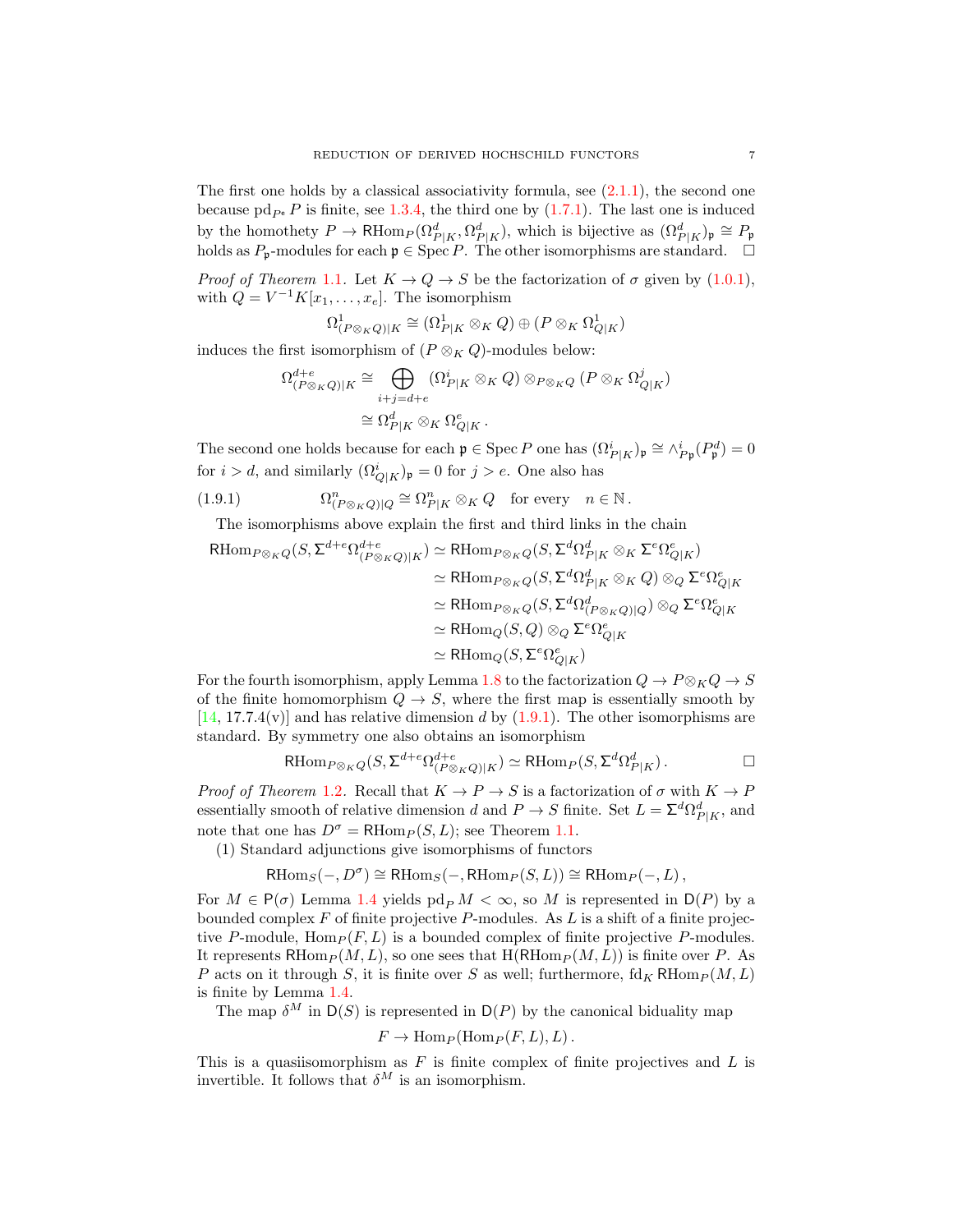(2) Since  $\mathrm{fd}_K S$  is finite, (1) applied to  $M = S$  shows that  $D^{\sigma} = \mathrm{RHom}_S(S, D^{\sigma})$ is in  $P(\sigma)$  and that  $\delta^S \colon S \to \mathsf{RHom}_S(\mathsf{RHom}_S(S, D^{\sigma}), D^{\sigma})$  is an isomorphism. Composing  $\delta^S$  with the map induced by the isomorphism  $D^{\sigma} \simeq \text{RHom}_S(S, D^{\sigma})$  one gets  $\chi^{D^{\sigma}}: S \to \text{RHom}_S(D^{\sigma}, D^{\sigma})$ , hence  $\chi^{D^{\sigma}}$  is an isomorphism.

## 2. DG derived categories

<span id="page-7-0"></span>Our purpose here is to introduce background material on differential graded homological algebra needed to state and prove the results in Sections [3](#page-9-0) and [4.](#page-15-0)

In this section K denotes a commutative ring.

2.1. DG algebras and DG modules. Our terminology and conventions generally agree with those of MacLane  $[22, Ch. VI]$ . All DG algebras are defined over K, are zero in negative degrees, and act on their DG modules from the left. When A is a DG algebra and N a DG A-module we write  $A^{\dagger}$  and  $N^{\dagger}$  for the graded algebra and graded  $A^{\natural}$ -module underlying A and N, respectively. We set

$$
\inf N = \inf \{ n \in \mathbb{Z} \mid N_n \neq 0 \};
$$
  

$$
\sup N = \sup \{ n \in \mathbb{Z} \mid N_n \neq 0 \}.
$$

Every element  $x \in N$  has a well defined degree, denoted |x|.

When B is a DG algebra the complex  $A \otimes_K B$  is a DG algebra with product  $(a \otimes b) \cdot (a' \otimes b') = (-1)^{|b||a'|} (aa' \otimes bb').$ 

When  $M'$  is a DG B-module the complex  $N \otimes_K M'$  is canonically a DG module over  $A \otimes_K B$ , with  $(a \otimes b) \cdot (n \otimes m') = (-1)^{|b||n|} an \otimes bm'.$ 

The *opposite DG K-algebra*  $A^{\circ}$  has the same underlying complex of K-modules as A, and product · given by  $a \cdot b = (-1)^{|a||b|}ba$ . We identify right DG A-modules with DG modules over  $A^{\circ}$ , via the formula  $am = (-1)^{|a||m|} ma$ .

When M is a DG B-module the complex  $\text{Hom}_K(M, N)$  is canonically a DG  $A \otimes_K B^{\circ}\text{-module, with action given by } ((a \otimes b)(\alpha))(m) = (-1)^{|b||\alpha|} a\alpha(bm).$ 

We write  $A^e$  for the DG K-algebra  $A \otimes_K A^o$ . Any morphism  $\alpha: A \to B$  of DG K-algebras induces a morphism  $\alpha^e = \alpha \otimes_K \alpha^o$  from  $A^e$  to  $B^e$ . There is a natural DG  $A^e$ -module structure on A given by  $(a \otimes a')x = (-1)^{|a'||x|}axa'.$ 

<span id="page-7-1"></span>For every DG  $A \otimes_K B^{\circ}$ -module L, [\[22,](#page-31-5) VI.(8.7)] yields a canonical isomorphism

(2.1.1) 
$$
\operatorname{Hom}_{A \otimes_K B^{\circ}}(L, \operatorname{Hom}_K(M, N)) \cong \operatorname{Hom}_A(L \otimes_B M, N).
$$

For every DG  $A^{\circ} \otimes_K B$ -module  $L'$ ,  $[22, \text{VI}.(8.3)]$  yields a canonical isomorphism

<span id="page-7-3"></span>(2.1.2) 
$$
L' \otimes_{A \otimes_K B^{\circ}} (N \otimes_K M') \cong (L' \otimes_A N) \otimes_B M'.
$$

**2.2.** Properties of DG modules. A DG A-module  $F$  is said to be *semiprojective* if the functor  $\text{Hom}_{A}(F, -)$  preserves surjections and quasi-isomorphisms, and semi*flat* if  $(F \otimes_A -)$  preserves injections and quasi-isomorphisms. If F is semiprojective, respectively, semiflat, then  $F^{\natural}$  is projective, respectively, flat, over  $A^{\natural}$ ; the converse is true when  $F$  is bounded below. Semiprojectivity implies semiflatness.

A DG module I is *semiinjective* if  $Hom_A(-, I)$  transforms injections into surjections and preserves quasi-isomorphisms. If I is semiinjective, then  $I^{\natural}$  is injective over  $A^{\natural}$ ; the converse is true when I is bounded above.

<span id="page-7-2"></span>2.2.1. Every quasi-isomorphisms of DG modules, both of which are either semiprojective or semiinjective, is a homotopy equivalence.

The following properties readily follow from standard adjunction formulas.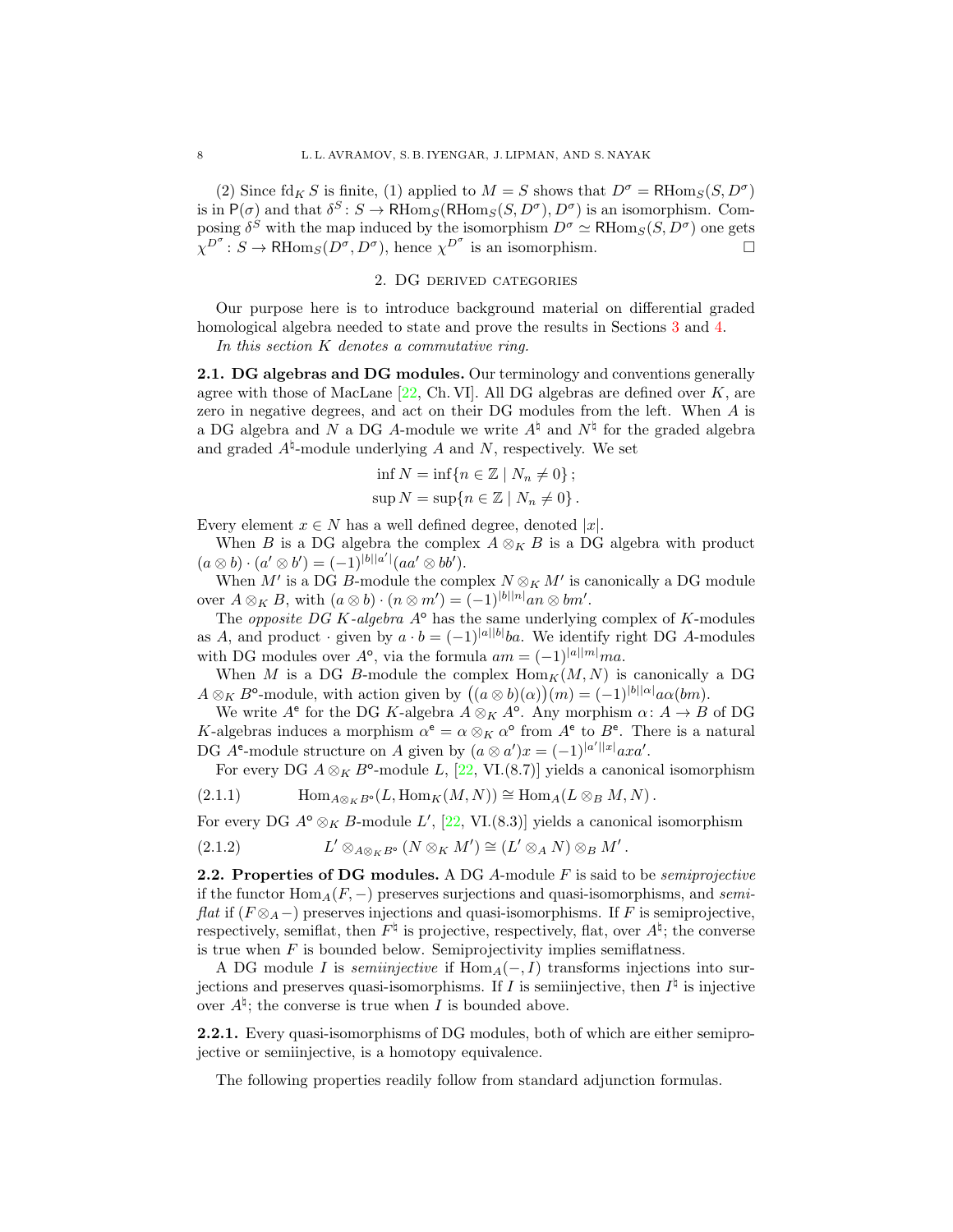<span id="page-8-1"></span>**2.2.2.** Let  $\alpha: A \to B$  be a morphism of DG K-algebras, and let X and Y be DG modules over A and B, respectively. The following statements hold:

- (1) If X is semiprojective, then so is the DG B-module  $B \otimes_A X$ .
- (2) If X is semiinjective, then so is the DG B-module  $\text{Hom}_{A}(B, X)$ .
- (3) If B is semiprojective over A and Y is semiprojective over B, then Y is semiprojective over A.
- (4) If  $B$  is semiflat over  $A$  and  $Y$  is semiinjective over  $B$ , then  $Y$  is semiinjective over A.
- **2.3. Resolutions of DG modules.** Let  $M$  be a DG  $A$ -module.

<span id="page-8-0"></span>**2.3.1.** A semiprojective resolution of M is a quasi-isomorphism  $F \cong M$  with F semiprojective. Each DG A-module M admits such a resolution;  $[4, §1]$ .

A semiiniective resolution of M is a quasi-isomorphism  $M \stackrel{\simeq}{\rightarrow} I$  with I semiin-iective. Every DG A-module M admits such a resolution; see [\[18,](#page-31-6)  $\S 3-2$ ].

In what follows, for each DG module  $M$  over  $A$ , we fix a semiprojective resolution  $\pi_A^M: \mathsf{p}_A(M) \to M$ , and a semiinjective resolution  $\iota_A^M: M \to \mathsf{i}_A(M)$ .

Each morphism of DG modules lifts up to homotopy to a morphism of their semiprojective resolutions and extends to a morphism of their semiinjective resolutions, and such a lifting or extension is unique up to homotopy. In particular, both F and I are unique up to homotopy equivalences inducing the identity on M.

<span id="page-8-2"></span>**Lemma 2.3.2.** Let  $\omega: A \rightarrow B$  be a quasi-isomorphism of DG algebras, I a semiinjective DG A-module, J a semiinjective DG B-module, and  $\iota: J \to I$  a quasiisomorphism of DG A-modules.

For every DG B-module L the following map is a quasi-isomorphism:

 $\text{Hom}_{\omega}(L, \iota): \text{Hom}_{B}(L, J) \to \text{Hom}_{A}(L, I).$ 

*Proof.* The morphism  $\iota$  factors as a composition

$$
J \xrightarrow{\iota'} \text{Hom}_A(B, I) \xrightarrow{\text{Hom}_A(\omega, I)} \text{Hom}_A(A, I) \cong I
$$

of morphisms of DG A-modules, where  $\iota'(x)(b) = (-1)^{|x||b|} b\iota(x)$ . It follows that  $\iota'$  is a quasi-isomorphism. Now J is a semiinjective DG B-module by hypothesis,  $Hom<sub>A</sub>(B, J)$  is one by [2.2.2\(](#page-8-1)2), so [2.2.1](#page-7-2) yields

$$
\operatorname{Hom}_B(L, J) \xrightarrow{\simeq} \operatorname{Hom}_B(L, \operatorname{Hom}_A(B, I)) \cong \operatorname{Hom}_A(L, I).
$$

It remains to note that the composition of these maps is equal to  $\text{Hom}_{\omega}(L, \iota)$ .

<span id="page-8-3"></span>**Lemma 2.3.3.** Let  $\omega: A \to B$  be a morphism of DG algebras, and let Y and Y' be DG B-modules that are quasi-isomorphic when viewed as DG A-modules.

If  $\omega$  is a quasi-isomorphism, or if there exists a morphism  $\beta: B \to A$ , such that  $\omega\beta = id^B$ , then Y and Y' are quasi-isomorphic as DG B-modules.

*Proof.* By hypothesis, one has A-linear quasi-isomorphisms  $Y \xleftarrow{v} U \xrightarrow{v'} Y'$ .

When  $\omega$  is a quasi-isomorphism, choose U semiprojective over A, using [2.3.1.](#page-8-0) With vertical arrows defined to be  $b \otimes u \mapsto bv(u)$  and  $b \otimes u \mapsto bv'(u)$  the diagram

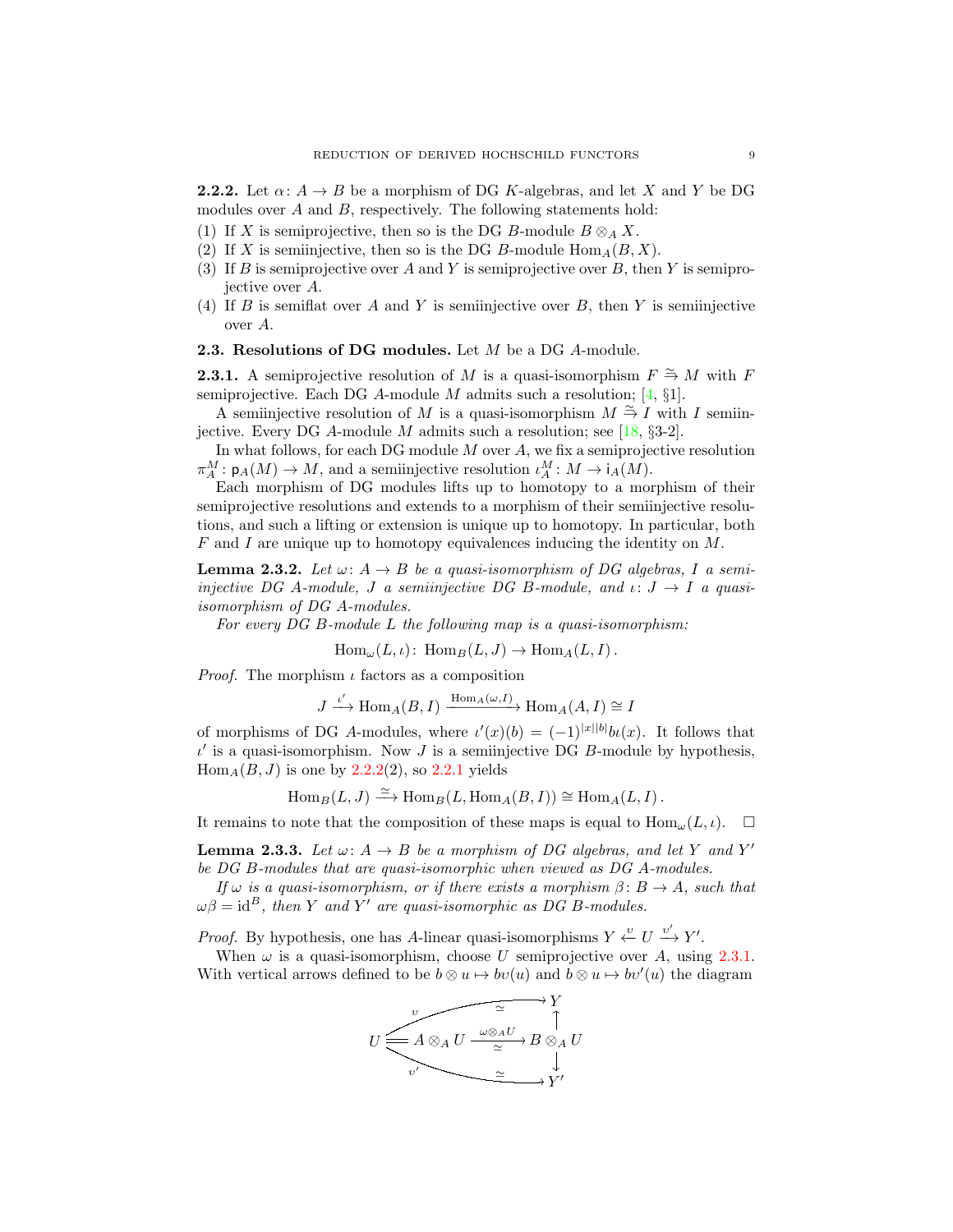commutes. The vertical maps are morphisms of DG B-modules, and  $\omega \otimes_A U$  is a quasi-isomorphism because  $\omega$  is one and U is semiprojective.

When  $\omega$  has a right inverse  $\beta$ , note that the A-linear quasi-isomorphisms  $\nu$  and  $v'$  are also B-linear, and that the DG B-module structures on Y and Y' induced via  $\beta$  are identical with their original structures over B.

We recall basic facts concerning DG derived categories; see Keller [\[18\]](#page-31-6) for details.

#### **2.4. DG derived categories.** Let  $A$  be a DG algebra and  $M$  a DG  $A$ -module.

DG A-modules and their morphisms form an abelian category. The *derived* category  $D(A)$  is obtained by keeping the same objects and by formally inverting all quasi-isomorphisms. It has a natural triangulation, with translation functor  $\Sigma$  is defined on M by  $(\Sigma M)_i = M_{i-1}$ ,  $\partial^{\Sigma M} \varsigma(m) = -\varsigma(\partial^M(m))$ , and  $a\varsigma(m) =$  $(-1)^{|a|} \varsigma(am)$ , where  $\varsigma: M \to \Sigma M$  is the degree one map given by  $\varsigma(m) = m$ .

For any semiprojective resolution  $F \to M$ , and each  $N \in D(A)$  one has

$$
\mathrm{Mor}_{\mathsf{D}(R)}(M,N) \cong \mathrm{H}_0(\mathrm{Hom}_R(F,N)).
$$

**2.4.1.** For all  $L \in D(A^{\circ})$  and  $M, N$  in  $D(A)$ , the complexes of K-modules

$$
L\otimes_A^{\mathsf{L}} M = L\otimes_A F \qquad \text{and} \qquad \mathsf{R}\mathrm{Hom}_A(M,N) = \mathrm{Hom}_A(F,N)
$$

are defined uniquely up to unique isomorphisms in  $D(A)$ . When  $\omega: A \rightarrow B$  is a morphism of DG algebras, L', M' and N' are DG B-modules, and  $\lambda: L \to L'$ ,  $\mu: M \to M'$ , and  $\nu: N' \to N$  are  $\omega$ -equivariant morphisms of DG modules, there exist uniquely defined morphisms

$$
\lambda \otimes_{\omega}^{\mathsf{L}} \mu: L \otimes_A^{\mathsf{L}} M \to L' \otimes_B^{\mathsf{L}} M',
$$
  
RHom <sub>$\omega$</sub>  $(\mu, \nu):$  RHom <sub>$B$</sub>  $(M', N') \to$  RHom <sub>$A$</sub>  $(M, N)$ .

that depend functorially on all three arguments, and are isomorphisms when all the morphisms involved have this property. For each  $i \in \mathbb{Z}$  one sets

 $\operatorname{Tor}_i^A(L,M) = \operatorname{H}_i(L \otimes_A^{\mathsf{L}} M)$  and  $\operatorname{Ext}_A^i(M,N) = \operatorname{H}_{-i}(\operatorname{RHom}_A(M,N))$ .

<span id="page-9-1"></span>2.4.2. Associative K-algebras are viewed as DG algebras concentrated in degree zero, in which case DG modules are simply complexes of left modules. Graded modules are complexes with zero differential, and modules are complexes concentrated in degree zero. The constructions above specialize to familiar concepts:

When  $A_i = 0$  for  $i \neq 0$  the derived category  $D(A)$  coincides with the classical unbounded derived category of the category of  $A_0$ -modules. Similarly, if M and N are DG A-modules with  $M_i = 0 = N_i$  for  $i \neq 0$ , then for all  $n \in \mathbb{Z}$  one has  $\text{Ext}_{A}^{n}(M, N) = \text{Ext}_{A_{0}}^{n}(M_{0}, N_{0})$  and  $\text{Tor}_{n}^{A}(M, N) = \text{Tor}_{n}^{A_{0}}(M_{0}, N_{0}).$ 

**2.4.3.** Let  $\omega: A \to B$  be a morphism of DG algebras. Viewing DG B-modules as DG A-modules via restriction along  $\omega$ , one gets a functor of derived categories

$$
\omega^* \colon \mathsf{D}(B) \to \mathsf{D}(A).
$$

When  $\omega$  is a quasi-isomorphism it is an equivalence, with quasi-inverse  $B \otimes_A^{\mathsf{L}}$  -.

#### 3. Derived Hochschild functors

<span id="page-9-0"></span>In this section we explain the left hand side of the isomorphism in Theorem [1.](#page-1-0) Let K be a commutative ring and  $\sigma: K \to S$  an associative K-algebra.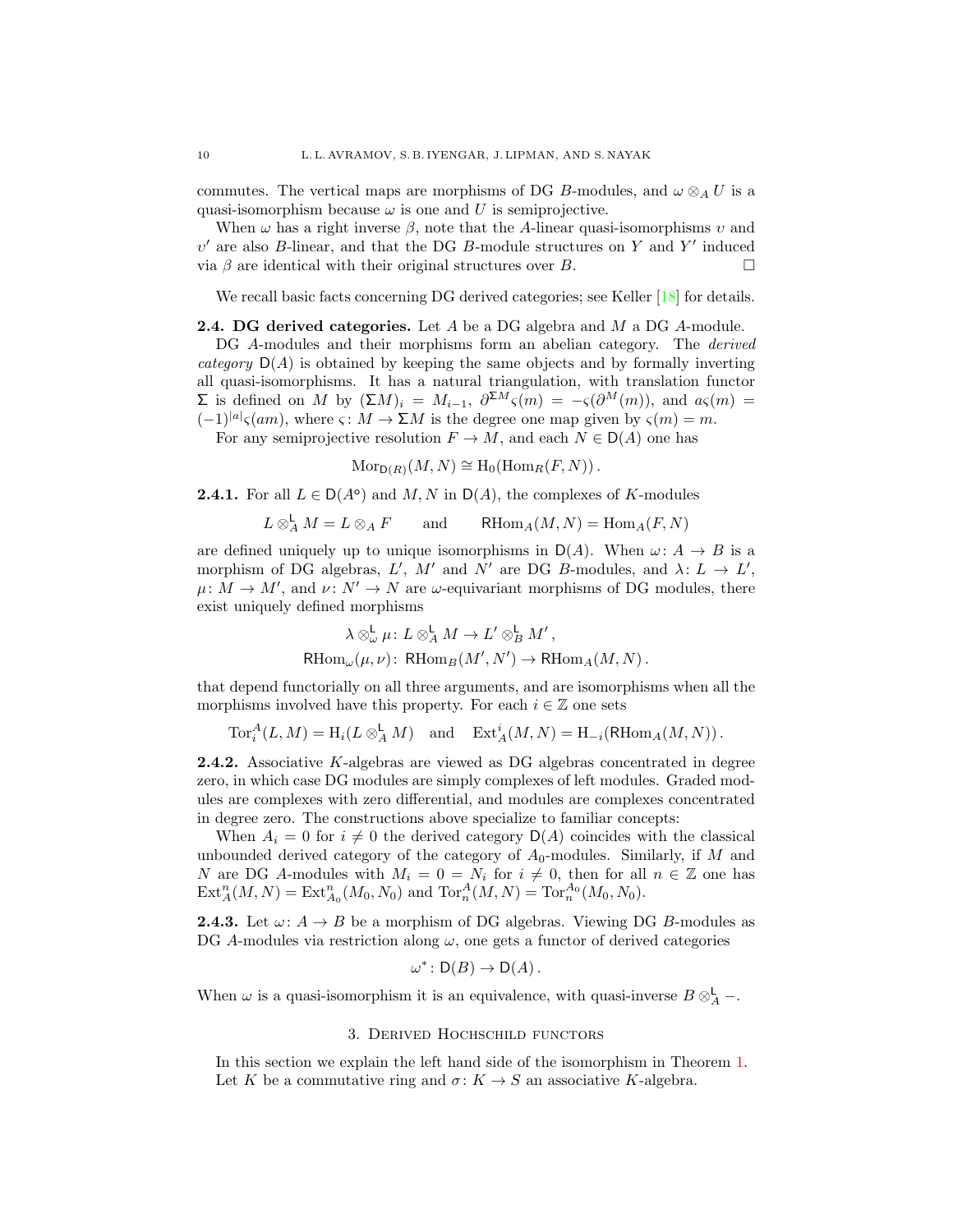<span id="page-10-1"></span>**3.1.** A flat DG algebra resolution of  $\sigma$  is a factorization  $K \to A \xrightarrow{\alpha} S$  of  $\sigma$  as a composition of morphisms of DG algebras, where each K-module  $A_i$  is flat and  $\alpha$  is a quasi-isomorphism; complexes of S-modules are viewed as DG A-modules via  $\alpha$ . When  $K \to B \xrightarrow{\beta} S$  is a flat DG algebra resolution of  $\sigma$ , we say that  $\omega: A \to B$  is a morphism of resolutions if it is a morphism of DG K-algebras, satisfying  $\beta \omega = \alpha$ .

We set  $A^e = A \otimes_K A^o$ , note that  $K \to A^o \xrightarrow{\alpha^o} S^o$  is a flat DG algebra resolution

of  $\sigma^{\circ}$ :  $K \to S^{\circ}$ , and turn S into a DG module over  $A^{\mathsf{e}}$  by  $(a \otimes a')s = \alpha(a)s \alpha^{\circ}(a')$ . Flat DG algebra resolutions always exist: A resolution  $K \to T \to S$ , with  $T^{\natural}$ the tensor algebra of some free non-negatively graded K-module, can be obtained by inductively adjoining noncommuting variables to  $K$ ; see also Lemma [3.7.](#page-13-0)

Here we construct one of four functors of pairs of complexes of S-modules that can be obtained by combining  $\mathsf{RHom}_{A^e}(S, -)$  and  $S \otimes_{A^e}^{\mathsf{L}}$  – with  $(- \otimes_K^{\mathsf{L}} -)$  and RHom<sub>K</sub> $(-, -)$ . The other three functors are briefly discussed in [3.10](#page-14-0) and [3.11.](#page-15-2)

The statement of the following theorem is related to results in  $[32, §2]$ . We provide a detailed proof, for reasons explained in [3.12.](#page-15-3)

<span id="page-10-0"></span>**Theorem 3.2.** Each flat DG algebra resolution  $K \to A \to S$  of  $\sigma$  defines a functor

$$
\mathrm{RHom}_{A^e}(S, -\otimes^{\mathsf{L}}_K -): \mathsf{D}(S) \times \mathsf{D}(S^{\mathsf{o}}) \to \mathsf{D}(S^{\mathsf{c}}) \,,
$$

where  $S^c$  denote the center of S, described by  $(3.8.1)$ . For every flat DG algebra resolution  $K \to B \to S$  of  $\sigma$  there is a canonical natural equivalence of functors

$$
\omega^{AB} \colon \operatorname{RHom}_{A^e}(S, -\otimes^{\mathsf{L}}_K -) \to \operatorname{RHom}_{B^e}(S, -\otimes^{\mathsf{L}}_K -),
$$

given by [\(3.8.2\)](#page-14-1), and every flat DG algebra resolution  $K \to C \to S$  of  $\sigma$  satisfies

$$
\omega^{AC} = \omega^{BC} \omega^{AB} \, .
$$

The theorem validates the following notation:

Remark 3.3. Fix a flat DG algebra resolution  $K \to A \to S$  of  $\sigma$  and let

$$
\text{RHom}_{S\otimes_K^{\mathbf{L}}S^{\mathbf{o}}}(S,-\otimes_K^{\mathbf{L}}-)\colon \mathsf{D}(S)\times \mathsf{D}(S^{\mathbf{o}})\to \mathsf{D}(S^{\mathbf{c}})
$$

denote the functor RHom<sub>A⊗KA</sub><sup>o</sup>(S, – ⊗<sub>K</sub> –). For all  $L \in D(S)$  and  $L' \in D(S^{\circ})$ it yields derived Hochschild cohomology modules with tensor-decomposable coefficients:

$$
\operatorname{Ext}^n_{S\otimes^{\mathbf{L}}_K S^{\mathbf{0}}}(S,L\otimes^{\mathbf{L}}_K L')=\operatorname{H}^n(\operatorname{RHom}_{S\otimes^{\mathbf{L}}_K S^{\mathbf{0}}}(S,L\otimes^{\mathbf{L}}_K L')).
$$

These modules are related to vintage Hochschild cohomology.

For all  $S$ -modules  $L$  and  $L'$  there are canonical natural maps

$$
\operatorname{HH}\nolimits^n(S|K;L \otimes_K L') \to \operatorname{Ext}\nolimits^n_{S \otimes_K S^{\mathrm{o}}}(S,L \otimes_K L')
$$

of  $S<sup>c</sup>$ -modules, where the modules on the left are the classical ones, see [2.4.2.](#page-9-1) These are isomorphisms when S is K-projective; see [\[10,](#page-30-2) IX,  $\S6$ ]. When one of L or L' is K-flat, there exist canonical natural homomorphisms

$$
\mathrm{Ext}^n_{\alpha \otimes_K \alpha} (S, L \otimes_K L') \colon \mathrm{Ext}^n_{S \otimes_K S} (S, L \otimes_K L') \to \mathrm{Ext}^n_{S \otimes^L_K S} (S, L \otimes_K L').
$$

When S is K-flat the composition  $K \to S \stackrel{=}{\to} S$  is a flat DG resolution of  $\sigma$  and  $\alpha: A \to S$  is a morphism of resolutions, so the theorem shows that the maps above are isomorphisms.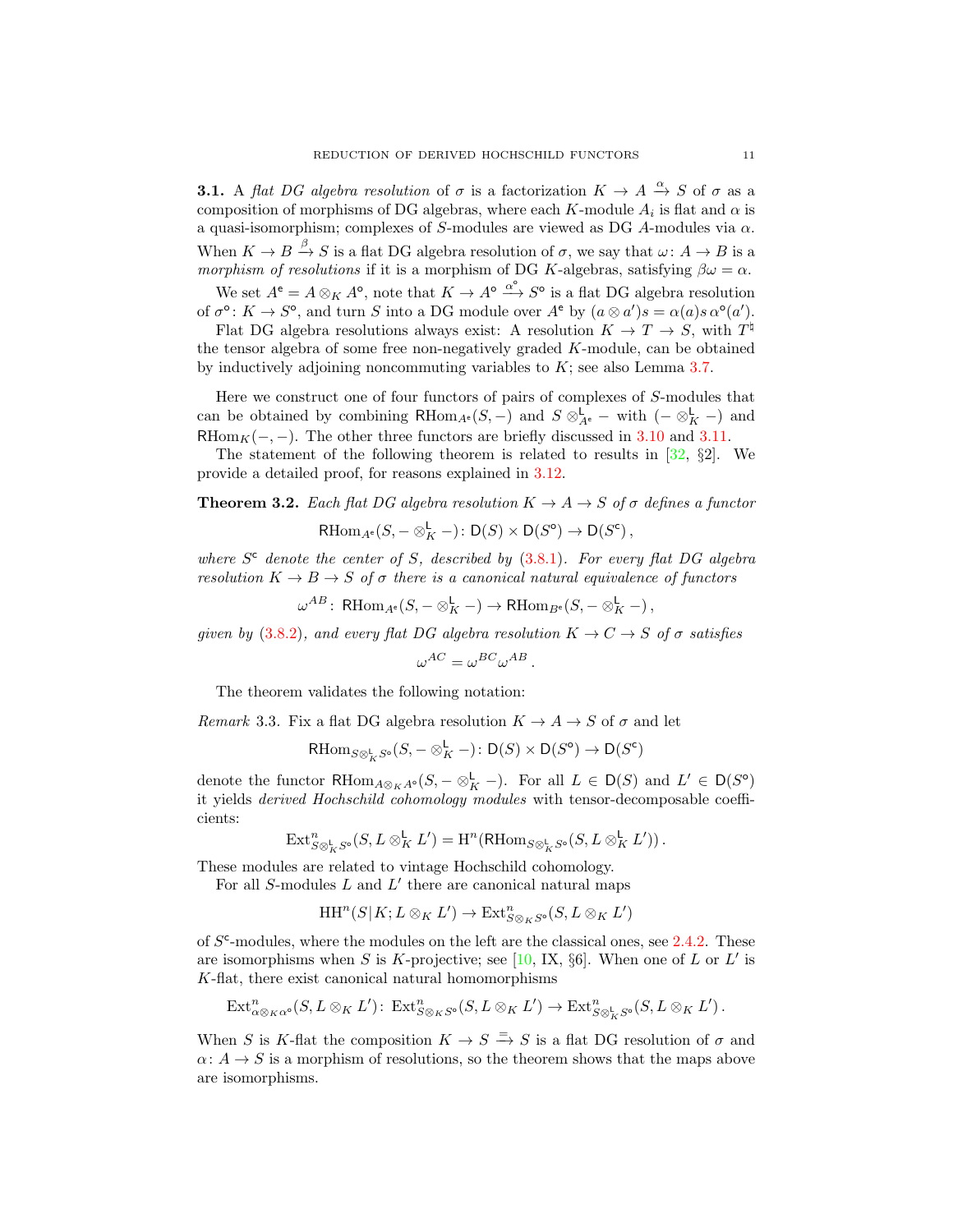<span id="page-11-0"></span>**Construction 3.4.** Let  $K \to A \xrightarrow{\alpha} S$  and  $K \to A' \xrightarrow{\alpha'} S^{\circ}$  be flat DG algebra resolutions of  $\sigma$  and of  $\sigma$ <sup>o</sup>, respectively. We turn S into a DG module over  $A \otimes_K A'$ by setting  $(a \otimes a')s = \alpha(a)s \alpha'(a')$ . The action of  $S^c$  on S commutes with that of  $A \otimes_K A'$ , and so confers a natural structure of complex of  $S^{\mathsf{c}}$ -modules on

$$
\operatorname{Hom}_{A\otimes_K A'}(S,\mathsf{i}_{A\otimes_K A'}(\mathsf{p}_A(L)\otimes_K\mathsf{p}_{A'}(L'))\,,
$$

where  $p_A$  and  $i_{A\otimes_K A'}$  refer to the resolutions introduced in [2.3.1.](#page-8-0)

Let  $K \to B \xrightarrow{\beta} S$  and  $K \to B' \xrightarrow{\beta'} S^{\circ}$  be DG algebra resolutions of  $\sigma$  and  $\sigma^{\circ}$ , respectively, and  $\omega: A \to B$  and  $\omega': A' \to B'$  be morphism of resolutions. We turn DG B-modules into DG A-modules via  $\omega$ , and remark that the equality  $\beta \omega = \alpha$ implies that on S-modules the new action of A coincides with the old one.

Let  $\lambda: L \to M$  be a morphism of DG S-modules and  $\lambda': L' \to M'$  one of DG  $S^{\circ}$ -modules. The lifting property of semiprojective DG modules yields diagrams

<span id="page-11-2"></span>(3.4.1) 
$$
\begin{array}{ccc}\n\mathsf{p}_A(L) & \xrightarrow{\tilde{\lambda}} \mathsf{p}_B(M) & \mathsf{p}_{A'}(L') & \xrightarrow{\tilde{\lambda}'} \mathsf{p}_{B'}(M') \\
\simeq & \succeq & \mathsf{and} & \simeq & \succeq & \succeq & \succeq & \succeq & \succeq & \succeq & \succeq & \succeq & \succeq & \succeq & \succeq & \succeq & \succeq & \succeq & \succeq & \succeq & \succeq & \succeq & \succeq & \succeq & \succeq & \succeq & \succeq & \succeq & \succeq & \succeq & \succeq & \succeq & \succeq & \succeq & \succeq & \succeq & \succeq & \succeq & \succeq & \succeq & \succeq & \succeq & \succeq & \succeq & \succeq & \succeq & \succeq & \succeq & \succeq & \succeq & \succeq & \succeq & \succeq & \succeq & \succeq & \succeq & \succeq & \succeq & \succeq & \succeq & \succeq & \succeq & \succeq & \succeq & \succeq & \succeq & \succeq & \succeq & \succeq & \succeq & \succeq & \succeq & \succeq & \succeq & \succeq & \succeq & \succeq & \succeq & \succeq & \succeq & \succeq & \succeq & \succeq & \succeq & \succeq & \succeq & \succeq & \succeq & \succeq & \succeq & \succeq & \succeq & \succeq & \succeq & \succeq & \succeq & \succeq & \succeq & \succeq & \succeq & \succeq & \succeq & \succeq & \succeq & \succeq & \succeq & \succeq & \succeq & \succeq & \succeq & \succeq & \succeq & \succeq & \succeq
$$

of DG  $A$ -modules and DG  $A'$ -modules, respectively, that commute up to homotopy. It provides the morphism in the top row of a diagram of DG  $(A \otimes_K A')$ -modules

<span id="page-11-3"></span>
$$
(3.4.2) \qquad \begin{array}{ccc}\n p_A(L) \otimes_K p_{A'}(L') & \xrightarrow{\tilde{\lambda} \otimes_K \tilde{\lambda}'} & p_B(M) \otimes_K p_{B'}(M') \\
 \cong & & & \\
 i_{A \otimes_K A'}(p_A(L) \otimes_K p_{A'}(L')) & & \\
 & & & \\
 \downarrow^{\epsilon} & & \\
 i_{A \otimes_K A'}(i_{B \otimes_K B'}(p_B(M) \otimes_K p_{B'}(M'))) \xleftarrow{\iota} i_{B \otimes_K B'}(p_B(M) \otimes_K p_{B'}(M'))\n \end{array}
$$

that commutes up to homotopy, where  $\iota$  is the chosen semiinjective resolution, and  $\epsilon$  is given by the extension property of semiinjective DG module over  $A \otimes_K A'$ ; for conciseness, we rewrite these maps as  $E \stackrel{\epsilon}{\to} I \stackrel{\tilde{\iota}}{\leftarrow} J$ . They are unique up to homotopy, as the liftings and extensions used for their construction have this property.

The hypotheses  $\beta \omega = \alpha$  and  $\beta' \omega' = \alpha'$  imply that  $\omega$  and  $\omega'$  are quasi-isomorphisms, hence so is  $\omega \otimes_K \omega'$ , due to the K-flatness of  $A^{\natural}$  and  $B'^{\natural}$ . Since  $\iota$  is a quasi-isomorphism, Lemma [2.3.2](#page-8-2) shows that so is  $\text{Hom}_{\omega \otimes_K \omega'}(S, \iota);$  thus, the latter map defines in  $\mathsf{D}(S^c)$  an isomorphism, denoted  $\mathrm{RHom}_{\omega\otimes_K\omega'}(S,\iota)$ . We set

<span id="page-11-1"></span>
$$
(3.4.3) \quad [\omega, \omega'](\lambda, \lambda') = \text{RHom}_{\omega \otimes_K \omega'}(S, \iota)^{-1} \circ \text{RHom}_{A \otimes_K A'}(S, \epsilon):
$$

$$
\text{RHom}_{A \otimes_K A'}(S, L \otimes_K^{\mathbf{L}} L') \longrightarrow \text{RHom}_{B \otimes_K B'}(S, M \otimes_K^{\mathbf{L}} M')
$$

The first statement of the following lemma contains the existence of the functors RHom<sub>A</sub><sup>e</sup>(S, –  $\otimes_K^{\mathsf{L}}$  –), asserted in the theorem. The second statement, concerning the uniqueness of these functors, is weaker than the desired one, because it only applies to resolutions that can be compared through a morphism  $\omega: A \to B$ . On the other hand, it allows one to compare functors defined by independently chosen resolutions of  $\sigma$  and  $\sigma^{\circ}$ . The extra generality is needed in the proof of Lemma [3.7.](#page-13-0)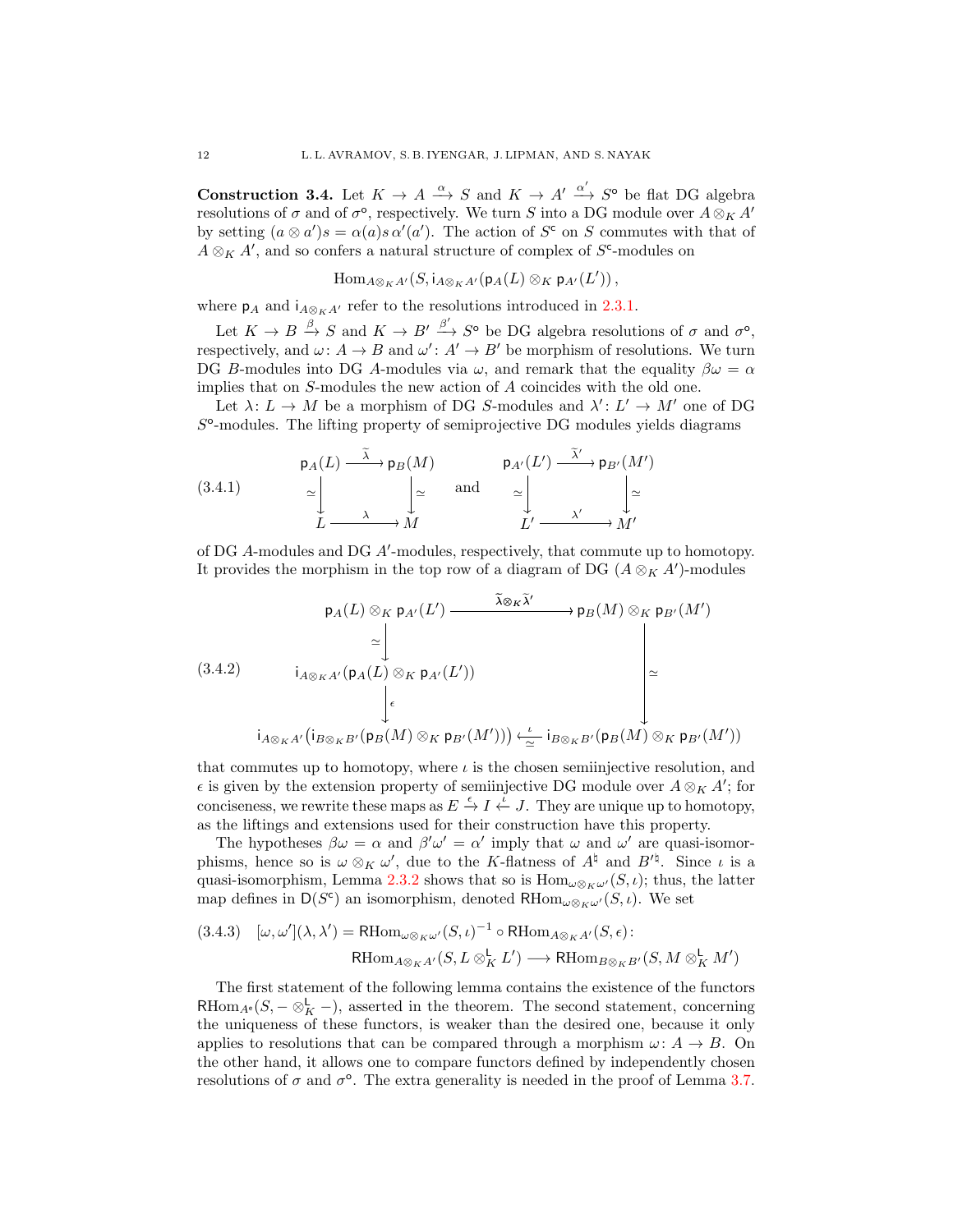<span id="page-12-0"></span>Lemma 3.5. In the notation of Construction [3.4](#page-11-0), the assignment

 $(L, L') \mapsto \text{Hom}_{A\otimes_K A'}(S, \mathfrak{i}_{A\otimes_K A'}(\mathfrak{p}_A(L)\otimes_K \mathfrak{p}_{A'}(L'))),$ 

defines a functor

$$
\mathrm{RHom}_{A\otimes_K A'}(S,-\otimes^{\mathbf{L}}_K -): \mathrm{D}(S)\times \mathrm{D}(S^{\mathrm{o}})\to \mathrm{D}(S^{\mathrm{c}})\,,
$$

and the assignment

$$
(\lambda, \lambda') \mapsto [\omega, \omega'](\lambda, \lambda'),
$$

given by formula [\(3.4.3\)](#page-11-1), defines a canonical natural equivalence of functors

$$
[\omega, \omega']\colon \operatorname{RHom}_{A\otimes_K A'}(S, -\otimes^{\mathsf{L}}_K -)\to \operatorname{RHom}_{B\otimes_K B'}(S, -\otimes^{\mathsf{L}}_K -).
$$

If  $K \to C \xrightarrow{\gamma} S$  and  $K \to C' \xrightarrow{\gamma'} S$  are flat DG algebra resolutions of  $\sigma$  and  $\sigma^{\circ}$ , respectively, and  $\vartheta: B \to C$  and  $\vartheta': B' \to C'$  are morphism of resolutions, then

$$
[\vartheta \omega, \vartheta' \omega'] = [\vartheta, \vartheta'] [\omega, \omega'] \, .
$$

*Proof.* Recall that the maps  $E \stackrel{\epsilon}{\to} I \stackrel{\iota}{\leftarrow} J$  are unique up to homotopy. Thus,  $\text{Hom}_{A\otimes_K A'}(S,\epsilon)$  and  $\text{Hom}_{\omega\otimes_K \omega'}(S,\iota)$  are morphisms of complexes of S<sup>c</sup>-modules defined uniquely up to homotopy. In view of [\(3.4.3\)](#page-11-1), this uniqueness has the following consequences:

The morphism  $[\omega, \omega'](\lambda, \lambda')$  depends only on  $\lambda$  and  $\lambda'$ ; one has

$$
[\mathrm{id}^A, \mathrm{id}^{A'}] (\mathrm{id}^L, \mathrm{id}^{L'}) = \mathrm{id}^{\mathrm{RHom}_{A \otimes_K A'}(S, L \otimes^{\mathbf{L}}_K L')};
$$

and for all morphism  $\mu: M \to N$  and  $\mu': M' \to N'$  of complexes of S-modules and  $S^{\circ}$ -modules, respectively, there are equalities

$$
[\vartheta \omega, \vartheta' \omega'](\mu \lambda, \mu' \lambda') = [\vartheta, \vartheta'](\mu, \mu') \circ [\omega, \omega'](\lambda, \lambda').
$$

Suitable specializations of these properties show that  $\mathrm{RHom}_{A\otimes_K A'}(S, -\otimes^{\mathsf{L}}_K -)$ is a functor to  $D(S^c)$  from the product of the categories of complexes over S with that of complexes over  $S^{\circ}$ , and that  $[\omega, \omega']$  is a natural transformation.

To prove that  $[\omega, \omega']$  is an equivalence, it suffices to show that if  $\lambda$  and  $\lambda'$  are quasi-isomorphisms, then  $\text{RHom}_{\omega \otimes_K \omega'}(S, \lambda \otimes_K^{\mathsf{L}} \lambda')$  is an isomorphism.

By [\(3.4.3\)](#page-11-1), it is enough to show that  $RHom_{A\otimes_K A'}(S, \epsilon)$  is a quasi-isomorphism. As  $\lambda$  and  $\lambda'$  are quasi-isomorphisms, the diagrams in [\(3.4.1\)](#page-11-2) imply that so are  $\lambda$ and  $\lambda'$ . Due to the K-flatness of  $A^{\natural}$  and  $B'^{\natural}$ , their semiprojective DG modules are K-flat, hence  $\lambda \otimes_K \lambda'$  is a quasi-isomorphism of DG modules over  $A \otimes_K A'$ . Now diagram [\(3.4.2\)](#page-11-3) shows that  $\epsilon: E \to I$  is a quasi-isomorphism. It follows that it is a homotopy equivalence, because both  $E$  and  $J$  are semiinjective DG modules over  $A \otimes_K A'$ . This implies that  $\text{Hom}_{A \otimes_K A'}(S, \epsilon)$  is a quasi-isomorphism, as desired.  $\Box$ 

To clarify how the natural equivalence in Lemmas [3.5](#page-12-0) depends on  $\omega$ , we apply Quillen's homotopical approach in [\[25\]](#page-31-8). It is made available by the following result, see Baues and Pirashvili [\[8,](#page-30-9) A.3.1, A.3.5]:

<span id="page-12-1"></span>**3.6.** The category of DG K-algebras has a model structure, where

- the *weak equivalences* are the quasi-isomorphisms;
- the *fibrations* are the morphisms that are surjective in positive degrees;
- any DG K-algebra, whose underlying graded algebra is the tensor algebra of a non-negatively graded projective  $K$ -module, is *cofibrant*; that is, the structure map from  $K$  is a *cofibration*.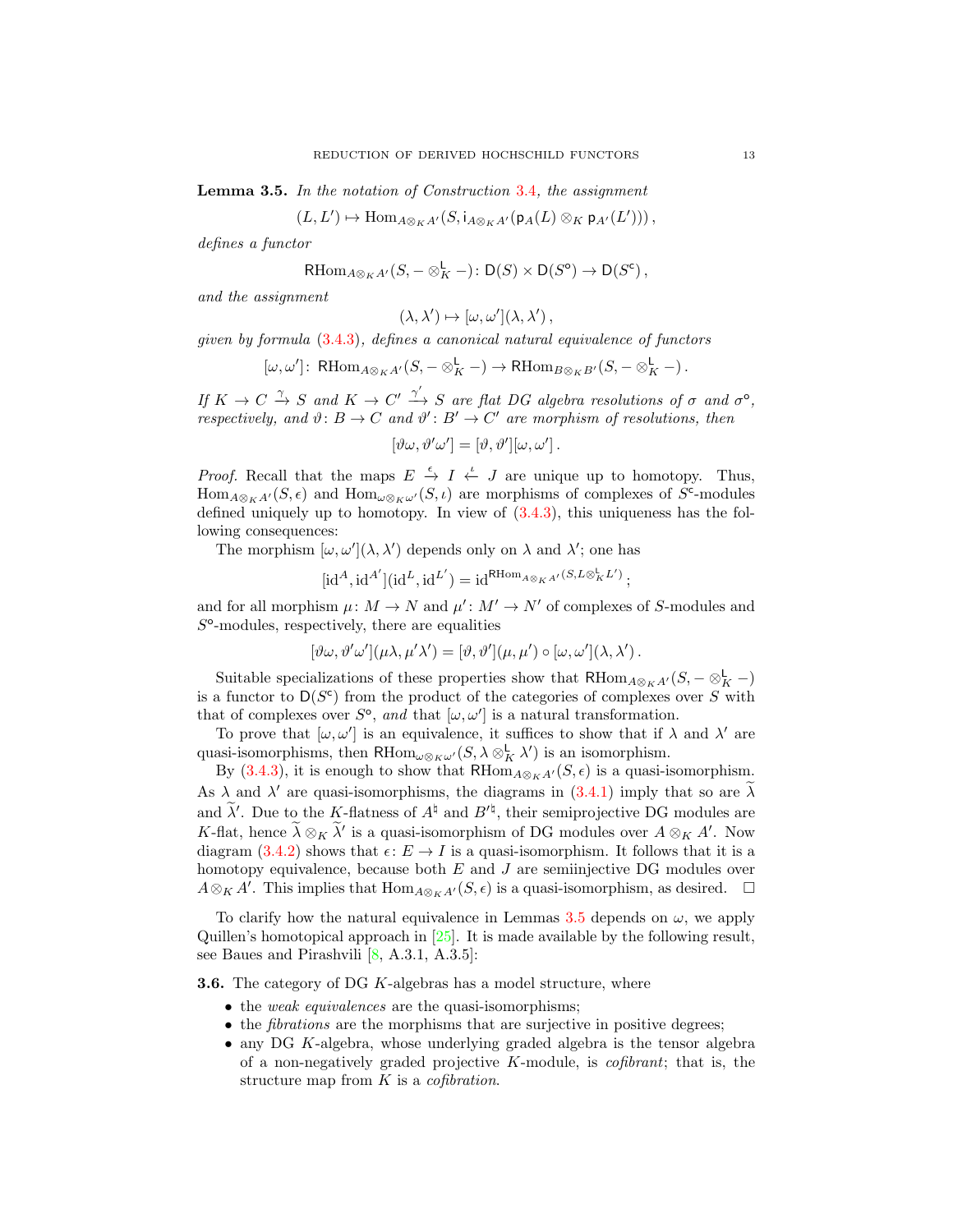We recall some consequences of the existence of a model structure, following [\[12\]](#page-30-10): For all DG  $K$ -algebras  $T$  and  $A$ , there exists a relation on the set of morphisms  $T \rightarrow A$ , known as left homotopy, see [\[12,](#page-30-10) 4.2]. It is an equivalence when T is cofibrant, see [\[12,](#page-30-10) 4.7], and then  $\pi^{\ell}(T, A)$  denotes the set of equivalence classes.

<span id="page-13-0"></span>**Lemma 3.7.** There is a DG algebra resolution  $K \to T \to S$  of  $\sigma$  with T cofibrant.

If  $K \to A \xrightarrow{\alpha} S$  is a flat DG algebra resolutions of  $\sigma$ , then there is a morphism of resolutions  $\omega: T \to A$ . Any morphism of resolutions  $\varpi: T \to A$  is left homotopic to  $\omega$ , and the natural equivalences defined in Lemma [3.5](#page-12-0) satisfy

$$
[\omega, \omega^{\circ}] = [\varpi, \varpi^{\circ}]: \ \mathsf{RHom}_{T^{\circ}}(S, -\otimes^{\mathsf{L}}_{K} -) \to \mathsf{RHom}_{A^{\circ}}(S, -\otimes^{\mathsf{L}}_{K} -)
$$

*Proof.* Being both a fibration and a weak equivalence,  $\alpha$  is, by definition, an *acyclic* fibration. The existence of  $\omega$  comes from a defining property of model categories the left lifting property of cofibrations with respect to acyclic fibrations; see axiom MC4(i) in [\[12,](#page-30-10) 3.3]. Composition with  $\alpha$  induces a bijection  $\pi^{\ell}(T, A) \to \pi^{\ell}(T, S)$ , see [\[12,](#page-30-10) 4.9], so  $\alpha\varpi = \alpha\omega$  implies that  $\varpi$  and  $\omega$  are left homotopic.

By  $[12, 4.3, 4.4]$ , the homotopy relation produces a commutative diagram



of DG K-algebras, with a quasi-isomorphism  $\rho$ . It induces a commutative diagram



of morphisms of DG K-algebras, where  $\rho \otimes_K T^{\circ}$  is a quasi-isomorphism because  $T^{\circ}$ is  $K$ -flat. The diagram above yields the following chain of equalities:

$$
[\omega, id^{T^{\circ}}] = [\chi, id^{T^{\circ}}][\iota, id^{T^{\circ}}] = [\chi, id^{T^{\circ}}][\rho, id^{T^{\circ}}]^{-1} = [\chi, id^{T^{\circ}}][\iota', id^{T^{\circ}}] = [\varpi, id^{T^{\circ}}].
$$

A similar argument shows that the morphisms  $\omega^{\circ}$  and  $\varpi^{\circ}$  are left homotopic, and yields  $[\text{id}^A, \omega^\circ] = [\text{id}^A, \varpi^\circ]$ . Assembling these data, one obtains

$$
[\omega, \omega^{\circ}] = [\mathrm{id}^A, \omega^{\circ}][\omega, \mathrm{id}^{T^{\circ}}] = [\mathrm{id}^A, \varpi^{\circ}][\varpi, \mathrm{id}^{T^{\circ}}] = [\varpi, \varpi^{\circ}].
$$

*Proof of Theorem [3.2](#page-10-0).* Choose a DG algebra resolution  $K \to T \to S$  of  $\sigma$  with T cofibrant, either by noting that the one in  $3.1$  has this property by  $3.6$ , or referring to a defining property of model categories; see axiom MC5(i) in [\[12,](#page-30-10) 3.3].

For each flat DG algebra resolution  $K \to A \to S$  of  $\sigma$ , form the flat DG algebra resolution  $K \to A^{\circ} \to S^{\circ}$  of  $\sigma^{\circ}$ , and define a functor

<span id="page-13-1"></span>(3.8.1) 
$$
\text{RHom}_{A^e}(S, -\otimes^{\mathsf{L}}_K -): \mathsf{D}(S) \times \mathsf{D}(S^{\mathsf{o}}) \to \mathsf{D}(S^{\mathsf{c}})
$$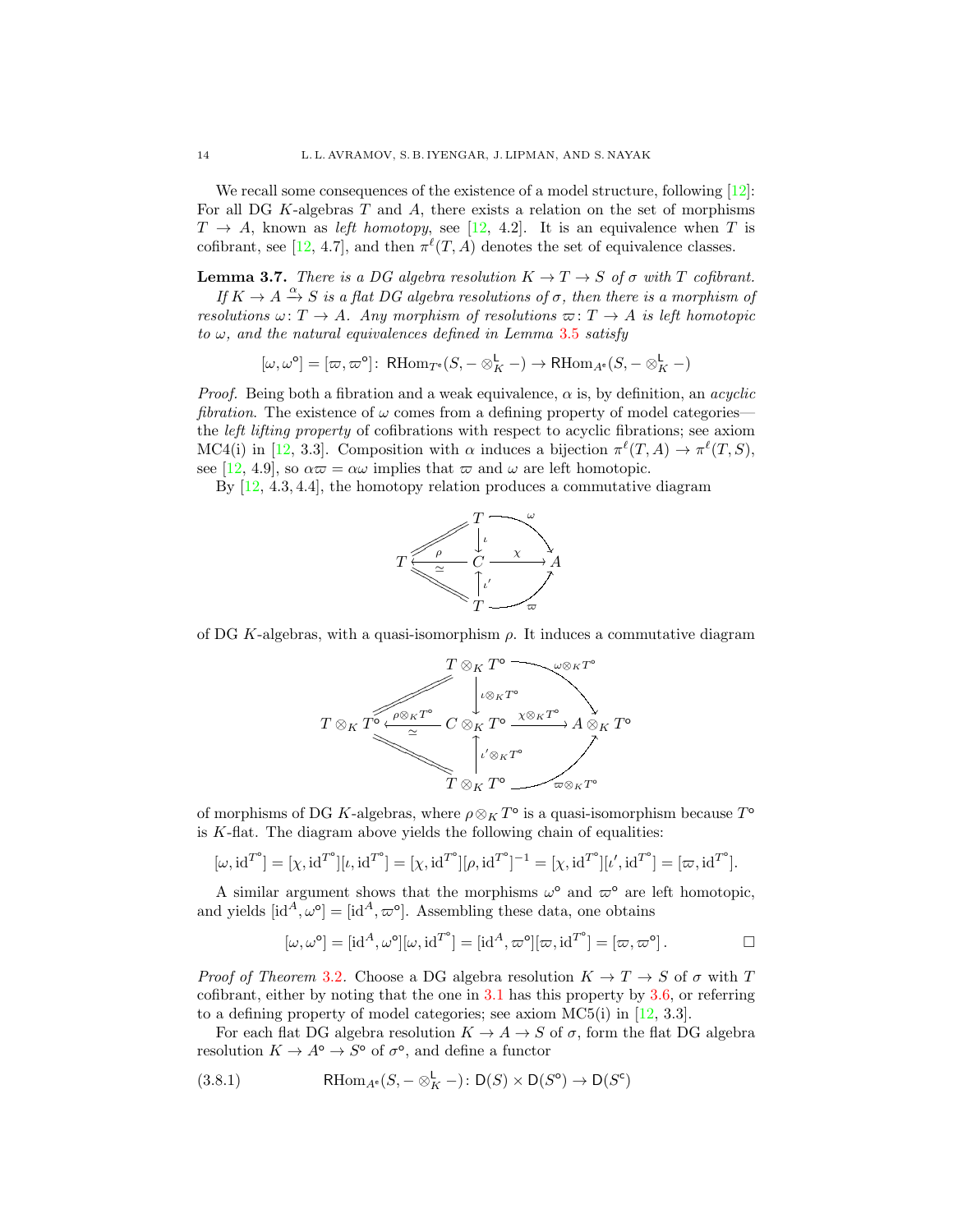by applying Lemma [3.5](#page-12-0) with  $A' = A^{\circ}$ . As T is cofibrant, Lemma [3.7](#page-13-0) provides a morphism of resolutions  $\omega: T \to A$ , and shows that it defines a natural equivalence

$$
[\omega, \omega^{\circ}]: \ \mathsf{R}\mathrm{Hom}_{T^{\mathsf{e}}}(S, -\otimes^{\mathsf{L}}_{K} -) \to \mathsf{R}\mathrm{Hom}_{A^{\mathsf{e}}}(S, -\otimes^{\mathsf{L}}_{K} -);
$$

that does not depend on the choice of  $\omega$ ; set  $\omega_T^A = [\omega, \omega^{\circ}].$ 

When  $K \to U \to S$  also is a flat DG algebra resolution of  $\sigma$  with U cofibrant, one gets morphisms of resolutions  $\tau: T \to U$  and  $\theta: U \to A$ . Both  $\theta \tau: T \to A$  and  $\omega$  are morphisms of resolutions, so Lemmas [3.7](#page-13-0) and [3.5](#page-12-0) yield

<span id="page-14-1"></span>
$$
\omega_T^A = [\omega, \omega^{\circ}] = [\theta \tau, \theta^{\circ} \tau^{\circ}] = [\theta, \theta^{\circ}][\tau, \tau^{\circ}] = \omega_U^A \omega_T^U.
$$

For each flat DG algebra resolution  $K \to B \to S$  of  $\sigma$  set

$$
(3.8.2) \qquad \omega^{AB} := \omega_T^B(\omega_T^A)^{-1} : \text{RHom}_{A^e}(S, -\otimes_K^L -) \to \text{RHom}_{B^e}(S, -\otimes_K^L -).
$$

One clearly has  $\omega^{AC} = \omega^{BC} \omega^{AB}$ , and  $\omega^{AB}$  is independent of T, because

$$
\omega_T^B(\omega_T^A)^{-1}=\omega_U^B\omega_T^U(\omega_U^A\omega_T^U)^{-1}=\omega_U^B\omega_T^U(\omega_T^U)^{-1}(\omega_U^A)^{-1}=\omega_U^B(\omega_U^A)^{-1}\,.
$$

It follows that  $\omega^{AB}$  is the desired canonical natural equivalence.

We proceed with a short discussion of other derived Hochschild functors. The proof of the next result is omitted, as it parallels that of Theorem [3.2.](#page-10-0)

<span id="page-14-2"></span>**Theorem 3.9.** Any flat DG algebra resolution  $K \to A \to S$  of  $\sigma$  defines a functor  $A \otimes_{A^e} \text{RHom}_K(-,-) \colon \mathsf{D}(S)^{\text{op}} \times \mathsf{D}(S) \to \mathsf{D}(S^c)$ .

For each flat DG algebra resolution  $K \to B \to S$  of  $\sigma$  one has a canonical equivalence

$$
\omega_{BA} \colon B \otimes_{B^e} \mathsf{R}\mathrm{Hom}_K(-,-) \xrightarrow{\simeq} A \otimes_{A^e} \mathsf{R}\mathrm{Hom}_K(-,-)
$$

of functors, and every flat DG algebra resolution  $K \to C \to S$  of  $\sigma$  satisfies

$$
\omega_{CA} = \omega_{BA}\omega_{CB} .
$$

<span id="page-14-0"></span>Remark 3.10. We fix a DG algebra resolution  $K \to A \to S$  of  $\sigma$  and let

$$
S \otimes^{\mathsf{L}}_{S \otimes^{\mathsf{L}}_{K} S^{\mathsf{o}}} \mathsf{R}\mathrm{Hom}_{K}(-,-) \colon \mathsf{D}(S)^{\mathsf{op}} \times \mathsf{D}(S) \to \mathsf{D}(S^{\mathsf{c}})
$$

denote the functor  $A \otimes_{A \otimes_K A} \mathsf{RHom}_K(-, -)$ : The preceding theorem shows that it is independent of the choice of A. For all  $M, N \in D(S)$  it defines *derived Hochschild* homology modules of the  $K$ -algebra  $S$  with Hom-decomposable coefficients:

$$
\operatorname{Tor}^{S\otimes^{\mathbf{L}}_K S^\circ}_{n}(S,\operatorname{RHom}_K(M,N))=\operatorname{H}^n(S\otimes^{\mathbf{L}}_{S\otimes^{\mathbf{L}}_KS^\circ}\operatorname{RHom}_K(M,N))\,.
$$

These modules are related to classical Hochschild homology:

For all  $S\operatorname{\!-modules}\nolimits M$  and  $N$  there are canonical natural maps

 $\text{Tor}_n^{S\otimes_KS^{\mathsf{o}}}$  $_{n}^{S\otimes_{K}S^{*}}(S,\text{Hom}_{K}(M,N))\to\text{HH}_{n}(S|K;\text{Hom}_{K}(M,N))$ 

of  $S^c$ -modules, where the modules on the left are the classical ones, see [2.4.2.](#page-9-1) They are isomorphisms when S is K-flat; see [\[10,](#page-30-2) IX, §6]. When M is K-projective there exist natural homomorphisms

$$
\label{eq:torus} \begin{split} \operatorname{Tor}^{\alpha \otimes_K \alpha^{\diamond}}_n(S, \operatorname{RHom}_K(M,N)) \colon \\ \operatorname{Tor}^{S \otimes^{\mathbf{L}}_n S^{\diamond}}_n(S, \operatorname{RHom}_K(M,N)) \rightarrow \operatorname{Tor}^{S \otimes_K S^{\diamond}}_n(S, \operatorname{Hom}_K(M,N)) \end{split}
$$

When S is K-flat the composition  $K \to S \stackrel{=}{\to} S$  is a flat DG resolution of  $\sigma$  and  $\alpha: A \to S$  is a morphism of resolutions, so the theorem shows that the maps above are isomorphisms.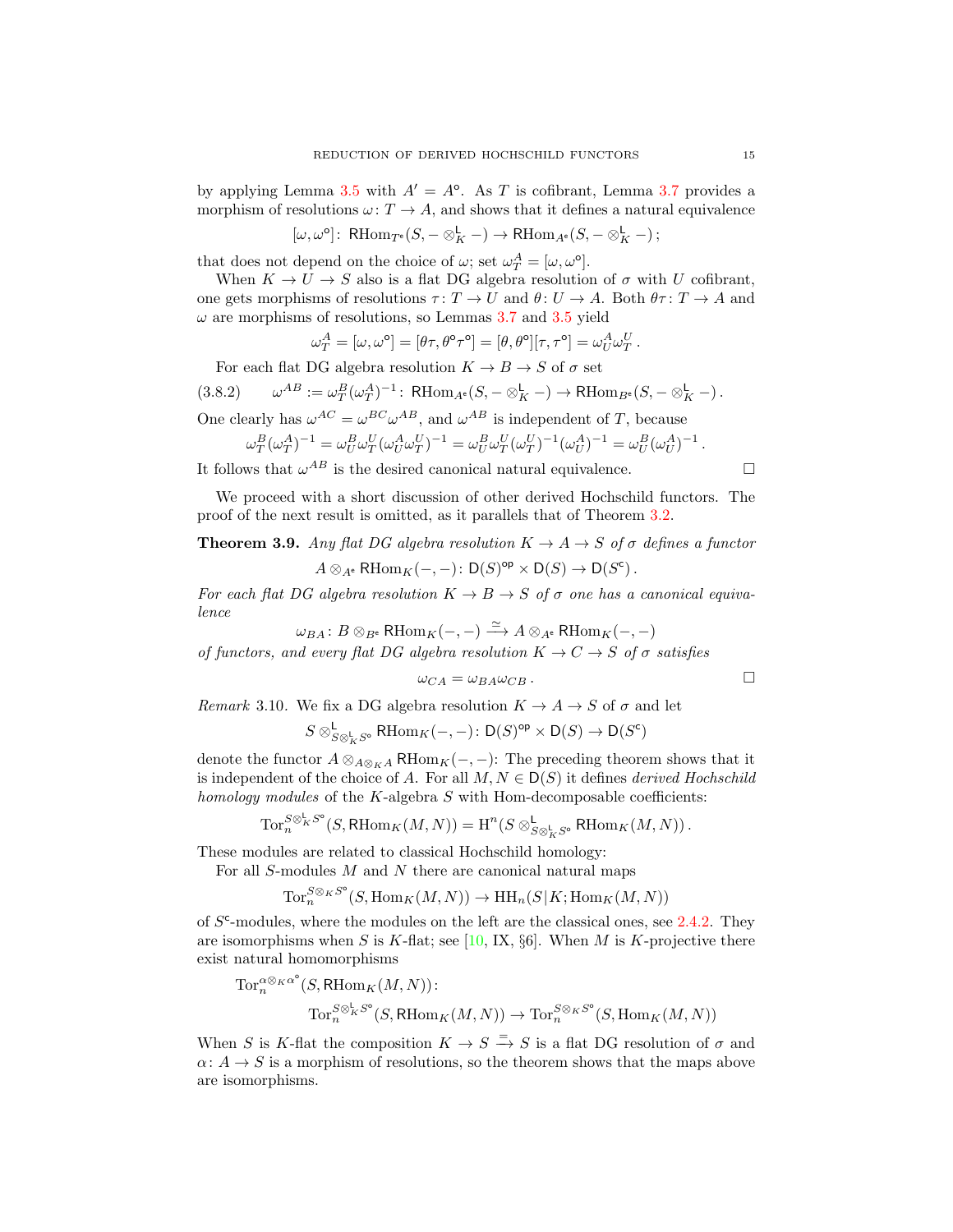The remaining two composed functors collapse in a predictable way.

<span id="page-15-2"></span>Remark 3.11. Similarly to Theorems [3.2](#page-10-0) and [3.9,](#page-14-2) one can define functors

$$
\mathrm{Hom}_{S\otimes^{\mathbf{L}}_K S^{\mathbf{o}}}(S, \mathrm{RHom}_K(-, -))\colon \mathsf{D}(S)^{\mathrm{op}} \times \mathsf{D}(S) \to \mathsf{D}(S^{\mathbf{c}}),
$$
  

$$
S \otimes_{S\otimes^{\mathbf{L}}_K S^{\mathbf{o}}} (- \otimes^{\mathbf{L}}_K -)\colon \mathsf{D}(S) \times \mathsf{D}(S) \to \mathsf{D}(S^{\mathbf{c}}),
$$

that do not depend on the choice of the DG algebra resolution A. However, this is not necessary, as for all  $M, N \in D(S)$  there exit canonical isomorphisms

<span id="page-15-6"></span>(3.11.1) RHom<sub>S</sub>⊗<sub>k</sub> So</sub> (S, RHom<sub>K</sub>(M, N))  $\simeq$  RHom<sub>S</sub>(M, N),

(3.11.2) 
$$
S \otimes_{S \otimes_K^{\mathsf{L}} S^{\circ}} (M \otimes_K^{\mathsf{L}} N) \simeq M \otimes_S^{\mathsf{L}} N.
$$

They are derived extensions of classical reduction results, [\[10,](#page-30-2) IX.2.8, IX.2.8a].

We finish with a comparison of the content of this section and that of  $[32, \S2]$ .

<span id="page-15-3"></span>Remark 3.12. When  $M = N$  the statement of Theorem [3.2](#page-10-0) bears a close resemblance to results of Yekutieli and Zhang, see [\[32,](#page-31-7) 2.2, 2.3]. One might ask whether their proof can be adapted to handle the general case.

Unfortunately, even in the special case above the argument for [\[32,](#page-31-7) Theorem 2.2] is deficient. It utilizes the mapping cylinder of morphisms  $\phi_0, \phi_1 \colon \tilde{M} \to M$  of DG modules over a DG algebra,  $\tilde{B}$ . On page 3225, line 11, they are described as "the two  $\tilde{B}'$ -linear quasi-isomorphisms  $\phi_0$  and  $\phi_1$ " where  $\tilde{B}'$  is a DG algebra equipped with two homomorphisms of DG algebras  $u_0, u_1: \tilde{B}' \to \tilde{B}$ ; with this, an implicit choice is being made between  $u_0$  and  $u_1$ . Such a choice compromises the argument, whose goal is to establish an equality  $\chi_0 = \chi_1$  between morphism of complexes  $\chi_i$ , which have already been constructed by using  $\phi_i$  and  $u_i$  for  $i = 0, 1$ .

The basic problem is that the relation between various choices of comparison morphisms of DG algebra resolutions is not registered in the additive environment of derived categories. In the proof of Theorem [3.2](#page-10-0) it is solved by using the homotopy equivalence provided by a model structure on the category of DG algebras.

#### <span id="page-15-0"></span>4. Reduction of derived Hochschild functors over algebras

Let  $\sigma: K \to S$  be a homomorphism of *commutative* rings. Recall that  $\sigma$  is said to be *essentially of finite type* if it can be factored as

$$
K \hookrightarrow K[x_1,\ldots,x_d] \to V^{-1}K[x_1,\ldots,x_d] \twoheadrightarrow S,
$$

where  $x_1, \ldots, x_d$  are indeterminates, V is a multiplicatively closed subset, the first two maps are canonical, and the third one is a surjective ring homomorphism.

The following theorem, which is the main algebraic result in the paper, involves the relative dualizing complex  $D^{\sigma}$  described in [\(1.0.2\)](#page-2-5).

<span id="page-15-1"></span>**Theorem 4.1.** If  $\text{fd}_K S$  is finite, then in  $D(S)$  there are isomorphisms

<span id="page-15-4"></span>(4.1.1) 
$$
\text{RHom}_{S\otimes^{\mathbf{L}}_KS}(S, M\otimes^{\mathbf{L}}_K N) \simeq \text{RHom}_S(\text{RHom}_S(M, D^{\sigma}), N)
$$

<span id="page-15-5"></span>(4.1.2) 
$$
\text{RHom}_{S\otimes_K^{\mathsf{L}}S}(S, \text{RHom}_S(M, D^{\sigma})\otimes_K^{\mathsf{L}}N) \simeq \text{RHom}_S(M, N)
$$

for all  $M \in \mathsf{P}(\sigma)$  and  $N \in \mathsf{D}(S)$ ; these morphisms are natural in M and N.

We record a useful special case, obtained by combining Theorems [4.1](#page-15-1) and [1.1:](#page-2-2)

 $R<sub>l</sub>$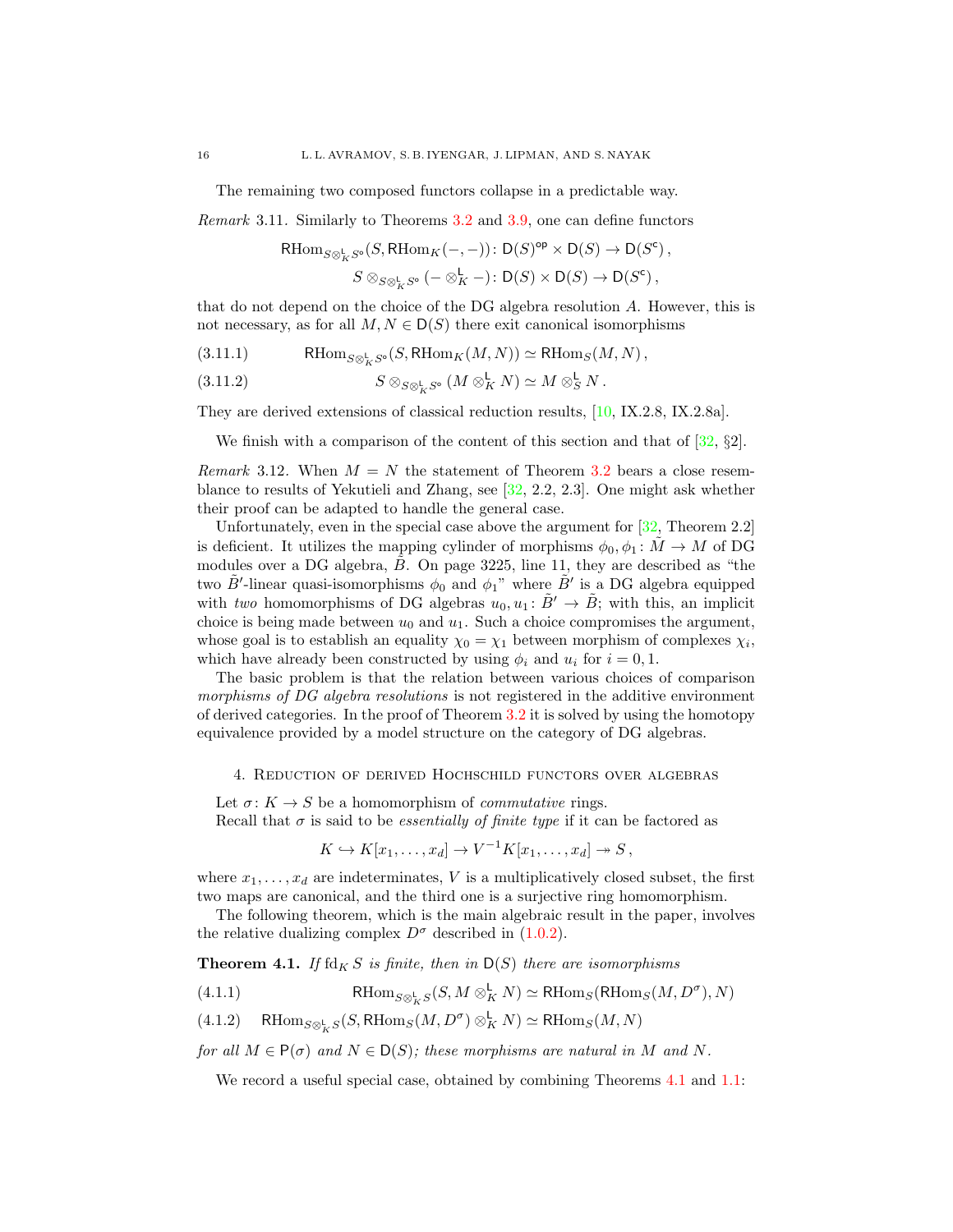**Corollary 4.2.** Assume that  $\sigma$  is flat, and let  $K \to P \to S$  be a factorization of  $\sigma$ with  $K \to P$  essentially smooth of relative dimension d and  $P \to S$  finite.

If  $M$  is a finite S-module that is flat over  $K$ , and  $N$  is an S-module, then for each  $n \in \mathbb{Z}$  there is an isomorphism of S-modules

$$
\text{Ext}^n_{S\otimes_K S}(S, M\otimes_K N)\cong \text{Ext}^{n-d}_S(\text{RHom}_P(M, \Omega^d_{P|K}), N)\,.
$$

Before the proof of Theorem [4.1](#page-15-1) we make a couple of remarks.

**4.3.** For all complexes of P-modules  $L, X$ , and  $J$  there is a natural morphism

$$
\operatorname{Hom}_P(L, P) \otimes_P X \otimes_P J \longrightarrow \operatorname{Hom}_P(\operatorname{Hom}_P(X, L), J)
$$

defined by the assignment  $\lambda \otimes x \otimes j \mapsto (\chi \mapsto (-1)^{(|x|+|j|)|\lambda|} \lambda \chi(x) j)$ . This morphism is bijective when  $L^{\dagger}$  and  $X^{\dagger}$  are finite projective: This is clear when L and X are shifts of P. The case when they are shifts of projective modules follows, as the functors involved commute with finite direct sums. The general case is obtained by induction on the number of the degrees in which  $L$  and  $X$  are not zero.

<span id="page-16-0"></span>**4.4.** A DG algebra A is called graded-commutative if  $ab = (-1)^{|a||b|}ba$  holds for all  $a, b \in A$ . The identity map  $A^{\circ} \to A$  then is a morphism of DG algebras, so each DG  $A$ -module is canonically a DG module over  $A^{\circ}$ , and for all  $A$ -modules  $M$  and N the complexes RHom<sub>A</sub> $(M, N)$  and  $M \otimes_A^{\mathsf{L}} N$  are canonically DG A-modules.

When A and B are graded-commutative DG algebras, then so is  $A \otimes_K B$ , and the canonical isomorphisms in [\(2.1.1\)](#page-7-1) and [\(2.1.2\)](#page-7-3) represent morphisms in  $\mathsf{D}(A \otimes_K B)$ .

Proof of Theorem [4.1](#page-15-1). The argument proceeds in several steps, with notation introduced as needed. It uses chains of quasi-isomorphisms that involve a number of auxiliary DG algebras and DG modules. We start with the DG algebras.

<span id="page-16-1"></span>Step 1. There exists a commutative diagram of morphisms of DG  $K$ -algebras



where  $\simeq$  flags quasi-isomorphisms and  $\rightarrow$  tips surjections. The morphisms appearing in the diagram are constructed in the following sequence:

Fix a factorization  $K \stackrel{\varkappa}{\longrightarrow} P \stackrel{\pi}{\longrightarrow} S$  of  $\sigma$ , with  $\varkappa$  essentially smooth of relative dimension d and  $\pi$  finite.

Set  $P^e = P \otimes_K P$  and let  $\mu: P^e \to P$  denote the multiplication map, and note that the projective dimension pd<sub> $P$ </sub> P is finite by [1.3.4.](#page-3-1)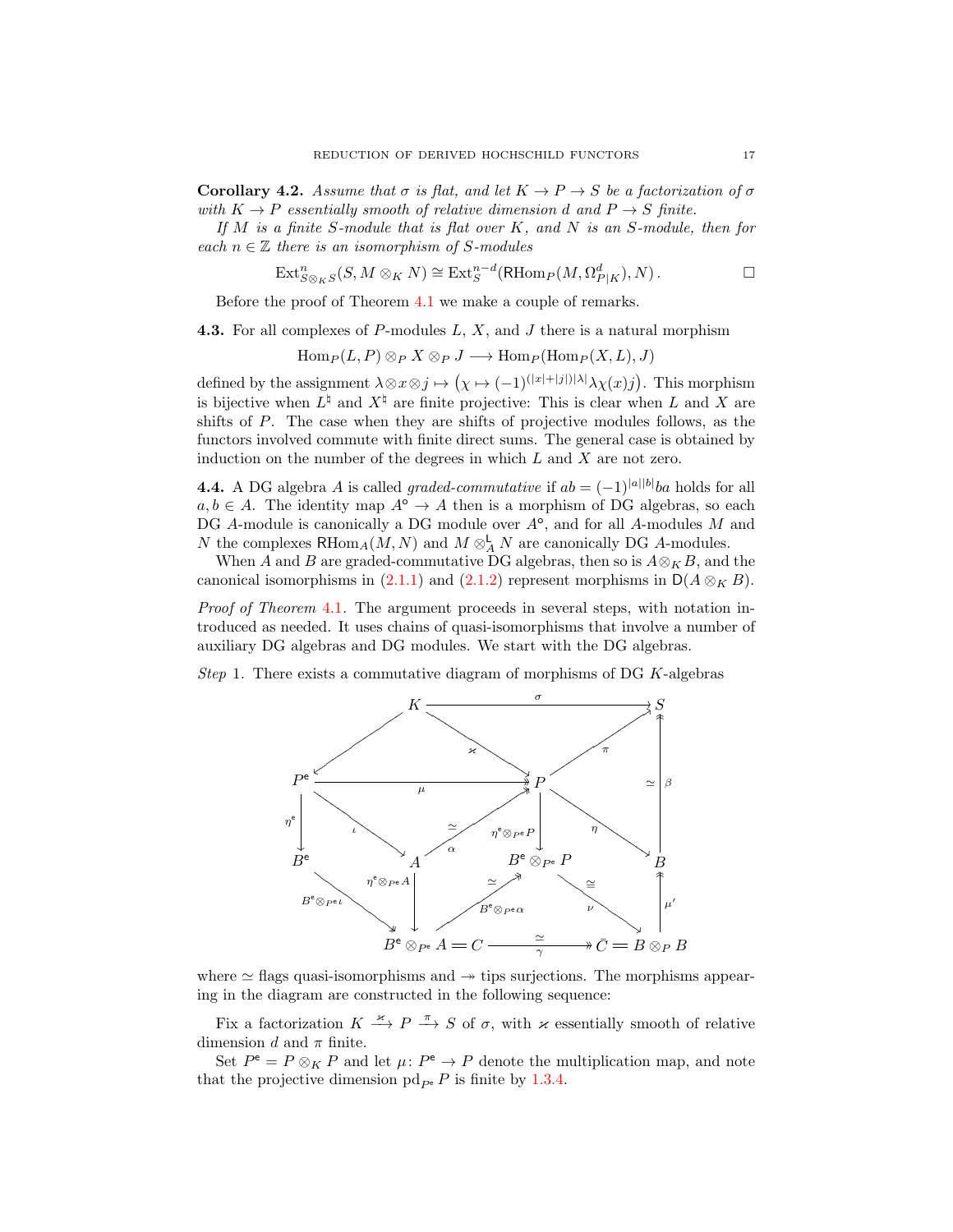Choose a graded-commutative DG algebra resolution  $P^e \stackrel{\iota}{\to} A \stackrel{\alpha}{\to} P$  of  $\mu$  with  $A_0 = P^{\text{e}}$ , each  $A_i$  a finite projective  $P^{\text{e}}$ -module, and sup  $A = \text{pd}_{P^{\text{e}}} P$ ; see [\[2,](#page-30-11) 2.2.8].

Choose a graded-commutative DG algebra resolution  $P \stackrel{\eta}{\to} B \stackrel{\pi}{\to} S$  of  $\sigma$ , with  $B_0$  a finite free P-module and each  $B_i$  a finite free P-module; again, see [\[2,](#page-30-11) 2.2.8].

Set  $B^e = B \otimes_K B$  and let  $\mu' : B \otimes_P B \to B$  be the multiplication map.

Let  $\nu: B^{\mathsf{e}} \otimes_{P^{\mathsf{e}}} P \to B \otimes_P B$  be the map  $b \otimes b' \otimes p \mapsto (b \otimes b')p$ .

Let  $\gamma: B^{\mathsf{e}} \otimes_{P^{\mathsf{e}}} A \to B \otimes_{P} B$  be the map  $b \otimes b' \otimes a \mapsto (b \otimes b')\alpha(a)$ .

The diagram commutes by construction. The map  $\nu$  is an isomorphism by  $(2.1.2)$ , and  $B^e \otimes_{P^e} \alpha$  is a quasi-isomorphism because  $\alpha$  is one and  $B^e$  is a bounded below complex of flat  $P^{\text{e}}$ -modules.

We always specify the DG algebra operating on any newly introduced DG module. On DG modules of homomorphisms and tensor products the operations are those induced from the arguments of these functors; see [4.4.](#page-16-0)

*Notation.* Let  $P^e \stackrel{\simeq}{\to} U$  be a semiinjective resolution over  $P^e$ . Set  $H = H(\text{Hom}_{P^e}(P, U)).$ 

<span id="page-17-0"></span>Step 2. There exists a unique isomorphism inducing  $id<sup>H</sup>$  in homology:

 $H \simeq \mathsf{R}\mathrm{Hom}_{P^e}(P,P^e)$  in  $\mathsf{D}(P)$ .

*Proof.* The isomorphism  $H \cong \text{Ext}_{P^e}(P, P^e)$  of graded P-modules and [\(1.7.1\)](#page-5-0) show that H is projective, so Lemma [1.6](#page-5-1) applies.  $\square$ 

*Notation.* Set  $L = \text{Hom}_P(H, P)$ .

Let  $L \stackrel{\simeq}{\longrightarrow} I$  be a semiinjective resolution over P.

<span id="page-17-1"></span>Step 3. There exists an isomorphism  $D^{\sigma} \simeq \mathrm{RHom}_{P}(S, I)$  in  $\mathsf{D}(S)$ .

Proof. Theorem [1.1](#page-2-2) provides the first isomorphism in the chain

$$
D^{\sigma} \simeq \text{RHom}_{P}(S, \Sigma^{d} \Omega_{P|K}^{d})
$$
  
\simeq \text{RHom}\_{P}(S, \text{RHom}\_{P}(\text{RHom}\_{P^{e}}(P, P^{e}), P))  
\simeq \text{RHom}\_{P}(S, \text{RHom}\_{P}(H, P))  
\simeq \text{RHom}\_{P}(S, I).

The remaining ones come from [\(1.7.2\)](#page-5-2), Step [2,](#page-17-0) and the resolution  $L \simeq I$ .

*Notation.* Let  $X' \stackrel{\simeq}{\longrightarrow} M$  be a semiprojective resolution over B, with  $X'_i$  a finite projective P-module for each i and inf  $X' = \inf H(M)$ , see [2.3.1;](#page-8-0) set  $q = \text{pd}_P M$ , and note that  $q$  is finite by Lemma [1.4.](#page-4-3)

Set  $X = X'/X''$ , where  $X''_i = X'_i$  for  $i > q$ ,  $X''_q = \partial(X_{q+1})$ , and  $X''_i = 0$  for  $i < q$ . It is easy to see that X'' is a DG submodule of X', so the canonical map  $X' \to X$  is a surjective quasi-isomorphism of DG B-modules. Since  $X' \xrightarrow{\simeq} M$  is a semiprojective resolution over P, each P-module  $X_i$  is projective; see [\[3,](#page-30-7) 2.4.P].

Let  $G \xrightarrow{\simeq} \text{Hom}_P(X, L)$  be a semiprojective resolution over B.

Let  $N \xrightarrow{\simeq} J$  be a semiinjective resolution over B.

Set  $J = \text{Hom}_B(S, J)$ .

<span id="page-17-2"></span>Step 4. There exists an isomorphism

 $\text{RHom}_S(\text{RHom}_S(M, D^{\sigma}), N) \simeq \text{RHom}_B(\text{RHom}_P(M, L), N)$  in  $D(B)$ .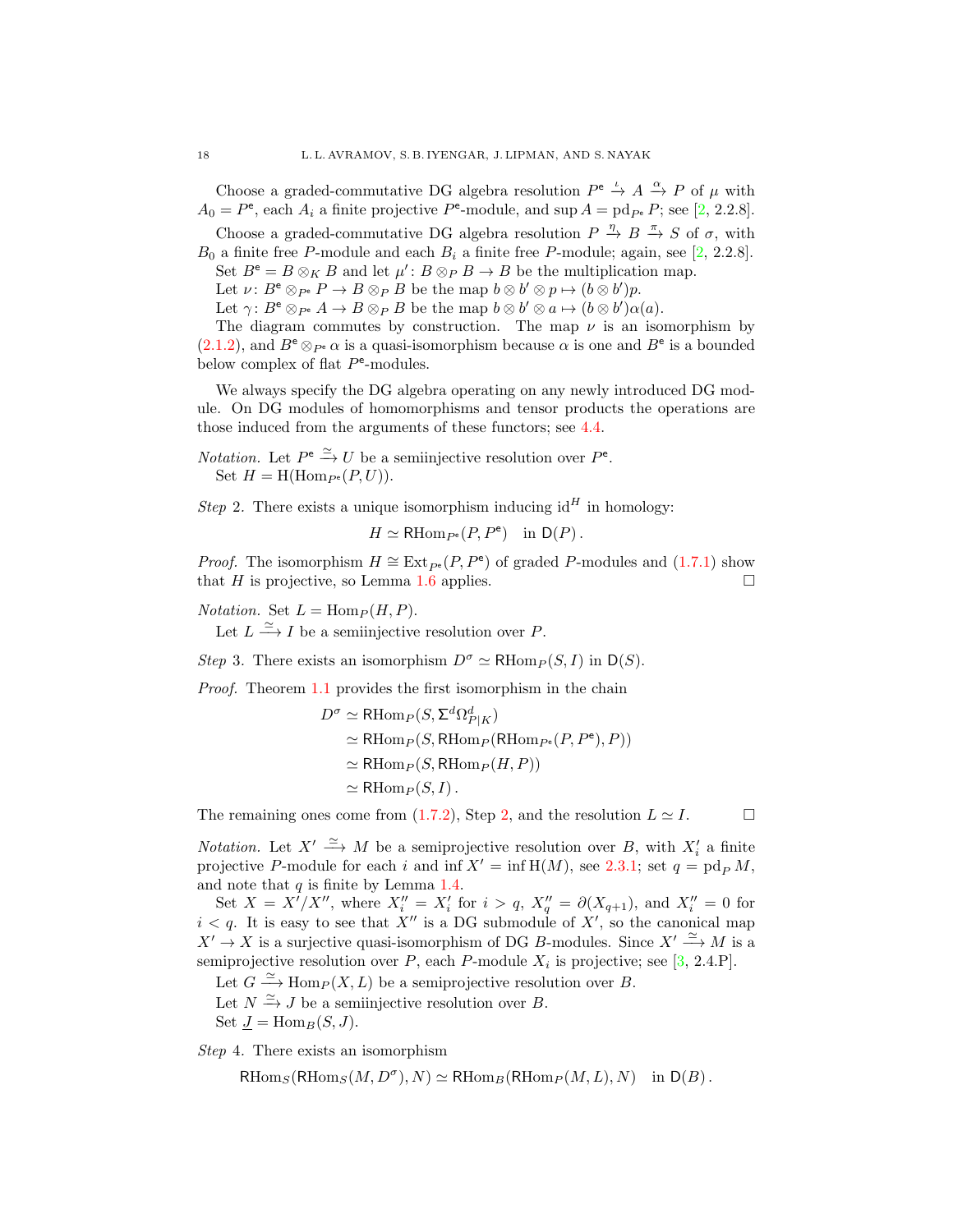*Proof.* The map  $N \stackrel{\simeq}{\to} J$  induces the vertical arrows in the commutative diagram

$$
N = \text{Hom}_{B}(S, N) \xrightarrow{\cong} \text{Hom}_{B}(B, N)
$$
  
\n
$$
\downarrow \qquad \qquad \downarrow \qquad \qquad \downarrow \qquad \qquad \downarrow \qquad \downarrow
$$
  
\n
$$
\underline{J} = \text{Hom}_{B}(S, J) \xrightarrow{\cong} \text{Hom}_{B}(\beta, J)
$$

Note that B acts on N through  $\beta$ , which is surjective, so  $\text{Hom}_B(\beta, N)$  is bijective. The map  $\text{Hom}_B(\beta, J)$  is a quasi-isomorphism because  $\beta$  is one and J is semiinjective. By [2.2.2\(](#page-8-1)2), *J* is semiinjective, so  $N \to J$  is a semiinjective resolution over S. In the following chain of morphisms of DG B-modules the isomorphisms are adjunctions:

$$
\begin{aligned} \text{Hom}_S(\text{Hom}_S(M, \text{Hom}_P(S, I)), \underline{J}) &\cong \text{Hom}_S(\text{Hom}_P(M, I), \underline{J}) \\ &= \text{Hom}_S(\text{Hom}_P(M, I), \text{Hom}_B(S, J)) \\ &\cong \text{Hom}_B(S \otimes_S \text{Hom}_P(M, I), J) \\ &\cong \text{Hom}_B(\text{Hom}_P(M, I), J) \\ &\cong \text{Hom}_B(\text{Hom}_P(X', I), J) \\ &\cong \text{Hom}_B(\text{Hom}_P(X, I), J) \\ &\cong \text{Hom}_B(\text{Hom}_P(X, L), J) \\ &\cong \text{Hom}_B(\text{Hom}_P(X, L), J) \\ &\cong \text{Hom}_B(G, J) \end{aligned}
$$

The quasi-isomorphisms are induced by  $M \stackrel{\simeq}{\leftarrow} X' \stackrel{\simeq}{\rightarrow} X, L \stackrel{\simeq}{\rightarrow} I$ , and  $G \stackrel{\simeq}{\rightarrow} X$ , because I is semiinjective over  $P, J$  is semiinjective over  $B$ , and  $X$  is semiprojective over P. The chain yields the desired isomorphism in  $D(B)$  as  $J$  is semiinjective over S, G is semiprojective over B, and Step [3](#page-17-1) gives  $\text{Hom}_P(S, I) \simeq D^{\sigma}$ . . — Первый профессиональный профессиональный стандарт (1980).<br>См. также

*Notation.* Let  $F \xrightarrow{\simeq} B$  be a semiprojective resolution over C.

Step 5. There exists an isomorphism

 $RHom_B(RHom_P(M, L), N) \simeq RHom_C(B, RHom_P(RHom_P(M, L), N))$  in  $D(C)$ .

*Proof.* The DG  $\bar{C}$ -module  $\bar{C} \otimes_C F$  is semiprojective by [2.2.2\(](#page-8-1)1). The map  $F \xrightarrow{\simeq} B$ induces the vertical arrows in the commutative diagram of DG C-modules

$$
F \xrightarrow{\cong} C \otimes_C F \xrightarrow{\sim} \widetilde{C} \otimes_C F
$$
  
\n
$$
\simeq \downarrow \qquad \simeq \downarrow \qquad \downarrow
$$
  
\n
$$
B \xrightarrow{\cong} C \otimes_C B \xrightarrow{\cong} \widetilde{C} \otimes_C B
$$

where  $\gamma \otimes_C B$  is an isomorphism because  $\gamma$  is surjective and C acts on B through  $γ$ , and  $γ \otimes_C F$  is a quasi-isomorphism because  $γ$  is one and F is semiprojective.

The resulting quasi-isomorphism  $\bar{C} \otimes_C F \xrightarrow{\simeq} B$  induces the quasi-isomorphism in the following chain, because  $\text{Hom}_P(G, J)$  is semiinjective over  $\overline{C}$  by [2.2.2\(](#page-8-1)2):

$$
\begin{aligned} \text{Hom}_B(G, J) &\cong \text{Hom}_{\bar{C}}(B, \text{Hom}_P(G, J)) \\ &\cong \text{Hom}_{\bar{C}}(\bar{C} \otimes_C F, \text{Hom}_P(G, J)) \\ &\cong \text{Hom}_C(F, \text{Hom}_P(G, J)). \end{aligned}
$$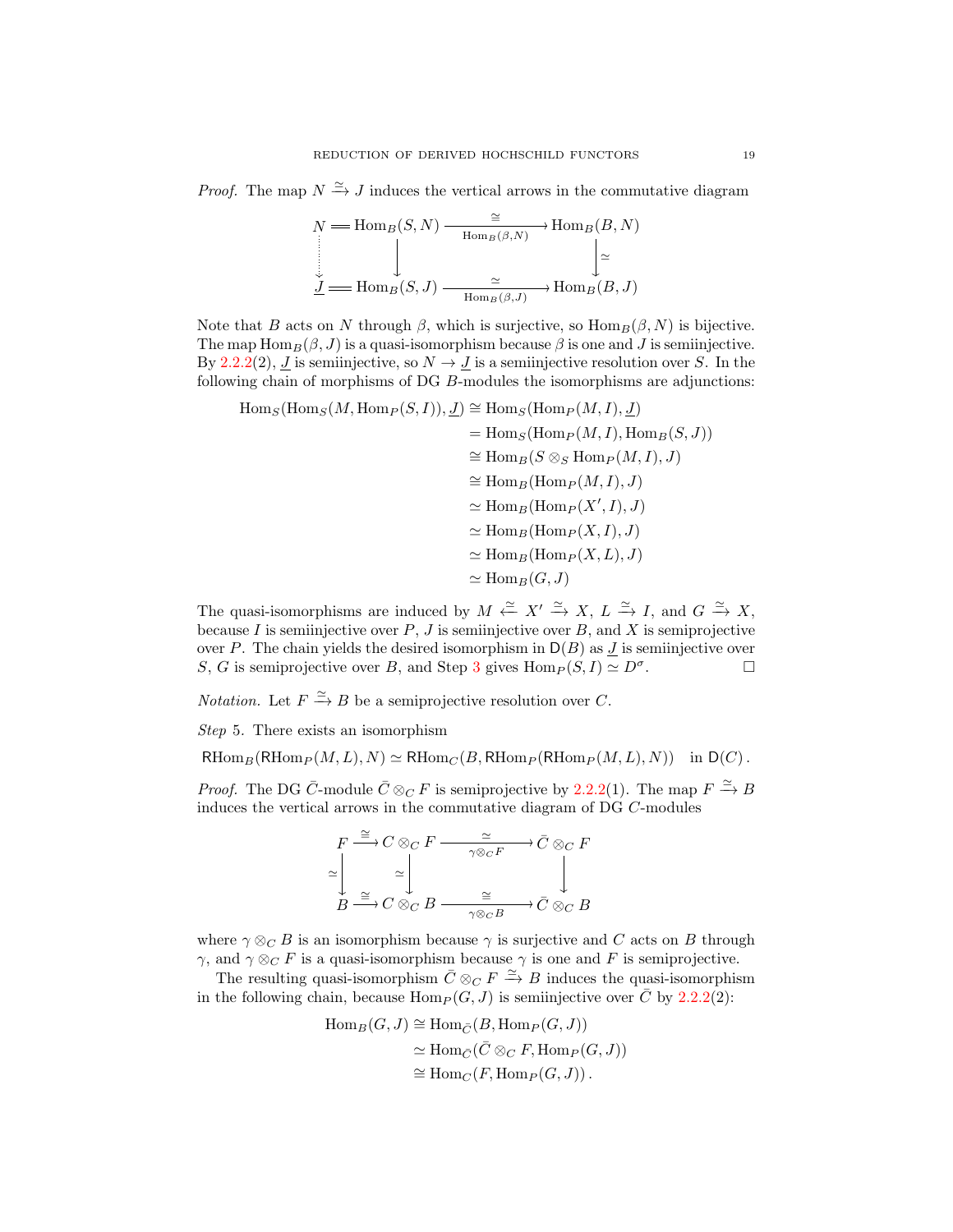The first isomorphism reflects the action of  $\overline{C} = B \otimes_P B$  on  $\text{Hom}_P(G, J)$ , the second one holds by adjunction. The chain represents the desired isomorphism because  $\text{Hom}_P(G, J)$  is semiinjective over C; see [4.4.](#page-16-0)

*Notation*. Let  $Y \xrightarrow{\simeq} N$  be a semiprojective resolution over B.

Step 6. There exists an isomorphism

 $R\text{Hom}_P(\text{RHom}_P(M,L), N) \simeq R\text{Hom}_{P^e}(P, P^e) \otimes_{P^e}^{\mathsf{L}} (M \otimes_K^{\mathsf{L}} N) \text{ in } \mathsf{D}(B^e).$ 

*Proof.* From  $G \xrightarrow{\simeq} \text{Hom}_P(X, L)$  one gets the first link in the chain

$$
\text{Hom}_P(G, J) \simeq \text{Hom}_P(\text{Hom}_P(X, L), J)
$$
  
\n
$$
\cong \text{Hom}_P(L, P) \otimes_P X \otimes_P J
$$
  
\n
$$
= H \otimes_P X \otimes_P J
$$
  
\n
$$
\simeq H \otimes_P X \otimes_P Y
$$
  
\n
$$
\cong H \otimes_{P^e} (X \otimes_K Y)
$$
  
\n
$$
\simeq \text{Hom}_{P^e}(P, U) \otimes_{P^e} (X \otimes_K Y)
$$

of morphisms of DG  $\overline{C}$ -modules; it is a quasi-isomorphism because the semiinjective DG B-module J is semiinjective over P, see  $2.2.2(4)$  $2.2.2(4)$ .

The equality reflects the definition of  $L$ .

The composition  $Y \stackrel{\simeq}{\to} N \stackrel{\simeq}{\to} J$  induces the third link; which is a quasiisomorphism because  $H$  and  $X$  are semiprojective over  $P$ .

The second isomorphism holds by associativity of tensor products; see [2.1.2.](#page-7-3)

The quasi-isomorphism  $H \simeq \text{Hom}_{P^e}(A, P^e)$  from Step [2](#page-17-0) induces the last link, which is a quasi-isomorphism because  $X \otimes_K Y$  is semiflat over  $P^e$ .

Finally, the semiinjectivity of  $\bar{J}$  and the semiflatness of  $X \otimes_K Y$  imply that the chain above represents the desired isomorphism in  $D(B^e)$ . ).  $\qquad \qquad \Box$ 

Step 7. There exists an isomorphism

 $R\text{Hom}_{P^e}(P, P^e) \otimes_{P^e}^{\mathsf{L}} (M \otimes_K^{\mathsf{L}} N) \simeq R\text{Hom}_{P^e}(P, M \otimes_K^{\mathsf{L}} N) \text{ in } \mathsf{D}(B^e).$ 

*Proof.* The resolutions  $A \xrightarrow{\simeq} P \xrightarrow{\simeq} U$  over  $P^e$  induce quasi-isomorphisms

 $\text{Hom}_{P^e}(P, U) \simeq \text{Hom}_{P^e}(A, U) \simeq \text{Hom}_{P^e}(A, P^e)$ 

of complexes of  $P^e$ -modules, which in turn induce a quasi-isomorphism

 $\text{Hom}_{P^e}(P, U) \otimes_{P^e} (X \otimes_K Y) \simeq \text{Hom}_{P^e}(A, P^e) \otimes_{P^e} (X \otimes_K Y)$ 

of DG  $B<sup>e</sup>$ -modules. To wrap things up, we use the canonical evaluation morphism

 $\text{Hom}_{P^e}(A, P^e) \otimes_{P^e} (X \otimes_K Y) \to \text{Hom}_{P^e}(A, X \otimes_K Y)$ 

given by  $\lambda \otimes x \otimes y \mapsto (a \mapsto (-1)^{(|x|+|y|)|a|} \lambda(a)(x \otimes y));$  it is bijective, because the DG algebra A is a bounded complex of finite projective  $P^e$ -modules.

*Notation.* Let  $X \otimes_K Y \xrightarrow{\simeq} V$  be a semiinjective resolution over  $B^e$ .

<span id="page-19-0"></span>Step 8. There exists an isomorphism

 $R\text{Hom}_C(B, R\text{Hom}_{P^e}(P, M \otimes^{\mathsf{L}}_K N)) \simeq R\text{Hom}_{B^e}(S, M \otimes^{\mathsf{L}}_K N) \text{ in } \mathsf{D}(B^e).$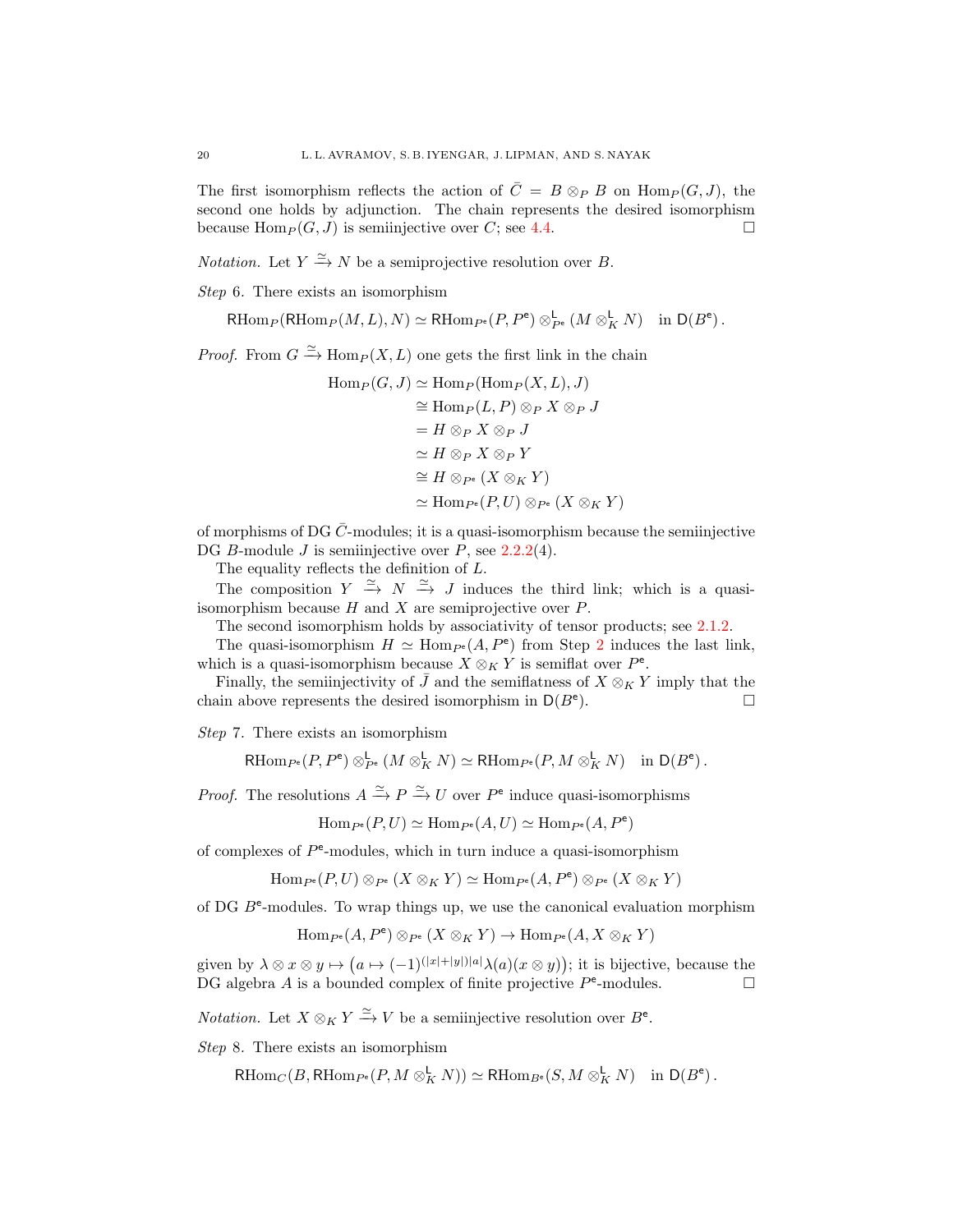*Proof.* The isomorphisms below come from adjunction formulas, see  $(2.1.1)$ :

$$
\begin{aligned} \text{Hom}_C(F, \text{Hom}_{P^e}(A, X \otimes_K Y)) &\cong \text{Hom}_{B^e}(F \otimes_A A, X \otimes_K Y) \\ &\cong \text{Hom}_{B^e}(F, X \otimes_K Y) \\ &\cong \text{Hom}_{B^e}(F, V) \\ &\cong \text{Hom}_{B^e}(S, V) \end{aligned}
$$

The quasi-isomorphisms are induced by  $X \otimes_K Y \simeq V$  and  $F \simeq S$ , respectively, because F is semiprojective over  $B^e$  and V is semiinjective over  $B^e$ . . — П<br>. — П

<span id="page-20-0"></span>Step 9. The composed morphism of the chain of isomorphisms

$$
\begin{aligned} \text{RHom}_S(\text{RHom}_S(M, D^{\sigma}), N) &\simeq \text{RHom}_B(\text{RHom}_P(M, L), N) \\ &\simeq \text{RHom}_C(B, \text{RHom}_P(\text{RHom}_P(M, L), N)) \\ &\simeq \text{RHom}_C(B, \text{RHom}_{P^e}(P, P^e) \otimes_{P^e}^{\mathsf{L}} (M \otimes_K^{\mathsf{L}} N)) \\ &\simeq \text{RHom}_C(B, \text{RHom}_{P^e}(P, M \otimes_K^{\mathsf{L}} N)) \\ &\simeq \text{RHom}_{B^e}(S, M \otimes_K^{\mathsf{L}} N) \\ &\simeq \text{RHom}_{S \otimes_K^{\mathsf{L}} S}(S, M \otimes_K^{\mathsf{L}} N) \end{aligned}
$$

provided by Steps [4](#page-17-2) through [8](#page-19-0) and Theorem [3.2,](#page-10-0) defines an isomorphism in  $D(S)$ .

*Proof.* The diagram of DG algebras in Step [1](#page-16-1) provides a morphism from  $B^e$  to every DG algebra appearing in the chain of canonical isomorphisms above. Thus, each isomorphism in the chain above defines a unique isomorphism in  $D(B^e)$ . Its source and target are complexes of S-modules, on which  $B^e$  acts through the composed morphism of DG algebras  $B^e \to B \to S$ . This map is equal to the composition  $B^e \to S^e \to S$ . Therefore, Lemma [2.3.3,](#page-8-3) applied first to the quasi-isomorphism  $B^e \to S^e$ , then to the homomorphisms  $S \to S^e \to S$  given by  $s \mapsto s \otimes 1$  and  $s \otimes s' \mapsto ss'$ , shows that the complexes above are also isomorphic in  $D(S)$ .  $\Box$ 

Step 10. The morphism in Step [9](#page-20-0) is natural with respect to  $M$  and  $N$ .

Proof. The morphism in question is represented by a composition of quasi-isomorphisms of DG modules over  $B^e$ , so it suffices to verify that each such quasi-isomorphism represents a natural morphism in  $D(B^e)$ .

Three kinds of quasi-isomorphisms are used. The one chosen in Step [2](#page-17-0) involves neither M nor N, and so works simultaneously for all complexes of S-modules; thus, no issues of naturality arises there. Some of the constituent quasi-isomorphisms themselves are natural isomorphisms, such as Hom-tensor adjunction or associativity of tensor products. Finally, there are quasi-isomorphisms of functors induced replacing some DG module with a semiprojective or a semiinjective resolution. The induced morphism of derived functors are natural, because morphisms of DG mod-ules define unique up to homotopy morphisms of their resolutions; see [2.3.1.](#page-8-0)  $\Box$ 

The isomorphism  $(4.1.1)$  and its properties have now been established. Theorem [1.2\(](#page-2-4)1) shows that formula  $(4.1.2)$  is equivalent to  $(4.1.1)$ .

The next result is an analog of Theorem [4.1](#page-15-1) for the derived Hochschild functor from Remark [3.10;](#page-14-0) it can be proved along the same lines, so the argument is omitted.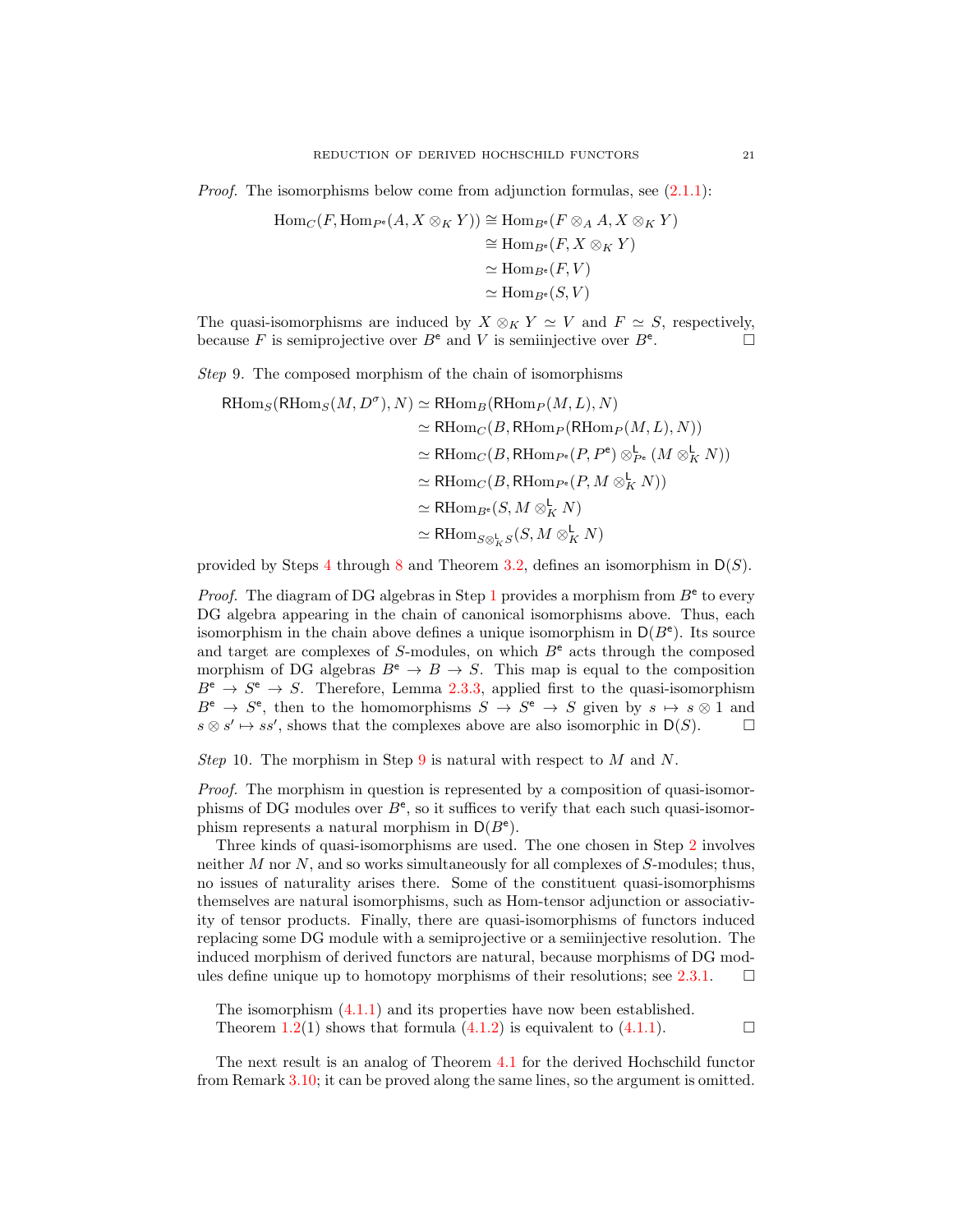**Theorem 4.6.** If  $\text{fd}_K S$  is finite, then in  $D(S)$  there are isomorphisms

<span id="page-21-1"></span>(4.6.1) 
$$
S \otimes_{S \otimes_{K}^{L} S}^{L} \text{RHom}_{K}(M, N) \simeq \text{RHom}_{S}(M, D^{\sigma}) \otimes_{S}^{L} N,
$$

(4.6.2) 
$$
S \otimes_{S \otimes_{K}^{L}}^{L} \text{RHom}_{K}(\text{RHom}_{S}(M, D^{\sigma}), N) \simeq M \otimes_{S}^{L} N,
$$

for all  $M \in P(\sigma)$  and  $N \in D(S)$ ; this morphism is natural in M and N.

Setting  $M = S = N$  in [\(4.6.1\)](#page-21-1) produces a remarkable expression for  $D^{\sigma}$ :

**Corollary 4.7.** In  $D(S)$  there is an isomorphism

$$
D^{\sigma} \simeq S \otimes_{S \otimes_{K}^{L} S}^{\mathsf{L}} \mathsf{RHom}_{K}(S, S) . \square
$$

*Remark* 4.8. The right hand sides of  $(4.1.2)$  and  $(3.11.1)$  coincide, so one might wonder whether the induced isomorphism of the derived Hochschild functors on the right hand side might be induced by an isomorphism of their coefficients:

 $\text{RHom}_S(M, D^{\sigma}) \otimes^{\mathsf{L}}_K N \simeq \text{RHom}_K(M, N)$ .

To prove that no such isomorphism exists in general, it suffices to consider the case when K is a field,  $S = K[x]$  a polynomial ring over K, and  $M = S = N$ . The factorization  $K \to K[x] = K[x]$  gives  $D^{\sigma} \simeq K[x]$ , hence the left-hand side is isomorphic to  $K[x] \otimes_K K[x]$ . On the other hand, the  $S^e$ -module RHom $_K(K[x], K[x])$ on the right hand side has an uncountable basis as a K-vector space.

## 5. Global duality

<span id="page-21-0"></span>We now reconsider a portion of the preceding results from a global point of view. The facts needed from Grothendieck duality theory for schemes are summarized in this section, and the globalized results given in the next.

While it is not difficult to show that the complexes and functors we will deal with specialize over affine schemes to sheafifications of similar things that have appeared earlier, the corresponding statement for functorial maps between such objects is not so easy to establish, and we will not be settling this issue here. Indeed, giving concrete descriptions of abstractly characterized functorial maps is one of the major problems of duality theory.

Schemes are assumed throughout to be noetherian.

A scheme-map  $f: X \to Y$  is essentially of finite type if every  $y \in Y$  has an affine open neighborhood  $V = \text{Spec}(A)$  such that  $f^{-1}V$  can be covered by finitely many affine open  $U_i = \text{Spec}(C_i)$  such that the corresponding ring homomorphisms  $A \rightarrow C_i$  are essentially of finite type.

If, moreover, each  $C_i$  is a localization of A (that is, a ring of fractions) and  $A \rightarrow C_i$  is the canonical map, then we say that f is localizing.

The property "essentially finite-type" behaves well with respect to composition and base change: if  $f: X \to Y$  and  $g: Y \to Z$  are scheme-maps, and if both f and g are essentially of finite type, then so is the composition  $gf$ ; if  $gf$  and  $g$  are essentially of finite type then so is f; and if  $Y' \to Y$  is any scheme-map then  $X' := Y' \times_Y X$ is noetherian, and the projection  $X' \to Y'$  is essentially of finite type.

Similar statements hold with "localizing" in place of "essentially finite-type."

If the scheme-map  $f$  is localizing and also injective (as a set-map) then we say that f is a localizing immersion.

A scheme-map is *essentially smooth*, resp. *essentially étale*, if it is essentially of finite type and formally smooth, resp. formally étale  $[14, 817.1]$ .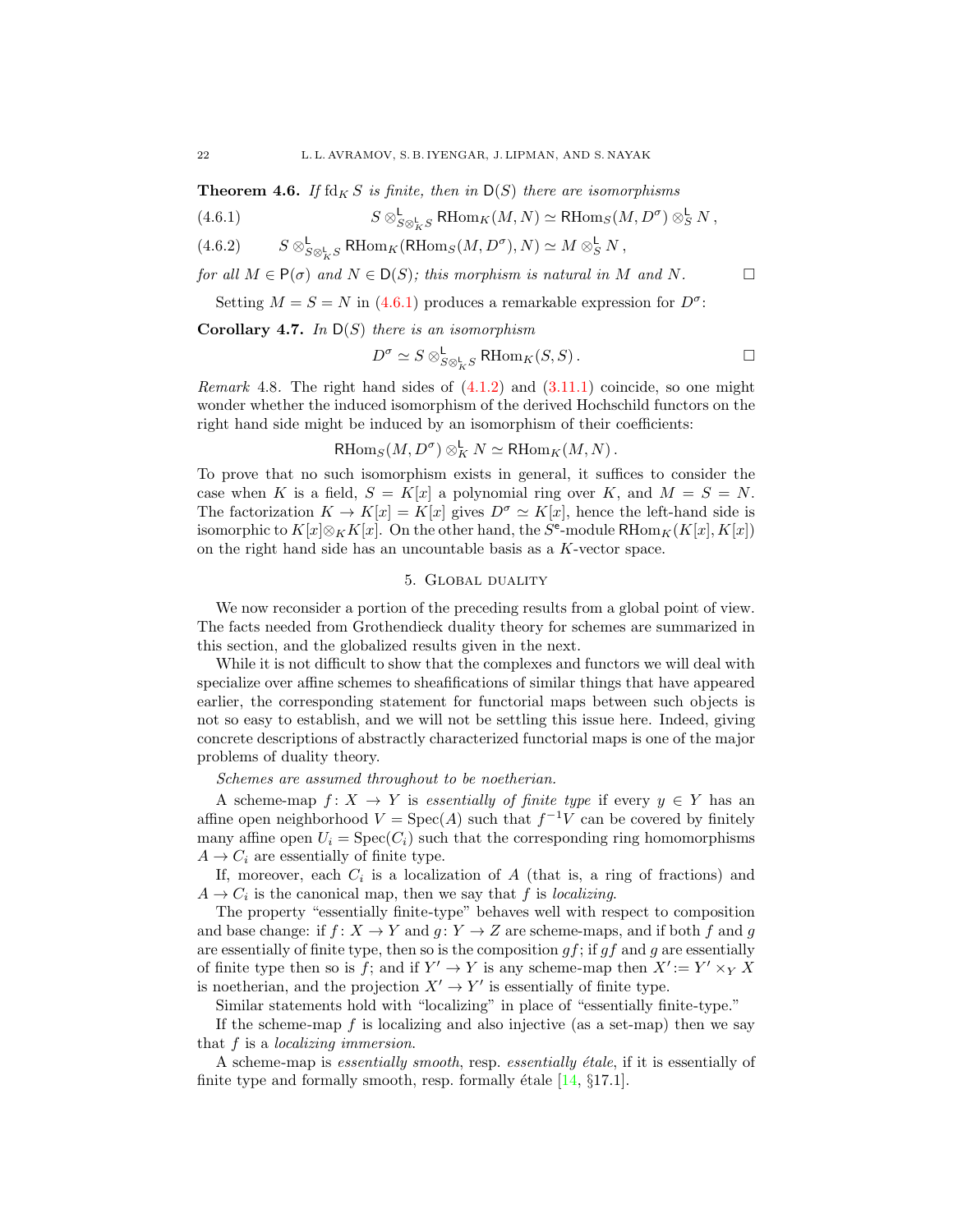For example, any localizing map is essentially etale: this assertion, being local (see [\[14,](#page-30-6) (17.1.6)]), results from [14, (17.1.2)] and [\[13,](#page-30-12) (19.10.3)(ii)].)

<span id="page-22-3"></span>*Remark* 5.1. In several places we will refer to proofs in  $\left[17\right]$  which make use of the fact that the diagonal of a smooth map is a quasi-regular immersion. To ensure that those proofs apply here, note that the same property for essentially smooth maps is given by [\[14,](#page-30-6) 16.10.2, 16.9.4].

In [\[24,](#page-31-10) 4.1], extending a compactification theorem of Nagata, it is shown that any essentially-finite-type separated map f of noetherian schemes factors as  $f = fu$ with  $\bar{f}$  proper and  $u$  a localizing immersion.

<span id="page-22-4"></span>**Example 5.2.** (Local compactification.) A map  $f: X = \text{Spec } S \to \text{Spec } K = Y$ coming from an essentially finite-type homomorphism of noetherian rings  $K \to S$ factors as

$$
X \xrightarrow{j} Z \xrightarrow{i} \bar{Z} \xrightarrow{\pi} Y,
$$

where  $Z$  is the Spec of a finitely-generated  $K$ -algebra  $T$  of which  $S$  is a localization, j being the corresponding map, where i is an open immersion, and where  $\pi$  is a projective map, so that  $\pi$  is proper and ij is a localizing immersion.

In the rest of this section we review basic facts about Grothendieck duality, referring to  $[19]$  and  $[23]$  for details.

Henceforth all scheme-maps are assumed to be essentially of finite type, and separated.

For a scheme X,  $D(X)$  is the derived category of the category of  $\mathcal{O}_X$ -modules,  $D_c(X) \subset D(X)$  (resp.  $D_{\text{qc}}(X) \subset D(X)$ ) is the full subcategory whose objects are the  $\mathcal{O}_X$ -complexes with coherent (resp. quasi-coherent) homology modules, and  $D_{\bullet}^{+}$  (resp.  $D_{\bullet}^{-}$ ) is the full subcategory of  $D_{\bullet}$  whose objects are the complexes  $E \in D_{\bullet}$ with  $H^n(E):= H_{-n}(E) = 0$  for all  $n \ll 0$  (resp.  $n \gg 0$ ).

**5.3.** To any scheme-map  $f: X \to Y$  one associates the right-derived direct-image functor  $Rf_*: D_{\text{qc}}(X) \to D_{\text{qc}}(Y)$  and its *left adjoint*, the left-derived inverse-image functor  $Lf^* \colon D_{\text{qc}}(Y) \to D_{\text{qc}}(X)$  [\[19,](#page-31-3) 3.2.2, 3.9.1, 3.9.2].

These functors interact with the left-derived tensor product  $\otimes^{\mathsf{L}}$  via a natural isomorphism

<span id="page-22-0"></span>(5.3.1) 
$$
Lf^*(E \otimes_Y^{\mathsf{L}} F) \xrightarrow{\sim} \mathsf{L} f^* E \otimes_X^{\mathsf{L}} \mathsf{L} f^* F \qquad (E, F \in \mathsf{D}(Y)),
$$

see  $[19, 3.2.4]$ ; via the functorial map

(5.3.2) 
$$
\mathsf{R}f_*G \otimes_Y^{\mathsf{L}} \mathsf{R}f_*H \to \mathsf{R}f_*(G \otimes_X^{\mathsf{L}} H) \qquad (G, H \in \mathsf{D}(X))
$$

adjoint to the natural composite map

<span id="page-22-1"></span>
$$
Lf^*(Rf_*G \otimes^L_Y Rf_*H) \xrightarrow[5.3.1]{} \mathcal{L}f^*Rf_*G \otimes^L_X \mathcal{L}f^*Rf_*H \longrightarrow G \otimes^L_X H;
$$

and via the projection isomorphism

(5.3.3) 
$$
Rf_*F \otimes_Y^{\mathsf{L}} G \xrightarrow{\sim} Rf_*(F \otimes_X^{\mathsf{L}} \mathsf{L}f^*G) \qquad (F \in \mathsf{D}_{\mathsf{qc}}(X), G \in \mathsf{D}_{\mathsf{qc}}(Y)),
$$

defined qua map to be the natural composition

<span id="page-22-2"></span>
$$
Rf_*F \otimes^{\mathbf{L}}_Y G \longrightarrow Rf_*F \otimes^{\mathbf{L}}_Y Rf_*\mathsf{L}f^*G \underset{(5.3.2)}{\longrightarrow} Rf_*(F \otimes^{\mathbf{L}}_X \mathsf{L}f^*G).
$$

see [\[19,](#page-31-3) 3.9.4].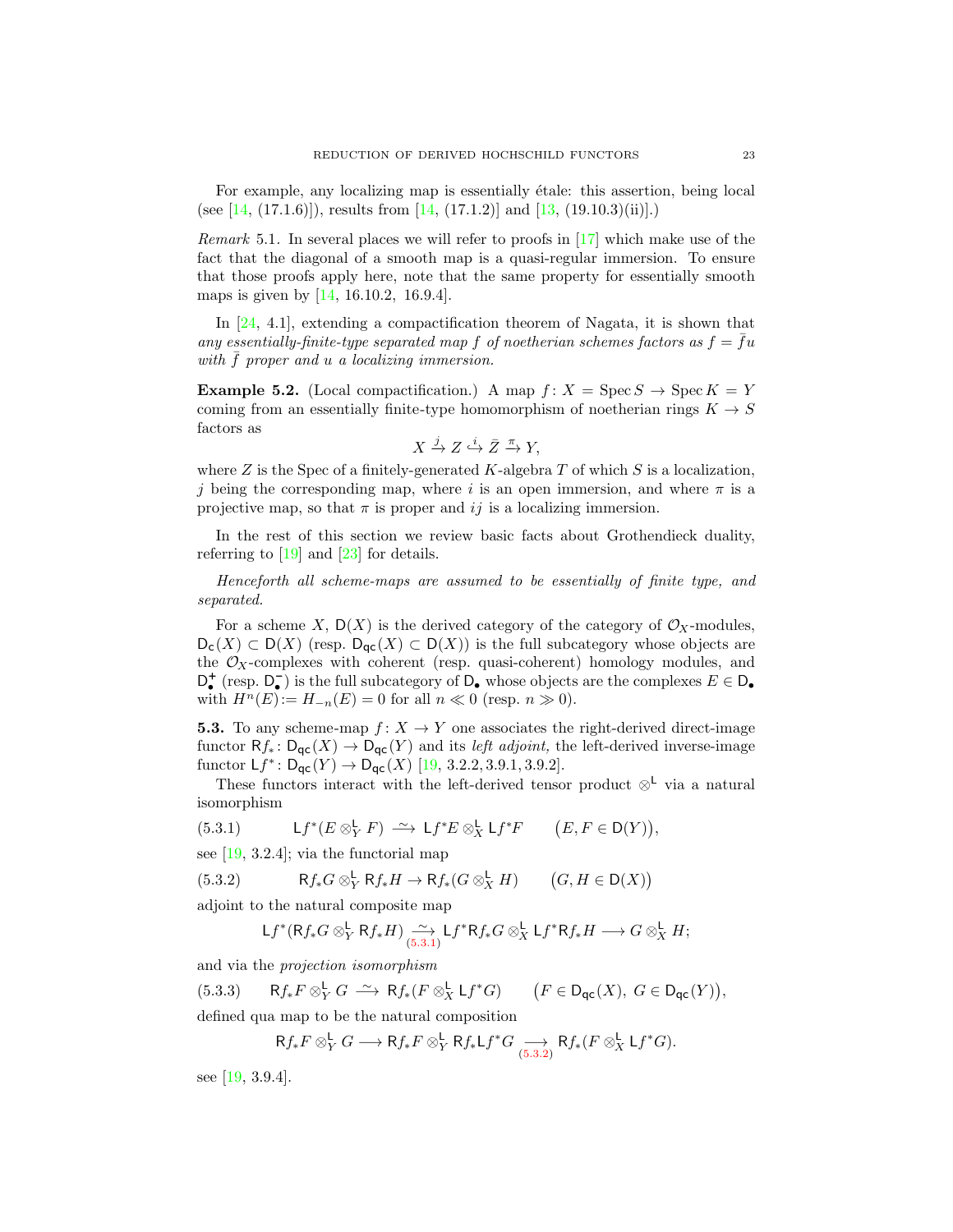**5.4.** Interactions with the derived (sheaf-)homomorphism functor  $R\mathcal{H}$ *om* occur via natural bifunctorial maps

<span id="page-23-1"></span>
$$
(5.4.1) \qquad \qquad \mathsf{L} f^* \mathsf{R} \mathcal{H} om_Y(E,F) \rightarrow \mathsf{R} \mathcal{H} om_X(\mathsf{L} f^*E,\mathsf{L} f^*F) \qquad \bigl(E,F\in \mathsf{D}(Y)\bigr),
$$

<span id="page-23-3"></span>
$$
(5.4.2) \tRf_*R\mathcal{H}om_X(E,F) \to R\mathcal{H}om_Y(Rf_*E,Rf_*F) \t(E,F \in D(X)),
$$

the former corresponding via [\(5.5.1\)](#page-23-0) below to the composite map

$$
\mathsf{L} f^*{\mathsf{R}\mathcal{H}\mathit{om}}_X(E,F)\otimes^{\mathsf{L}}_X \mathsf{L} f^*E \underset{(5.3.1)^{-1}}{\xrightarrow{\sim}} \mathsf{L} f^*\big({\mathsf{R}\mathcal{H}\mathit{om}}_X(E,F)\otimes^{\mathsf{L}}_Y E\big) \xrightarrow{\mathsf{L} f^* \varepsilon} \mathsf{L} f^*F,
$$

with  $\varepsilon$  corresponding via [\(5.5.1\)](#page-23-0) to the identity map of  $R\mathcal{H}om_Y(E, F)$ ; and the latter corresponding to the composite map

$$
\mathsf{R}f_*\mathsf{R}\mathcal{H}om_X(E,F)\otimes^{\mathsf{L}}_Y \mathsf{R}f_*E \underset{(5.3.2)}{\longrightarrow} \mathsf{R}f_*\big(\mathsf{R}\mathcal{H}om_X(E,F)\otimes^{\mathsf{L}}_X E\big) \overset{\mathsf{R}f_*\varepsilon}{\longrightarrow} \mathsf{R}f_*F.
$$

The map  $(5.4.1)$  is an *isomorphism* if f is an open immersion, or if  $E \in D_c^{-}(Y)$ ,  $F \in D_{\text{qc}}^+(Y)$  and f has finite flat dimension [\[19,](#page-31-3) 4.6.7].

<span id="page-23-4"></span>5.5. The fundamental adjunction relation between the derived tensor and derived homomorphism functors is expressed by the standard trifunctorial isomorphism

$$
\mathsf{R}\mathcal{H}om_X(A\otimes_X^{\mathsf{L}} B,C)\ \xrightarrow{\sim}\ \mathsf{R}\mathcal{H}om_X\big(A,\mathsf{R}\mathcal{H}om_X(B,C)\big)\qquad \big(A,B,C\in \mathsf{D}(X)\big),
$$

see e.g., [\[19,](#page-31-3) §2.6]. Application of the composite functor  $H^{0}R\Gamma(X, -)$  to this isomorphism produces a canonical isomorphism  $(5.5.1)$ 

<span id="page-23-0"></span>
$$
\mathrm{Hom}_{\mathsf{D}(X)}\big(A\otimes^{\mathsf{L}}_X B,C\big)\;\overset{\sim}{\longrightarrow}\; \mathrm{Hom}_{\mathsf{D}(X)}\big(A,\mathsf{R}\mathcal{H}om_X(B,C)\big) \qquad \big(A,B,C\in\mathsf{D}(X)\big).
$$

<span id="page-23-2"></span>From among the many resulting maps, we will need the functorial one

$$
(5.5.2) \quad \mathsf{R}\mathcal{H}om_X(M,E) \otimes_X^{\mathsf{L}} F \longrightarrow \mathsf{R}\mathcal{H}om_X(M,E \otimes_X^{\mathsf{L}} F) \qquad \big(M,E,F \in \mathsf{D}(X)\big),
$$

corresponding via  $(5.5.1)$  to the natural composite map (with  $\varepsilon$  as above):

$$
(\mathsf{R}\mathcal{H}om_X(M,E)\otimes^{\mathsf{L}}_X F)\otimes^{\mathsf{L}}_X M\ \xrightarrow{\sim} (\mathsf{R}\mathcal{H}om_X(M,E)\otimes^{\mathsf{L}}_X M)\otimes^{\mathsf{L}}_X F\xrightarrow{\varepsilon\otimes^{\mathsf{L}}_X 1} E\otimes^{\mathsf{L}}_X F.
$$

The map  $(5.5.2)$  is an *isomorphism* if the complex M is perfect (see  $\S6$ ). Indeed, the question is local on  $X$ , so one can assume that  $M$  is a bounded complex of finite-rank free  $\mathcal{O}_X$ -modules. The assertion is then given by a simple induction similar to the one in the second-last paragraph in the proof of  $[19, 4.6.7]$ —on the number of degrees in which M doesn't vanish.

Similarly, the map  $(5.5.2)$  is an isomorphism if F is perfect.

5.6. For any commutative square of scheme-maps

$$
X' \xrightarrow{v} X
$$
  
\ng  
\n
$$
\Xi \qquad f
$$
  
\n
$$
Y' \xrightarrow{u} Y
$$

one has the map  $\theta_{\Xi} : Lu^* R f_* \to R g_* Lv^*$  adjoint to the natural composite map  $Rf_* \longrightarrow Rf_*Rv_*Lv^* \longrightarrow Ru_*Rg_*Lv^*.$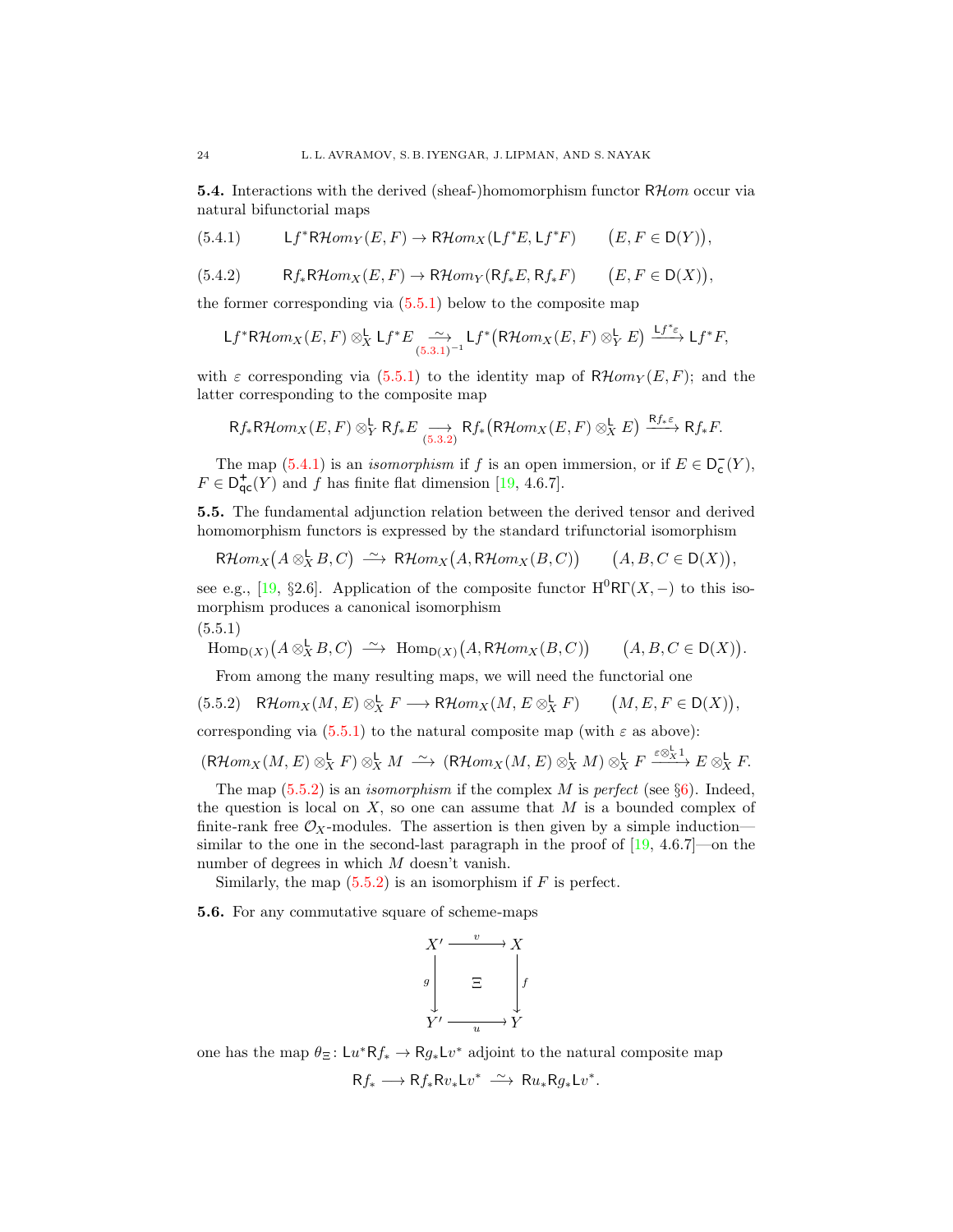When  $\Xi$  is a *fiber square* (which means that the map associated to  $\Xi$  is an isomorphism  $X' \longrightarrow X \times_Y Y'$ , and u is flat, then  $\theta_{\Xi}$  is an *isomorphism*. In fact, for any fiber square  $\Xi$ ,  $\theta_{\Xi}$  is an isomorphism  $\iff \Xi$  is tor-independent [\[19,](#page-31-3) 3.10.3].

<span id="page-24-2"></span>5.7. Duality theory focuses on the twisted inverse-image pseudofunctor

$$
f^{!} \colon \mathsf{D}_{\mathsf{qc}}^{+}(Y) \to \mathsf{D}_{\mathsf{qc}}^{+}(X),
$$

where "pseudofunctoriality" (also known as "2-functoriality") entails, in addition to functoriality, a family of functorial isomorphisms  $c_{f,g}: (gf)^! \longrightarrow f^!g^!,$  one for each composable pair  $X \stackrel{f}{\rightarrow} Y \stackrel{g}{\rightarrow} Z$ , satisfying a natural "associativity" property vis-à-vis any composable triple, see, e.g.,  $[19, 3.6.5]$ .

This pseudofunctor is uniquely determined up to isomorphism by the following three properties:

(i) If f is essentially étale then  $f^!$  is the usual restriction functor  $f^*$ .

(ii) If f is proper then f<sup>!</sup> is right-adjoint to Rf<sub>\*</sub> (which takes  $D_{\text{qc}}^{+}(X)$  into  $D_{\text{qc}}^{+}(Y)$  $[19, (3.9.2)]$  $[19, (3.9.2)]$ .

(iii) Suppose there is given a fiber square  $\Xi$  as above, with f (hence g) proper and u (hence v) essentially étale. Then the functorial base-change map

(5.7.1) 
$$
\beta_{\Xi}(F): : v^*f^!F \to g^!u^*F \qquad (F \in \mathsf{D}^+_{\mathsf{qc}}(Y)),
$$

defined to be adjoint to the natural composition

<span id="page-24-0"></span>
$$
Rg_* v^* f^! F \xrightarrow[\theta_{\Xi}^{-1} u^* Rf_* f^! F \longrightarrow u^* F,
$$

is identical with the natural composite isomorphism

$$
v^*f^!F = v^!f^!F \xrightarrow{\sim} (fv)^!F = (ug)^!F \xrightarrow{\sim} g^!u^!F = g^!u^*F.
$$

For the existence of such a pseudofunctor, see [\[24,](#page-31-10) §5.2].

<span id="page-24-1"></span>Remarks 5.8. (a) If f has finite flat dimension (in addition to being proper), then  $(5.7.1)$  is an *isomorphism* for all  $F \in D_{\text{qc}}(Y)$ —see [\[19,](#page-31-3) 4.7.4] and [\[20,](#page-31-12) 1.2].

(b) Theorem 5.3 in  $[24]$  (as elaborated in  $[23, 7.1.6]$ ) states that, moreover, one can associate, in an essentially unique way, to any fiber square  $\Xi$  with u (hence v) flat, a functorial isomorphism  $\beta_{\Xi}$ , agreeing with [\(5.7.1\)](#page-24-0) when f is proper, and with the natural isomorphism  $v^*f^* \longrightarrow g^*u^*$  when f is essentially étale.

(c) Let  $f: X \to Y$  be essentially smooth, so that by [\[14,](#page-30-6) 16.10.2] the relative differential sheaf  $\Omega_f$  is locally free over  $\mathcal{O}_X$ . On any connected component W of X, the rank of  $\Omega_f$  is a constant, denoted  $d(W)$ . There is a *functorial isomorphism* 

<span id="page-24-3"></span>(5.8.1) 
$$
f^!F \stackrel{\sim}{\longrightarrow} \Sigma^d \bigwedge_{\mathcal{O}_X}^d (\Omega_f) \otimes_{\mathcal{O}_X} f^*F \qquad (F \in \mathsf{D}_{\mathsf{qc}}(Y)),
$$

with  $\Sigma^d \bigwedge^d_{\mathcal{O}_X}(\Omega_f)$  the complex whose restriction to any W is  $\Sigma^{d(W)} \bigwedge^{d(W)}_{\mathcal{O}_W}(\Omega_f|_W)$ .

To prove this, one may assume that X itself is connected, and set  $d := d(X)$ . Noting that the diagonal  $\Delta: X \to X \times_Y X$  is defined locally by a regular sequence of length d [\[14,](#page-30-6) 16.9.4], so that  $\Delta^!\mathcal{O}_{X\times_Y X} \otimes^{\mathsf{L}} \mathsf{L}\Delta^* G \cong \Delta^! G$  for all  $G \in \mathsf{D}_{\mathsf{qc}}(X \times_Y X)$  $[15, p. 180, 7.3]$  $[15, p. 180, 7.3]$ , one can imitate the proof of  $[31, p. 397,$  Theorem 3, where, in view of (b) above, one can drop the properness condition and take  $U = X$ , and where finiteness of Krull dimension is superfluous.

In this connection, see also [5.10](#page-25-0) below, and [\[11,](#page-30-5) §2.2].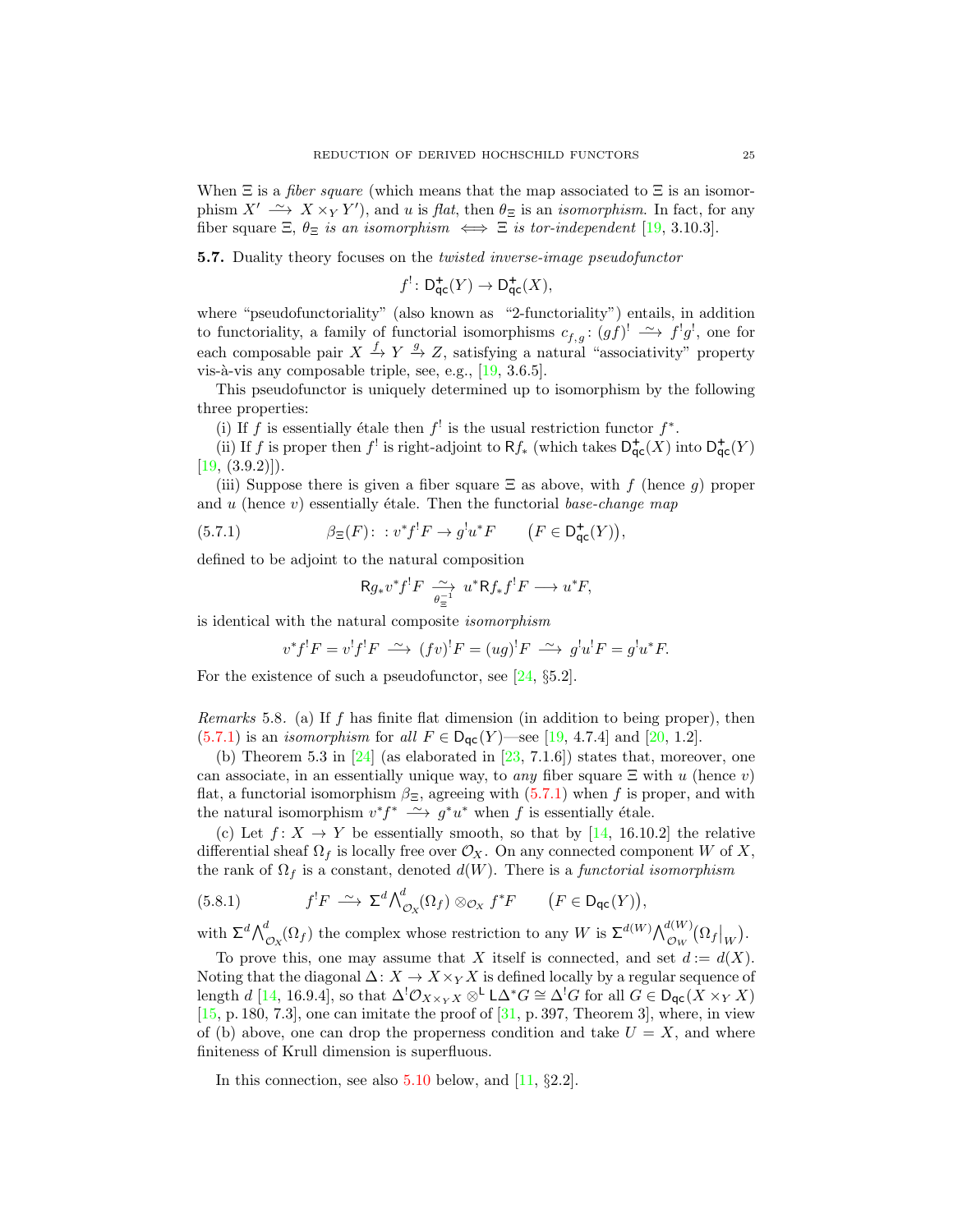<span id="page-25-6"></span>**5.9.** The fact that  $\beta_{\Xi}(F)$  in [\(5.7.1\)](#page-24-0) is an isomorphism for all  $F \in D_{\text{qc}}^+(Y)$  whenever  $u$  is an open immersion and  $f$  is proper, is shown in [\[19,](#page-31-3) §4.6, part V] to be equivalent to sheafified duality, which is that for any proper  $f: X \rightarrow Y$ , and any  $E \in D_{\textsf{qc}}(X), F \in D_{\textsf{qc}}^+(Y)$ , the natural composition, in which the first map comes from [5.4.2,](#page-23-3)

<span id="page-25-1"></span>(5.9.1) 
$$
Rf_*\mathcal{H}om_X(E, f^!F) \to \mathsf{R}\mathcal{H}om_Y(\mathsf{R}f_*E, \mathsf{R}f_*f^!F) \to \mathsf{R}\mathcal{H}om_Y(\mathsf{R}f_*E, F),
$$

is an isomorphism.

Moreover, if the proper map  $f$  has finite flat dimension, then sheafified duality holds for all  $F \in D_{\text{qc}}(Y)$ , see [\[19,](#page-31-3) 4.7.4].

If f is a finite map, the isomorphism  $(5.9.1)$  with  $E = \mathcal{O}_X$  determines the functor  $f'$  up to isomorphism. (See [\[11,](#page-30-5) §2.2].) In the affine case, for example, if f: Spec  $B \to \text{Spec } A$  corresponds to a finite ring homomorphism  $A \to B$ , and  $\sim$  denotes sheafification, then for an A-complex M, the B-complex  $f'(M\gamma)$  can be defined by the equality

(5.9.2) 
$$
f'(M^{\sim}) = \text{RHom}_A(B, M)^{\sim}.
$$

<span id="page-25-0"></span>**5.10.** ( $f^!$  and  $\otimes^{\mathsf{L}}$ ). For any  $f = \bar{f}u$  with  $\bar{f}$  proper and u localizing, and E,  $F \in D^+_{\text{qc}}(Y)$  such that  $E \otimes^{\mathbf{L}}_Y F \in D^+_{\text{qc}}(Y)$  (e.g., E perfect, see §[6\)](#page-26-0), there is a canonical functorial map

(5.10.1) 
$$
f^!E \otimes_X^{\mathsf{L}} \mathsf{L} f^*F \to f^! (E \otimes_Y^{\mathsf{L}} F)
$$

equal, when  $u=1$ , to the map  $\chi^f$  adjoint to the natural composite map

<span id="page-25-5"></span><span id="page-25-3"></span>
$$
\mathsf{R} f_*(f^! E \otimes^{\mathsf{L}}_X \mathsf{L} f^* F) \xrightarrow{\sim} \mathsf{R} f_* f^! E \otimes^{\mathsf{L}}_Y F \longrightarrow E \otimes^{\mathsf{L}}_Y F,
$$

(see  $(5.3.3)$ ), and equal, in the general case, to the natural composition

<span id="page-25-2"></span>(5.10.2) 
$$
f^{!}E \otimes_X^{\mathbf{L}} \mathsf{L}f^*F \cong u^*\bar{f}^{!}E \otimes_X^{\mathbf{L}} u^* \mathsf{L}\bar{f}^*F \cong u^*(\bar{f}^{!}E \otimes_X^{\mathbf{L}} \mathsf{L}\bar{f}^*F)
$$

$$
\xrightarrow{u^*x^{\bar{f}}}\ u^*\bar{f}^{!}(E \otimes_Y^{\mathbf{L}} F) \cong f^{!}(E \otimes_Y^{\mathbf{L}} F).
$$

"Canonicity" means [\(5.10.2\)](#page-25-2) depends only on f, not on the factorization  $f = \bar{f}u$ . This is shown by imitation of the proof of  $[19, 4.9.2.2]$ , after one notes that for any composition  $X \stackrel{i}{\rightarrow} X' \stackrel{v}{\rightarrow} Y'$  with i a closed immersion and v localizing, the induced map from  $X$  to its schematic image in  $Y'$  is localizing: the question being local, this just means that for a multiplicative system  $M$  in a ring  $B$ , and a  $B_M$ -ideal  $J$ with inverse image I in B, the natural map  $(B/I)_M \to B_M/J$  is bijective. (See also [\[24,](#page-31-10) 5.8].)

**5.10.3.** By [\[24,](#page-31-10) Theorem 5.9], the map  $(5.10.1)$  is an *isomorphism* if f has finite flat dimension and  $E = \mathcal{O}_Y$ —hence more generally if E is perfect, cf. end of §[5.5.](#page-23-4) In particular, for any  $g: Y \to Z$  there is a natural isomorphism

$$
(gf)^!{\mathcal O}_Z\cong f^!g^!{\mathcal O}_Z\ \stackrel{\sim}{\longrightarrow}\ f^!{\mathcal O}_Y\otimes^{\mathsf{L}}_X\mathsf{L} f^*g^!{\mathcal O}_Z.
$$

In combination with  $5.8(c)$  $5.8(c)$ , and  $(6.2.1)$  below, this appears to be a globalization of [\[6,](#page-30-13) Theorem 8.6]. But it is by no means clear (nor will we address the point further here) that for maps of affine schemes the present isomorphism agrees with the sheafification of the one in loc.cit.

**5.11.**  $(f'$  and RHom). Let  $f: X \to Y$  be a scheme-map,  $E \in D_{\mathsf{c}}^{-}(Y), F \in D_{\mathsf{qc}}^{+}(Y)$ . There is a canonical isomorphism

<span id="page-25-4"></span>(5.11.1) 
$$
f^{!}R\mathcal{H}om_{Y}(E,F) \stackrel{\sim}{\longrightarrow} R\mathcal{H}om_{X}(Lf^{*}E, f^{!}F).
$$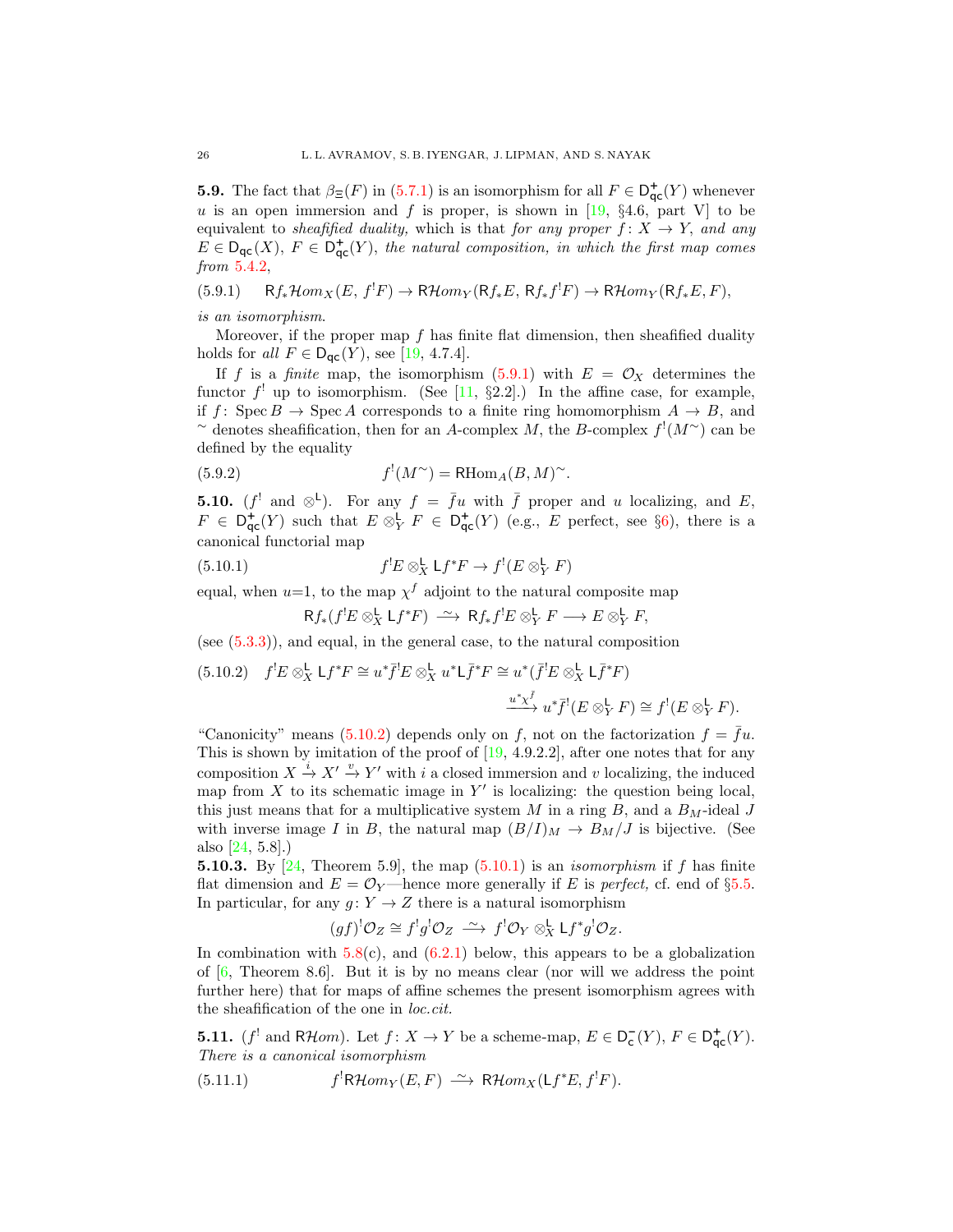Indeed, by [\[15,](#page-30-4) p. 92, 3.3],  $R\mathcal{H}om_Y(E,F) \in D^+_{\text{qc}}(Y)$ , so  $f^!R\mathcal{H}om_Y(E,F) \in D^+_{\text{qc}}(X)$ ; and furthermore,  $f^!F \in D^+_{\text{qc}}(X)$  and, by [\[15,](#page-30-4) p. 99, 44],  $Lf^*E \in D^-_{\text{c}}(X)$ , so that  $R\mathcal{H}om_X(\mathsf{L}f^*E,f^!F)\in D^+_{\mathsf{qc}}(X)$ . (Those proofs in [\[15\]](#page-30-4) which are "left to the reader" use  $[15, p. 73, 7.3]$ .) So when f is proper (the only case we'll need), the map  $(5.11.1)$ and its inverse come out of the following composite functorial isomorphism, for any  $G \in D^+_{\mathsf{qc}}(X)$ —in particular,  $G = f^! \mathsf{R}\mathcal{H}om_Y(E, F)$  or  $G = \mathsf{R}\mathcal{H}om_X(\mathsf{L}f^*E, f^!F)$ :

$$
\text{Hom}_{\text{D}(X)}(G, f^{!}R\mathcal{H}om_{Y}(E, F)) \xrightarrow{\sim} \text{Hom}_{\text{D}(Y)}(\text{Rf}_{*}G, \text{R}\mathcal{H}om_{Y}(E, F)) \quad \text{by 5.7(ii)}
$$

- $\longrightarrow \text{Hom}_{\mathsf{D}(Y)}(\mathsf{R}f_*G \otimes^{\mathsf{L}}_Y E, F)$ by [\(5.5.1\)](#page-23-0)
- $\longrightarrow \text{Hom}_{\mathsf{D}(Y)}(\mathsf{R}f_*(G \otimes_X^{\mathsf{L}} \mathsf{L}f^*E), F)$ by [\(5.3.3\)](#page-22-2)
- $\longrightarrow \text{Hom}_{\mathsf{D}(X)}(G \otimes_X^{\mathsf{L}} \mathsf{L}f^*E, f^!F)$ by  $5.7(ii)$  $5.7(ii)$
- $\longrightarrow \text{Hom}_{D(X)}(G, R\mathcal{H}om_X(\mathsf{L}f^*E, f^!F))$  by [\(5.5.1\)](#page-23-0)

(For the general case, one compactifies, and shows canonicity. . . )

## 6. Reduction of derived Hochschild functors over schemes

<span id="page-26-0"></span>Terminology and assumptions remain as in the first part of Section [5.](#page-21-0) Again, all schemes are assumed to be noetherian, and all scheme-maps to be essentially of finite type, and separated.

An  $\mathcal{O}_X$ -complex M is perfect if X can be covered by open sets U such that the restriction  $M|_U$  is  $D(U)$ -isomorphic to a bounded complex of finite-rank locally free  $\mathcal{O}_U$ -modules. For a scheme-map  $f: X \to Y$ , with  $f_0$  the map f considered only as a map of topological spaces, and  $f_0^{-1}$  the left adjoint of the direct image functor  $f_{0*}$ from sheaves of abelian groups on  $X$  to sheaves of abelian groups on  $Y$ , there is a standard way of making  $f_0^{-1} \mathcal{O}_Y$  into a sheaf of commutative rings on X, whose stalk at any point  $x \in X$  is  $\mathcal{O}_{Y, f(x)}$ . An  $\mathcal{O}_X$ -complex M is f-perfect if  $M \in \mathsf{D}_c(X)$  and M is isomorphic in the derived category of  $f_0^{-1} \mathcal{O}_Y$ -modules to a bounded complex of flat  $f_0^{-1} \mathcal{O}_Y$ -modules. Perfection is equivalent to id<sup>X</sup>-perfection, with id<sup>X</sup> the identity map of  $X$  [\[16,](#page-30-14) p. 135, 5.8.1].

If f factors as  $X \xrightarrow{i} Z \xrightarrow{g} Y$  with g essentially smooth and i a closed immersion, then M is f-perfect if and only if  $i_*M$  is (id<sup>Z</sup>-)perfect: the proof of [\[17,](#page-31-9) pp. 252, 4.4] applies here (see Remark [5.1\)](#page-22-3). Using  $[17, p. 242, 3.3]$ , one sees that f-perfection is local on X: M is f-perfect if and only if every  $x \in X$  has an open neighborhood U such that  $M|_U$  is  $f|_U$ -perfect. Note that, f being a composite of essentially finitetype maps, and hence itself essentially of finite type, there is always such a U for which  $f|U$  factors as (essentially smooth)  $\circ$  (closed immersion).

Let  $P(f)$  be the full subcategory of  $D(X)$  whose objects are all the f-perfect complexes; and let  $P(X) := P(\text{id}^X)$  be the full subcategory of perfect  $\mathcal{O}_X$ -complexes.

If  $f: X = \text{Spec } S \to \text{Spec } K = Y$  corresponds to a homomorphism of noetherian rings  $\sigma: K \to S$ , then  $P(f)$  is equivalent to the category  $P(\sigma)$  of §[4:](#page-15-0) in view of the standard equivalence, given by sheafification, between coherent S-modules and coherent  $\mathcal{O}_X$ -modules, this follows from [\[17,](#page-31-9) p. 168, 2.2.2.1 and p. 242, 3.3].

The central result in this section is the following theorem.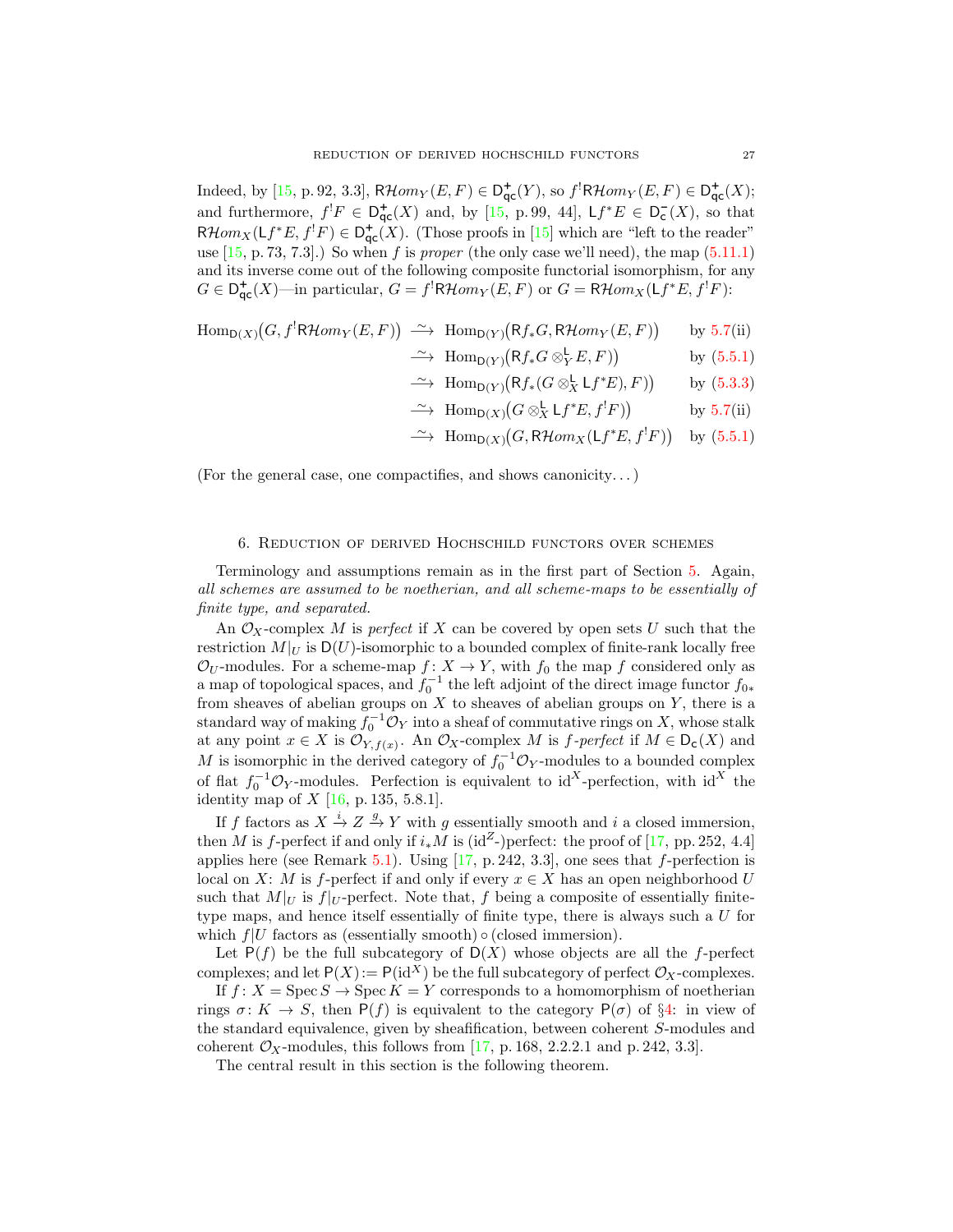<span id="page-27-1"></span>Theorem 6.1. Consider a commutative diagram of scheme-maps

![](_page_27_Figure_2.jpeg)

with  $\delta$  proper, f of finite flat dimension, u flat, and  $\Xi$  a fiber square.

- For  $M \in \mathsf{P}(f)$ ,  $E \in \mathsf{P}(Y)$  and  $N \in \mathsf{D}_{\mathsf{qc}}^+(Y')$ , the following assertions hold.
- (i)  $u^*E \otimes^{\mathsf{L}}_{Y'} N \in \mathsf{D}^+_{\mathsf{qc}}(Y').$
- (ii)  $v^*{\sf R}\mathcal{H}om_X(M, f^!E)\otimes^{\sf L}_X$ ,  ${\sf L}g^*N\in {\sf D}_{\sf qc}^+(X').$
- (iii) There exist functorial isomorphisms

$$
\delta^! \big( v^* \mathsf{R}\mathcal{H}om_X(M,f^!E) \otimes^{\mathsf{L}}_{X'} \mathsf{L} g^* N \big) \xrightarrow{\sim} \mathsf{R}\mathcal{H}om_Z \big( \mathsf{L} \nu^* M, \gamma^! (u^*E \otimes^{\mathsf{L}}_{Y'} N) \big).
$$

(Note that v is flat, so that  $v^* \cong \mathsf{L} v^*$ ; and similarly for u.)

Before presenting a proof, we derive global versions of some results established earlier for homomorphisms of rings.

<span id="page-27-2"></span>Remark 6.2. If  $\sigma: K \to S$  is a homomorphism of rings that is essentially of finite type and  $q: V = \text{Spec} S \to \text{Spec} K = W$  is the corresponding scheme-map then, with ∼ denoting sheafification—an equivalence of categories from  $D(S)$  to  $D_{\mathsf{qc}}(V)$ , with quasi-inverse  $\mathbb{R}\Gamma(V, -)$ , see [\[9,](#page-30-15) 5.5]—there is an isomorphism in D(V):

(6.2.1) 
$$
g^{!}\mathcal{O}_{W} \simeq (D^{\sigma})^{\sim}.
$$

To see this, factor  $\sigma$  as  $K \to P := V^{-1}K[x_1,\ldots,x_d] \to S$  (see [\(1.0.1\)](#page-2-3)), so that, correspondingly,  $g = g_1 g_2$  with  $g_1$  essentially smooth of relative dimension d and  $g_2$  a closed immersion; then by  $(5.8.1)$ ,  $(5.9.2)$ , and Theorem [1.1,](#page-2-2)

<span id="page-27-0"></span>
$$
g^{!}\mathcal{O}_W \simeq g_2^{!}g_1^{!}\mathcal{O}_W \simeq \Sigma^d \operatorname{RHom}_P(S, \Omega_{P|K}^d) \simeq (D^{\sigma})^{\sim}.
$$

So the following assertion, for an arbitrary scheme-map  $f: X \to Y$ , globalizes Theorem [1.2\(](#page-2-4)1)—and supports our calling any  $\mathcal{O}_X$ -complex isomorphic in D(X) to  $f^! \mathcal{O}_Y$  a relative dualizing complex for f. Set

$$
D_f M := \mathsf{R}\mathcal{H}om_X(M, f^! \mathcal{O}_Y) \qquad (M \in \mathsf{D}(X)).
$$

Then the contravariant functor  $D_f$  takes  $P(f)$  into itself, and for every  $M \in P(f)$ the canonical map is an isomorphism  $M \stackrel{\sim}{\longrightarrow} D_f D_f M$ .

Indeed, the proof of  $[17, p. 259, 4.9.2]$  (in whose first line  $(4.8)$  should be  $(4.9)$ ) applies here, with "localizing immersion" in place of "open immersion," and with "essentially smooth" in place of "smooth," see Remark [5.1.](#page-22-3) (Actually, the assertion being local on both  $X$  and  $Y$ , for compactifiability of  $f$  one can use Example [5.2](#page-22-4) rather than the compactification theorem  $[24, 4.1]$ .)

For  $E = \mathcal{O}_Y$  and  $D_f M$  in place of M, Theorem [6.1](#page-27-1) and Remark [6.2](#page-27-2) yield the next Corollary, which bears comparison—at least formally—with Verdier's "kernel theorem" [\[30,](#page-31-14) p. 44, Thm. 4.1]:

# Corollary 6.3. Under the assumptions of [6.1](#page-27-1) there exists a natural isomorphism  $\delta^!(v^*M \otimes^{\mathsf{L}}_{X'} \mathsf{L}g^*N) \stackrel{\sim}{\longrightarrow} \mathsf{R}\mathcal{H}om_Z(\mathsf{L}\nu^*D_fM, \gamma^!N).$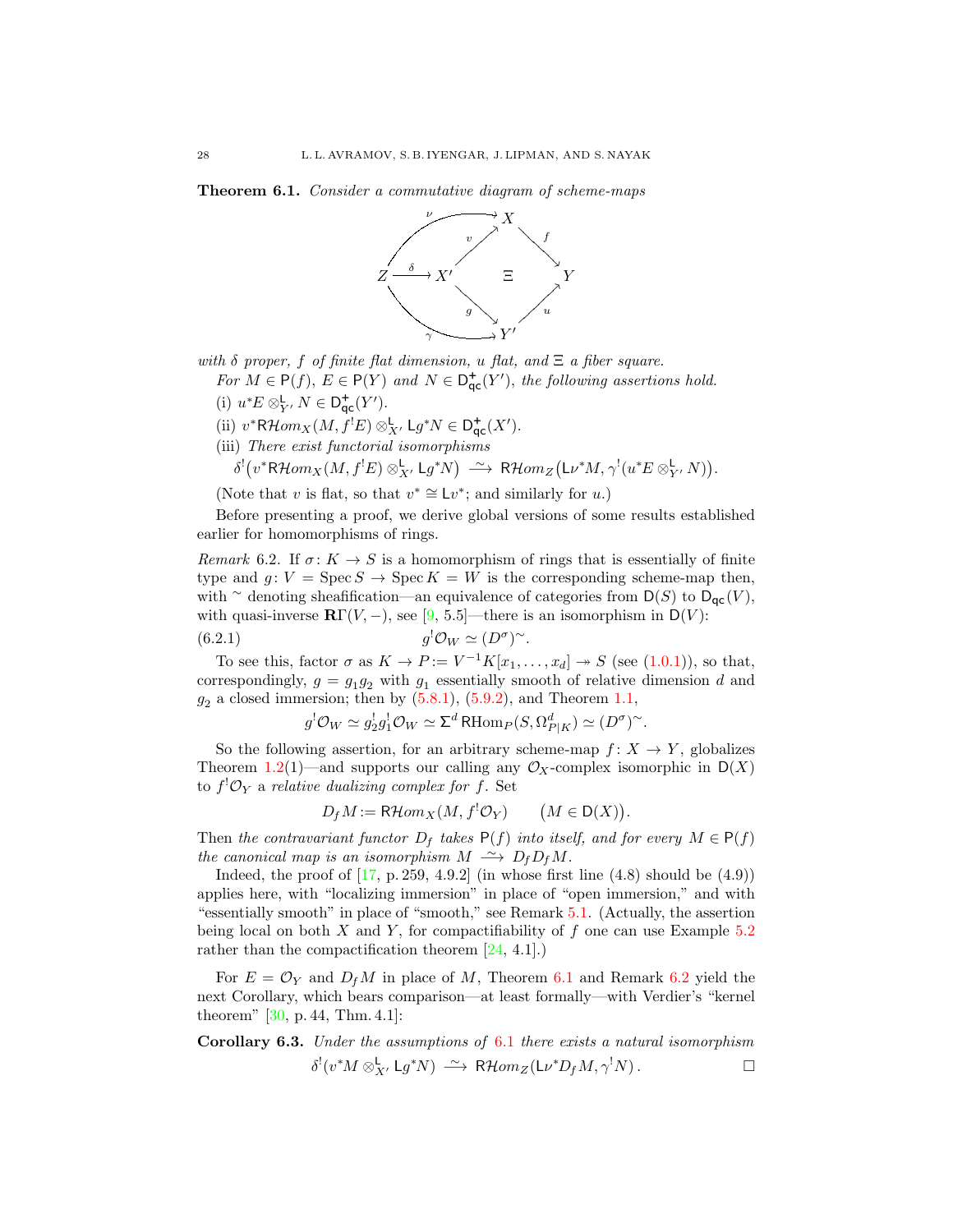<span id="page-28-1"></span>**Corollary 6.4.** Let  $f: X \to Y$  be a flat scheme-map. Set  $X' := X \times_Y X$ , with canonical projections  $X \xleftarrow{\pi_1} X' \xrightarrow{\pi_2} X$  and diagonal map  $\delta: X \to X'$ .

There are natural isomorphisms, for  $M \in P(f)$ ,  $E \in P(Y)$  and  $N \in D_{\text{qc}}^{+}(X)$ :

 $\delta^!(\pi_1^*{\mathsf R}{\mathcal H}om_X(M,f^!E)\otimes^{\mathsf L}_{{X}'}\pi_2^*N)\;\stackrel{\sim}{\longrightarrow}\;{\mathsf R}{\mathcal H}om_X\big(M,f^*E\otimes^{\mathsf L}_XN\big).$ 

*Proof.* The maps  $\pi_1$  and  $\pi_2$  are flat along with f. The assertion is just the special case of Theorem [6.1](#page-27-1) corresponding to the data  $Z := X, Y' := X, u := f, v := \pi_1$ , and  $g := \pi_2$ —so that  $\nu = \gamma = id^X$ .

The first isomorphism in the next corollary is, for flat  $f$ , a globalization of Theorem [4.1](#page-15-1) insofar as the objects involved are concerned. This is seen by using the description of  $\delta^!$  given in [5.9](#page-25-6) for the finite map  $\delta$ , and the standard equivalence of  $D(S)$  and  $D_{\mathsf{qc}}(\text{Spec } S)$  for a commutative ring S [\[9,](#page-30-15) 5.5]. We won't deal with the relation between the corresponding isomorphisms.

<span id="page-28-0"></span>**Corollary 6.5** (Global reduction formulae). With f and  $\delta: X \to X'$  as in [6.4,](#page-28-1) there exist, for  $\tilde{M} \in \mathsf{P}(f)$  and  $N \in \mathsf{D}^+_{\mathsf{qc}}(X)$ , natural isomorphisms

$$
\delta^{!}(\pi_{1}^{*}M \otimes_{X'}^{L} \pi_{2}^{*}N) \xrightarrow{\sim} \mathsf{R}\mathcal{H}om_{X}(\mathsf{R}\mathcal{H}om_{X}(M, f^{!}\mathcal{O}_{Y}), N);
$$
  

$$
\delta^{!}\mathsf{R}\mathcal{H}om_{X'}(\pi_{1}^{*}M, \pi_{2}^{*}N) \xrightarrow{\sim} \mathsf{R}\mathcal{H}om_{X}(M \otimes_{X}^{L} f^{!}\mathcal{O}_{Y}, N).
$$

*Proof.* For the first isomorphism, apply [6.4](#page-28-1) with  $E = \mathcal{O}_Y$  and  $D_f M$  in place of M, and use the isomorphism  $M \rightharpoonup D_f D_f M$  from Remark [6.2.](#page-27-2)

The second isomorphism is the composition

$$
\delta^! \text{R}\mathcal{H}om_{X'}(\pi_1^*M, \pi_2^*N) \xrightarrow[\alpha]{\sim} \text{R}\mathcal{H}om_X(\text{L}\delta^*\pi_1^*M, \delta^!\pi_2^*N)
$$

$$
\xrightarrow[\beta]{\sim} \text{R}\mathcal{H}om_X(M, \text{R}\mathcal{H}om_X(f^!O_Y, N))
$$

$$
\xrightarrow[\alpha]{\sim} \text{R}\mathcal{H}om_X(M \otimes_X^{\text{L}} f^!O_Y, N),
$$

where the isomorphism a comes from [\(5.11.1\)](#page-25-4), b from the special case  $M = \mathcal{O}_X$  of the first isomorphism in [6.5,](#page-28-0) and c from the first isomorphism in  $\S 5.5$ .

The following lemma contains the key ingredient for the proof of Theorem [6.1.](#page-27-1)

<span id="page-28-2"></span>**Lemma 6.6.** Let  $g: X' \to Y'$  be a scheme-map of finite flat dimension. For all  $M' \in \mathsf{P}(g), E' \in \mathsf{P}(Y')$  and  $F' \in \mathsf{D}^+_{\mathsf{qc}}(Y')$ , the map from [\(5.5.2\)](#page-23-2) is an isomorphism

<span id="page-28-3"></span>
$$
(6.6.1) \quad \psi \colon \mathsf{R}\mathcal{H}\mathit{om}_{X'}(M', g^!E') \otimes^{\mathsf{L}}_{X'} \mathsf{L}g^*F' \xrightarrow{\sim} \mathsf{R}\mathcal{H}\mathit{om}_{X'}(M', g^!E' \otimes^{\mathsf{L}}_{X'} \mathsf{L}g^*F').
$$

*Proof.* Using the isomorphisms  $(5.3.1)$  and (for open immersions)  $(5.4.1)$ , one checks that everything here commutes with restriction to open subsets on  $X'$ , whence the question is local on both  $X'$  and  $Y'$  (see Remark [5.8\(](#page-24-1)b).) Thus it may be assumed that both X' and Y' are affine and that g factors as  $X' \stackrel{i}{\to} Z' \stackrel{h}{\to} Y'$  with i a closed immersion and h essentially smooth.

Since  $i_*$  preserves stalks of  $\mathcal{O}_{X'}$ -modules, therefore  $i_*$  is an exact functor, and furthermore, since D-maps are isomorphisms if they are so at the homology level, it will suffice to show that  $i_*(\psi)$  (=  $\mathsf{R}i_*(\psi)$ ) is an isomorphism in  $\mathsf{D}(Z')$ .

Before proceeding, note that  $R\mathcal{H}om_{X'}(M', i^!h^!E') \in D_{\text{qc}}^+(X')$ . That's because  $i_*M' \in \mathsf{D}_{\mathsf{c}}^-(Z')$ , so the duality isomorphism  $(5.9.1)$  and  $[15, p. 92, 3.3]$  give

$$
i_*\mathsf{R}\mathcal{H}om_{X'}(M',i^!h^!E')\cong \mathsf{R}\mathcal{H}om_{Z'}(i_*M',h^!E')\in\mathsf{D}^+_{\mathsf{qc}}(Z').
$$

In fact,  $R\mathcal{H}om_{Z'}(i_*M',h^!E')$  is perfect because  $i_*M'$  and  $h^!E'$  are both perfect (see  $(5.8.1)$ ,  $[16, p. 130, 4.19.1]$  and  $[16, p. 148, 7.1]$ ).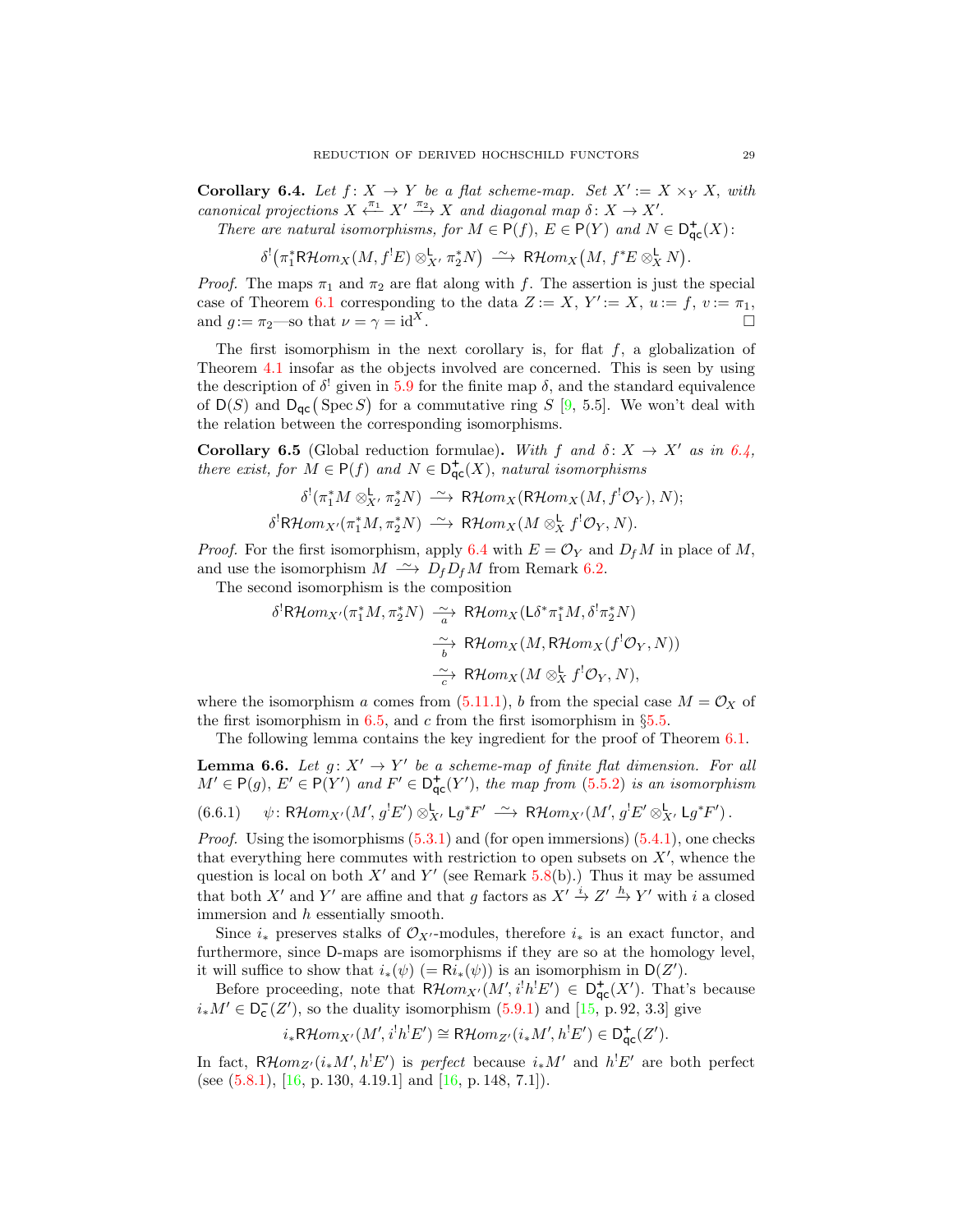Recall from [5.10.](#page-25-2)3 that the map  $(5.5.2)$  is an isomorphism if the complex M is perfect; and that the map  $(5.10.1)$  is an isomorphism when f is flat and E is perfect.

Now, there is the sequence of natural isomorphisms:

 $i_*\big({\mathsf{R}\mathcal{H}} om_{X'}(M',g^!E'){\otimes}^{\mathsf{L}}_{{X'}}{\mathsf{L}} g^*F'\big)$ 

$$
\begin{aligned}\n&\stackrel{\sim}{\longrightarrow} i_*\big(\mathsf{R}\mathcal{H}om_{X'}(M',i^!h^!E') \otimes^{\mathsf{L}}_{X'} \mathsf{Li}^* \mathsf{L}h^*F'\big) \\
&\stackrel{\sim}{\longrightarrow} i_*\mathsf{R}\mathcal{H}om_{X'}(M',i^!h^!E') \otimes^{\mathsf{L}}_{Z'} \mathsf{L}h^*F' & \text{by (5.3.3)} \\
&\stackrel{\sim}{\longrightarrow} \mathsf{R}\mathcal{H}om_{Z'}(i_*M',h^!E') \otimes^{\mathsf{L}}_{Z'} \mathsf{L}h^*F' & \text{by (5.9.1)} \\
&\stackrel{\sim}{\longrightarrow} \mathsf{R}\mathcal{H}om_{Z'}(i_*M',h^!E' \otimes^{\mathsf{L}}_{Z'} \mathsf{L}h^*F') & \text{by (5.5.2)} \\
&\stackrel{\sim}{\longrightarrow} \mathsf{R}\mathcal{H}om_{Z'}(i_*M',h^!(E' \otimes^{\mathsf{L}}_{Y'}F')) & \text{by (5.10.1)} \\
&\stackrel{\sim}{\longrightarrow} i_*\mathsf{R}\mathcal{H}om_{X'}(M',i^!h^!(E' \otimes^{\mathsf{L}}_{Y'}F')) & \text{by (5.9.1)}\n\end{aligned}
$$

$$
\xrightarrow{\sim} i_*\mathsf{R}\mathcal{H}om_{X'}\big(M', i'h'\big(E'\otimes^{\mathsf{L}}_{Y'} F'\big)\big) \qquad \qquad \text{by (5.9.1)}
$$

$$
\begin{aligned}\n&\xrightarrow{\sim} i_*\mathsf{R}\mathcal{H}om_{X'}\big(M',g^!(E'\otimes^{\mathsf{L}}_{Y'}F')\big) \\
&\xrightarrow{\sim} i_*\mathsf{R}\mathcal{H}om_{X'}\big(M',g^!E'\otimes^{\mathsf{L}}_{X'}\mathsf{L}g^*F'\big) \qquad \qquad \text{by (5.10.1)}.\n\end{aligned}
$$

It can be shown that these isomorphisms compose to  $i_*(\psi)$ ; but we avoid this somewhat lengthy verification and instead use a "way-out" argument. Fix  $M'$ and E'. Via the above sequence of isomorphisms, the source and target of  $i_*(\psi)$ , considered as functors in F', are isomorphic to the functor  $\Upsilon: D^+_{\text{qc}}(Y') \to D^+_{\text{qc}}(Z')$ given by  $\Upsilon(F') = \mathsf{R}\mathcal{H}om_{Z'}(i_*M',h^!E') \otimes_{Z'}^{\mathsf{L}} \mathsf{L}h^*F'.$  Since  $\mathsf{R}\mathcal{H}om_{Z'}(i_*M',h^!E')$  is perfect and h is flat, it follows that  $\Upsilon$  is a *bounded functor* [\[19,](#page-31-3) (1.11.1)], whence the same is true of the source and target of  $i_*\psi$ .

Furthermore, one checks that  $\psi$  (and hence  $i_*\psi$ ) is a morphism of  $\Delta$ -functors (see [\[19,](#page-31-3) §1.5]). By [\[15,](#page-30-4) p. 69, (iii)], it suffices therefore to prove that  $i_*\psi$  is an isomorphism when  $F'$  is a quasi-coherent module.

Since Y' is affine, any such F' is a homomorphic image of a free  $\mathcal{O}_{Y'}$ -module. Hence, by  $[15, p. 69, (iii)]$  (dualized), we may assume that  $F'$  itself is free.

Since  $\Upsilon$  respects direct sums in that for any small family  $(F_{\alpha})$  in  $D(Z')$ , the natural map is an isomorphism

$$
\oplus_{\alpha} \Upsilon(F_{\alpha}) \stackrel{\sim}{\longrightarrow} \Upsilon(\oplus_{\alpha} F_{\alpha}),
$$

the same holds for the source and target of  $i_*\psi$ . There results a reduction to the trivial case when  $F' = \mathcal{O}_{Y'}$ .

This completes the proof of Lemma [6.6.](#page-28-2)

## *Proof of Theorem* [6.1](#page-27-1). Assertion (i) holds because  $u^*E \in P(Y')$ .

Since  $\Xi$  is a fiber square, the map v is flat along with u. For the same reason, the map g has finite flat dimension—so that  $Lg^*N \in D^+_{\text{qc}}(X')$ , see [\[19,](#page-31-3) §2.7.6], and the  $\mathcal{O}_{X'}$ -complex  $v^*M$  is g-perfect, see [\[17,](#page-31-9) p. 257, 4.7]. We then have natural isomorphisms

$$
v^*R\mathcal{H}om_X(M, f^!E) \otimes^{\mathbf{L}}_{X'} \mathsf{L}g^*N \xrightarrow{\sim} R\mathcal{H}om_{X'}(v^*M, v^*f^!E) \otimes^{\mathbf{L}}_{X'} \mathsf{L}g^*N
$$
  

$$
\xrightarrow{\beta_{\Xi}} R\mathcal{H}om_{X'}(v^*M, g^!u^*E) \otimes^{\mathbf{L}}_{X'} \mathsf{L}g^*N
$$
  

$$
\xrightarrow{\psi} R\mathcal{H}om_{X'}(v^*M, g^!u^*E \otimes^{\mathbf{L}}_{X'} \mathsf{L}g^*N)
$$
  

$$
\xrightarrow{\sim} R\mathcal{H}om_{X'}(v^*M, g^!u^*E \otimes^{\mathbf{L}}_{X'} N)
$$

described, respectively, in and around  $(5.4.1)$ ,  $(5.8)(b)$ ,  $(6.6.1)$ , and  $5.10.3$  $5.10.3$ .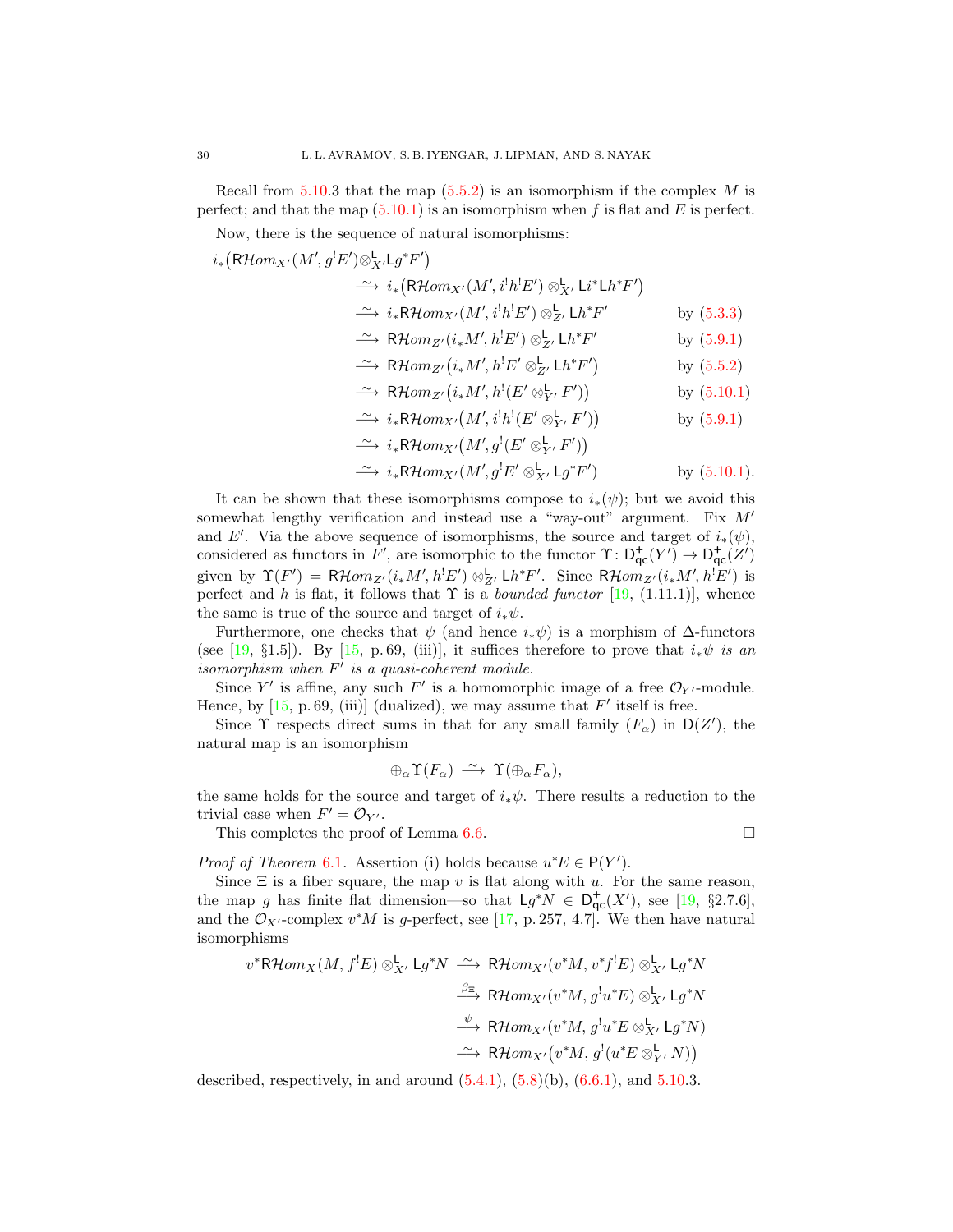Since  $v^*M \in \mathsf{P}(g) \subset \mathsf{D}^-_{\mathsf{c}}(X')$  and  $g^!(u^*E \otimes^{\mathsf{L}}_{\mathsf{Y}'} N) \in \mathsf{D}^+_{\mathsf{qc}}(X')$ , therefore

 $R\mathcal{H}om_{X'}(v^*M, g^!(u^*E\otimes^{\mathsf{L}}_{Y'}N))\in\mathsf{D}^+_{\mathsf{qc}}(X'),$ 

cf. [\[15,](#page-30-4) p. 92, 3.3]. Assertion (ii) in [6.1](#page-27-1) results.

**Links** 

The composition of the maps above induces the first isomorphism below:

$$
\delta^!(v^*\mathsf{R}\mathcal{H}om_X(M, f^!E) \otimes^{\mathsf{L}}_{X'} \mathsf{L}g^*N) \xrightarrow{\sim} \delta^!\mathsf{R}\mathcal{H}om_{X'}(v^*M, g^!(u^*E \otimes^{\mathsf{L}}_{Y'}, N))
$$
  

$$
\xrightarrow{\sim} \mathsf{R}\mathcal{H}om_Z\big(\mathsf{L}\delta^*v^*M, \delta^!g^!(u^*E \otimes^{\mathsf{L}}_{Y'}, N)\big)
$$
  

$$
\xrightarrow{\sim} \mathsf{R}\mathcal{H}om_Z\big(\mathsf{L}\nu^*M, \gamma^!(u^*E \otimes^{\mathsf{L}}_{Y'}, N)\big).
$$

The second isomorphism is from  $(5.11.1)$ . The third isomorphism is canonical.  $\Box$ 

### **ACKNOWLEDGMENTS**

<span id="page-30-0"></span>At the meeting Hochschild Cohomology: Structure and applications at BIRS in September, 2007, three of the authors discussed with Amnon Yekutieli and James Zhang possible connections between the results in the preprint version of [\[5\]](#page-30-3), [\[32\]](#page-31-7), and Grothendieck duality. These conversations started the collaboration that led to the present paper and the papers  $[6]$  and  $[7]$ . We are grateful to the Banff International Research Station for sponsoring that meeting, to Yekutieli and Zhang for fruitful discussions, and to Teimuraz Pirashvili for pointing us to [\[8\]](#page-30-9)

## **REFERENCES**

- <span id="page-30-1"></span>[1] M. André, Algèbres graduées associées et algèbres symétriques plates, Comment. Math. Helv. 49 (1974), 277–301.
- <span id="page-30-11"></span>[2] L. L. Avramov, Infinite free resolutions, Six lectures in commutative algebra (Barcelona, 1996), Progress in Math.  $166$ , Bikhäuser, Basel, 1–118.
- <span id="page-30-7"></span>[3] L. L. Avramov, H.-B. Foxby, *Homological dimensions of unbounded complexes*, J. Pure Appl. Algebra 71 (1991), 129–155.
- <span id="page-30-8"></span>[4] L. L. Avramov, S. Halperin, Through the looking glass: a dictionary between rational homotopy theory and local algebra, Algebra, algebraic topology and their interactions (Stockholm, 1983), Lecture Notes in Math., 1183, Springer-Verlag, Berlin, 1986; 1–27.
- <span id="page-30-3"></span>[5] L. L. Avramov, S. B. Iyengar, Gorenstein algebras and Hochschild cohomology, Mich. Math. J. 57 (2008), 17–35 [preprint version: arXiv:0704.3761.v1].
- <span id="page-30-13"></span>[6] L. L. Avramov, S. B. Iyengar, J. Lipman, Reflexivity and rigidity for complexes, I. Commutative rings, Algebra Number Theory (to appear); preprint: arXiv:0904.4695.
- <span id="page-30-16"></span>[7] L. L. Avramov, S. B. Iyengar, J. Lipman, Reflexivity and rigidity for complexes, II. Schemes, preprint, 2009.
- <span id="page-30-9"></span>[8] H. Baues, T. Pirashvili, Shukla cohomology and additive track theories, math.KT/0401158.
- <span id="page-30-15"></span>[9] M. Bökstedt, A. Neeman, *Homotopy limits in triangulated categories*, Compositio Math. 86 (1993), 209–234.
- <span id="page-30-2"></span>[10] H. Cartan, S. Eilenberg, Homological algebra, Princeton Univ. Press, Princeton, N.J., 1956.
- <span id="page-30-5"></span>[11] B. Conrad, Grothendieck duality and base change, Lecture Notes in Math. 1750, Springer-Verlag, New York, 2000.
- <span id="page-30-10"></span>[12] W. Dwyer, J. Spalinski, Homotopy theories and model categories, Handbook of algebraic topology, North-Holland, Amsterdam, 1995; 73–126.
- <span id="page-30-12"></span>[13] A. Grothendieck, J. Dieudonné, Éléments de géométrie algébrique: IV. Étude locale des schémas et des morphismes de schémas, Première partie, Publ. Math. I.H.E.S. 20 (1964).
- <span id="page-30-6"></span>[14] A. Grothendieck, J. Dieudonné, Eléments de géométrie algébrique: IV. Étude locale des  $sch{émas et des morphismes de sch{émas}, Quartrième partie, Publ. Math. I.H.E.S. 32 (1967).}$
- <span id="page-30-4"></span>[15] R. Hartshorne, Residues and Duality, Lecture Notes in Math. 20, Springer-Verlag, New York, 1966.
- <span id="page-30-14"></span>[16] L. Illusie, Généralités sur les conditions de finitude dans les catégories dérivées, Théorie des Intersections et Théorème de Riemann-Roch (SGA 6), Lecture Notes in Math. 225, Springer-Verlag, New York, 1971, 78–159.